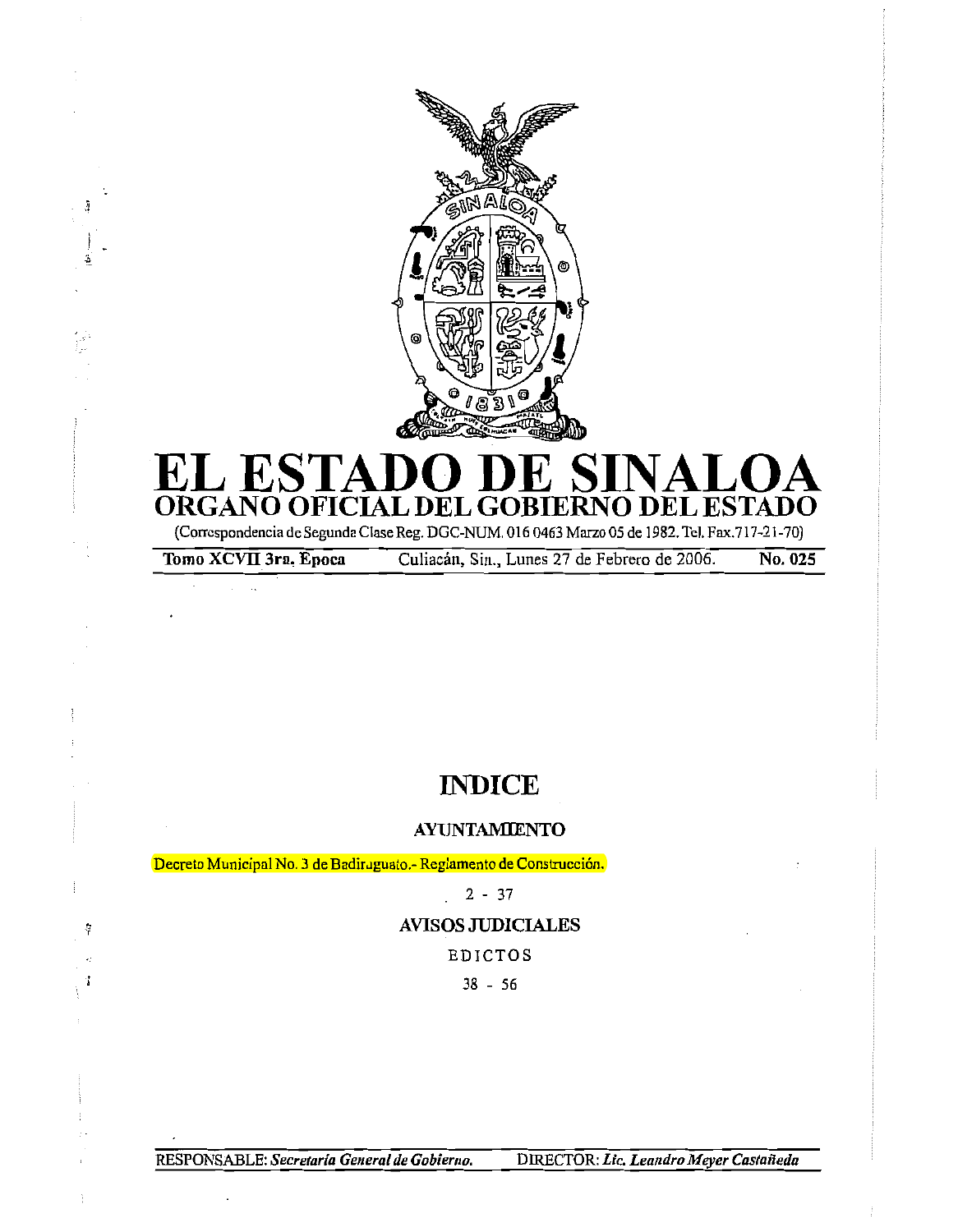$\ddot{\cdot}$ 

 $\mathcal{V}$ 

ARTÍCULO 3.- CORRESPONDE AL H. AYUNTAMIENTO, POR CONDUCTO DE LA DIRECCION. EL AUTORIZAR LAS ACTIVIDADES A QUE SE REFIERE EL ARTÍCULO I, ASÍ COMO LA VIGILANCIA PARA EL DEBIDO CUMPUMIENTO DE LAS DISPOSICIÓNES DEL PRESENTE REGLAMENTO, TENIENDO LAS SIGUIENTES ATRIBUCIONES:

I.- CUMPLIR Y HACER QUE SE CUMPLAN LAS DISPOSICIONES DEL PRESENTE REGLAMENTO, LAS DE LA LEY Y DE LOS PLANES URBANOS, ASÍ COMO PREVENIR, IMPUTAR O SANCIONAR LAS INFRACCIONES COMETIDAS CONTRA LAS MISMAS,

II.- FIJAR LOS REQUISITOS TÉCNICOS A QUE DEBERÁN SUJETARSE LAS ACTIVIDADES SEÑALADAS EN ESTE CAPÍTULO A FIN DE QUE SATISFAGAN LAS

" HAT ROOMS ADECUADAS DE SEGURIDAD, HIGIENE, FUNCIONAUDAD, ESTÉTICA Y UTILIDAD.<br>"II.- AUTORIZAR, VIGILAR, CONTROLAR Y DICTAMINAR EL CRECIMIENTO URBANO Y LAS DENSIDADES DE CONSTRUCCIÓN Y POBLACIÓN<br>SUJETÁNDOSE A LAS DISPOSIC IV. OTORGAR Y/O NEGAR LICENCIAS Y PERMISOS PARA EJECUTAR CUALQUIER TIPO DE OBRA, INSTALACIÓN DE ANUNCIOS Y DEMÁS ELEMENTOS

DE ORNATO, EQUIPAMIENTO, INFRAESTRUCTURA URBANA Y FRACCIONAMIENTOS.<br>V.- SUPERVISAR Y PRACTICAR VISITAS DE INSPECCIÓN A LAS OBRAS CONSTRUIDAS Y EN PROCESO DE CONSTRUCCIÓN DE ACUERDO A NORMAS<br>CONTENIDAS EN EL PRESENTE REGLAM

VI.- PRACTICAR INSPECCIONES PARA CONOCER EL USO QUE SE HAGA DE UN PREDIO, ESTRUCTURA, INSTALACIÓN, EDIRCIO Ó CONSTRUCCIÓN.

VII.- DICTAMINAR DISPOSICIONES EN RELACIÓN CON EDIFICIOS PELIGROSOS Y ESTABLECIMIENTOS MALSANOS O QUE CAUSEN MOLESTIAS, PARA<br>QUE CESE TAL PEUGRO Y SI ES EL CASO, PROCEDER AL CIERRE O DESOCUPACIÓN DE LOS MISMOS.<br>VIII.- ORDE

IX- DICTAMINAR SOBRE LAS DEMOLICIONES DE EDIFICIOS EN LOS CASOS PREVISTOS POR ESTE REGLAMENTO.

A DE CONTROLLER POR CUENTA DE LOS PROPIETARIOS LAS OBRAS ORDENADAS, EN CUMPLIMIENTO DE ESTE REGLAMENTO, QUE NO SE HAGAN EN EL<br>PLAZO QUE SE LES FIJE, SIN PERJUICIO DEL PAGO DE LAS INFRACCIONES CORRESPONDIENTES.<br>XI.- AUTORIZ

XII.- IMPONER MULTAS POR INFRACCIONES AL PRESENTE REGLAMENTO COMUNICÁNDOLO A LA TESORERÍA MUNICIPAL PARA QUE PROCEDA A RECARAR SILIMPORTE

XIII- LLEVAR UN REGISTRO CLASIFICADO DE CONSTRUCCIONES, D.R.O., COMPAÑÍAS CONSTRUCTORAS Y, CONTRATISTAS, DE OBRA PÚBLICA XIV.- UTILIZAR LA FUERZA PÚBLICA CUANDO FUERE NECESARIO PARA HACER CUMPLIR SUS DETERMINACIONES.

XV.- VIGILAR DENTRO DE SUS ATRIBUCIONES, DEL CUMPLIMIENTO CABAL DE LA LEY.

XVI.- DICTAMINAR SOBRE LA APROBACIÓN O NEGACIÓN DE CUALQUIER PROYECTO DE CONSTRUCCIÓN, TOMANDO EN CUENTA LAS NORMAS DEL<br>PRESENTE REGLAMENTO, LAS DE LA LEY, ASÍ COMO DE LOS PLANES URBANOS.

XVII.- DICTAMINAR Y ORDENAR EL USO EXCLUSIVO DE UN PREDIO PARA UN FIN ESPECIFICO MEDIANTE LA VOCACIÓN DE USO DE SUELO, QUE DEBERÁ SER EXPRESADO EN LA ESCRITURA PÚBUCA CORRESPONDIENTE.

XVIII.- LAS DEMÁS QUE SEAN NECESARIAS PARA EL CUMPLIMIENTO DE LOS FINES A QUE SE REFIERE EL PRESENTE REGLAMENTO Y LAS QUE LE CONFIEREN OTROS ORDENAMIENTOS.

ARIÍCULO 4,- LA DIRECCION AUTORIZARÁ LAS CONSTRUCCIONES QUE PRETENDAN SER EDIFICADAS EN ZONAS TÍPICAS, EN CALLE O PLAZAS DONDE EXISTAN MONUMENTOS O EDIFICIOS DE VALOR HISTÓRICO O ARQUITECTÓNICO EXTRAORDINARIO A JUICIO DE LA MISMA, SIEMPRE Y CUANDO LA<br>NUEVA EDIFICACIÓN ARMONICE CON EL CONJUNTO A QUE SE INCORPORARÁ.<br>ARTÍCULO 5.- LA DIRECCION OTORGAR

ESTABLECIMIENTOS ESPECIALIZADOS, CUYA OPERACIÓN ENTRAÑE AGLOMERACIONES DE PERSONAS, PELIGROS O MOLESTIAS PARA UNA ZONA DETERMINADA, BASÁNDOSE PARA ESTO EN LOS PLANES URBANOS VIGENTES, YA QUE AL FALTAR ESTE REQUISITO NO SE DARÁ CURSO A NINGUNA

ARTÍCULO 4.- SE CONSIDERAN EDIFICACIONES ESPECIALIZADAS Y POR TANTO SUJETAS AL TRÁMITE A QUE EL ANTERIOR PRECEPTO SE REFIERE. LAS SIGUIENTES:

**ESCUELAS Y CENTROS EDUCATIVOS**  $\mathbf{t}$ 

CUNICAS, HOSPITALES Y SANATORIOS

EDIFICIOS PARA REUNIONES, ESPECTÁCULOS O CULTO RELIGIOSO. II.-

 $IV.$ EDIFICIOS PARA LA ADMINISTRACIÓN PÚBLICA

v. EDIFICIOS CORRECCIONALES Y PENITENCIARIOS. MERCADOS Y CENTROS COMERCIALES.

VI-INSTALACIONES Y CLUBES DEPORTIVOS.

VII.-

VIII. – FUNERARIAS Y CEMENTERIOS.<br>IX.- POLVORINES, FÁBRICAS DE MUNICIONES, FUEGOS DE ARTIFICIO, COHETES O CUALQUIER INSTALACIÓN, QUE REQUIERA EL USO Y MANEJO DE EXPLOSIVOS, LA CUAL DEBERÁ PREVIAMENTE OBTENER LA AUTORIZACIÓN DE LA SECRETARÍA DE LA DEFENSA NACIONAL

CAMPOS DE TIRO.  $x -$ 

XI.- INSTALACIÓN Y EDIFICIOS INDUSTRIALES.<br>XII.- ESTACIONES GENERADORAS DE ELECTRICIDAD, PLANTAS DE TRATAMIENTO DE DESECHOS DIVERSOS Y RELLENOS SANITARIOS

XIII.- REDES DE INSTALACIONES QUE ALOJEN O TRANSPORTEN MATERIALES PELIGROSOS, MOLESTOS O MALSANOS.

XIV.- FRACCIONAMIENTOS.<br>XV.- ESTACIONES DE EXPENDIO DE COMBUSTIBLES.

XVI.- EDIFICIOS DE SERVICIOS Y OFICIOS.

XVII - ESTACIONAMIENTOS PÚBLICOS.

XVIII.- TODO EDIFICIO CUYO USO ENTRAÑE PEUGROS, DAÑOS O MOLESTIAS PARA LOS VECINOS.

#### CAPÍTULO III DIRECTORES RESPONSABLES DE OBRA

ARTÍCULO 7.- SE DENOMINAN D.R.O. A LOS PROFESIONISTAS CON TÍTULO DE ARQUITECTO, INGENIERO CIVIL O DE PROFESIÓN AFÍN A QUIENES LA CONSIDER THE ENTERTWATE WILL A RECURRENCE IN THE GRUPO CORRESPONDIENTE COMO TALES. EN VIRTUD DE HABER CUMPLIDO CON LOS<br>DIRECCION HA RECONOCIDO Y REGISTRADO EN EL GRUPO CORRESPONDIENTE COMO TALES. EN VIRTUD DE HABER CUMPLID CONSTRUIR, RECONSTRUIR, REMODELAR, DEMOLER, EJECUTAR OBRAS Y TODAS LAS DEMÁS ACTIVIDADES QUE LE CORRESPONDEN EN EL RAMO DE LA INDUSTRIA DE LA CONSTRUCCIÓN.

I.- LOS D.R.O. SERÁN RESPONSABLES DE LAS OBRAS QUE SE EJECUTEN AL AMPARO DE SU AUTORIZACIÓN Y ES REQUISITO SU INTERVENCIÓN Y RESPONSIVA PARA TRAMITAR CUALQUIER LICENCIA O PERMISO, CONFORME AL PRESENTE REGLAMENTO, SALVO LOS CASOS DE EXCEPCIÓN

II.- LA CALIDAD DEL D.R.O. SE ACREDITA CON DOCUMENTO EXPEDIDO POR EL H. AYUNTAMIENTO QUE TIENE EL CARÁCTER DE FIAT, QUE ES VITALICIO, Y QUE SÓLO SE OTORGA MEDIANTE LA APROBACIÓN DEL MISMO, SIGUIENDO EL PROCEDIMIENTO ESTABLECIDO EN EL ARTICULO 8 DE ESTE REGLAMENTO.

EL FIAT ESTÁ SUJETO A CANCELACIÓN POR VIOLACIÓN GRAVE O REINCIDENTE DE LAS DISPOSICIONES QUE NORMAN LA EJECUCIÓN DE OBRAS, DE ACUERDO AL PROCEDIMIENTO ESTABLECIDO EN LOS ARTÍCULOS 12 Y 13 DE ESTE REGLAMENTO.<br>III.- CUANDO POR LAS CARACTERÍSTICAS PROPIAS DE LAS OBRAS, SE REQUIERA LA INTERVENCIÓN DE UN D.R.O. CON CONOCIMIENTOS ESPECIALES.

ESTE DEBERÁ ACREDITAR SU ESPECIALIZACIÓN ANTE LA DIRECCION, COMO REQUISITO PREVIO A LA OBTENCIÓN DE LA LICENCIA O PERMISO.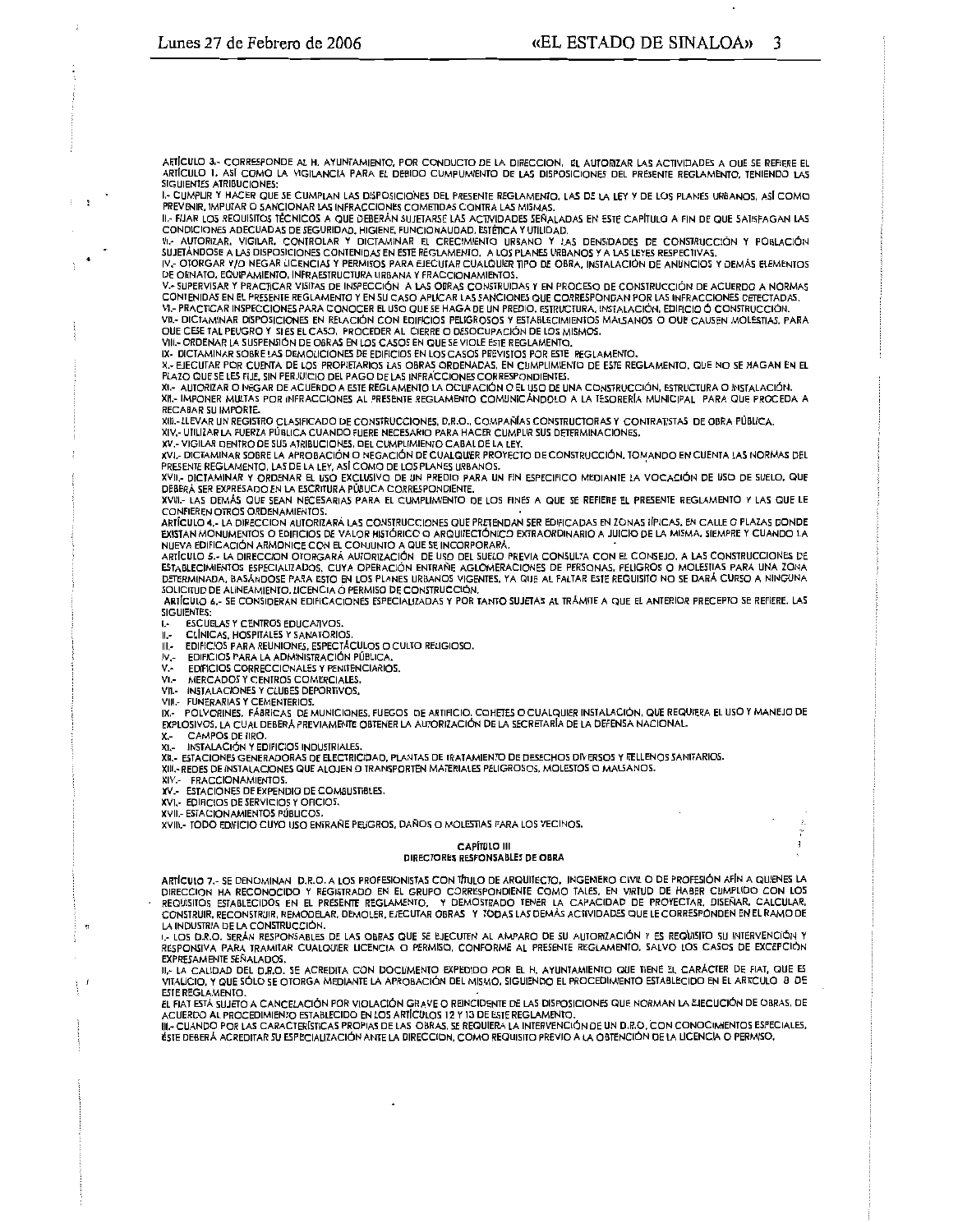IV.- CUANDO SE COMPRUEBE LA VIOLACIÓN REINCIDENTE DE LAS DISPOSICIONES DE ESTE REGLAMENTO, Y DE LAS CIRCULARES O DISPOSICIONES DEL H. AYUNTAMIENTO EN MATERIA DE CONSTRUCCIÓN.

V. CUANDO DURANTE LA EJECUCIÓN DE UNA OBRA NO SE OBSERVE EL CUMPLIMIENTO DE LOS PROYECTOS EJECUTIVOS AUTORIZADOS EN LA LICENCIA O PERMISO.

VI.- LA NEGATIVA REINCIDENTE A PRESTAR FACIUDADES PARA LA PRÁCTICA DE VISITAS DE INSPECCIÓN.

VII. CUANDO POR SENTENCIA EJECUTORIA SE CONDENE A UN D.R.O. A CUMPUR UNA PENA PRIVATIVA DE LA LIBERTAD.<br>VIII.- CUANDO POR LA VIOLACIÓN DE ESTE REGLAMENTO Y DEMÁS DISPOSICIONES APUCABLES, SE COMPROMETA LA ECOLOGÍA, LA EJECU DE LOS PLANES URBANOS O LAS OBRAS PÚBUCAS EXISTENTES.

 $\mathbf{r}$ 

DE CONTRADORATO O CONSIDEREN GRAVES.<br>1999 - LAS DEMÁS QUE SE CONSIDEREN GRAVES.<br>1- LAS DEMÁS QUE SE CONSIDEREN GRAVES.<br>1- SE INICIARÁ Y CONCLUIRÁ POR EL H. AYUNTAMIENTO, A PETICIÓN POR ESCRITO DE LA DIRECCIÓN, DE LA COMISI II.- RECIBIDA LA SOLICITUD DE CANCELACIÓN DEL FIAT DE UN D.R.O. EL H. AYUNTAMIENTO PROCEDERÁ A CONVOCAR A UNA REUNIÓN DE LA

COMBIÓN, A EFECTO DE INTEGRAR UN JURADO QUE CONOCERÁ DE LA PETICIÓN,<br>III.- SE FIJARÁ DÍA Y HORA PARA QUE TENGA VERIFICATIVO UNA AUDIENCIA DE PRUEBAS Y ALEGATOS Y ORDENARÁ LA NOTIFICACIÓN PERSONAL<br>DE LA SOLICITUD AL AFECTAD

DE LA SOLICITION AL AFFECTADO, CORRENDO E INSTADIO DE UNA COPIA DE LA MISMA. EMPLAZANDOLO PARA QUE DENTRO DEL TERMINO DE<br>CINCO DÍAS PUEDA AGREGAR PRUEBAS QUE A SU DERECHO CONVINERE.<br>IV.- LA RESOLUCIÓN QUE SE DICTE SERÁ BRE

SUS FUNCIONES SERÁN SUSPENDIDAS DURANTE EL TIEMPO QUE DURE SU GESTIÓN PÚBLICA.

#### CAPÍTULO IV **DE LAS LICENCIAS**

ARTÍCULO 15.- LA DIRECCION TIENE LA FACULTAD DE OTORGAR AUTORIZACIONES, MEDIANTE UCENCIAS O PERMISOS, PARA EJECUTAR CUALQUIER **TIPO DE OBRA.** 

I.- LA LICENCIA DE CONSTRUCCIÓN ES EL DOCUMENTO EXPEDIDO POR EL H. AYUNTAMIENTO A TRAVÉS DE LA DIRECCION, POR EL CUAL SE

I.- LA ULCENCIA DE CONSIRUOS, POSEEDORES O DRERESENTANTE LEGAL A EJECULAR EL ULCENCIA QUER TIPO DE OBRA.<br>AUTORIZA A LOS PROPIETARIOS, POSEEDORES, O REPRESENTANTE LEGAL A EJECULAR EL PAGO DE LOS DERECHOS CORRESPONDIENTES Y III.- PREVIA SOLICITUD DE LA LICENCIA DE CONSTRUCCIÓN, EL PROPIETARIO O POSEEDOR, DEBERÁ OBTENER DEL H. AYUNTAMIENTO, A TRAVÉS DE LA DIRECCION, EL DICTAMEN DE USO DE SUELO.

LAS SOLICITUDES DE USO DE SUELO DEBERÁN DE ACOMPAÑARSE DE LA ESCRITURA DE PROPIEDAD O DOCUMENTO QUE AMPARE LA POSESIÓN, Y SÓLO PODRÁN SER SOLICITADAS POR EL PROPIETARIO, POSESIONARIO, APODERADO O REPRESENTANTE LEGAL DEBIENDO ACREDITAR SU CARÁCTER EN CADA CASO.

ARTÍCULO 16.- LAS LICENCIAS SERÁN SOLICITADAS EN LOS FORMATOS QUE PROPORCIONE LA DIRECCION Y SERÁ REQUISITO INDISPENSABLE PARA<br>EL TRÁMITE CORRESPONDIENTE, QUE SE MINISTREN TODOS LOS DATOS REQUERIDOS EN LAS MISMAS.<br>I.- EL P

PARTIR DE LA FECHA DE SOLICITUD ESTANDO COMPLETAMENTE INTEGRADA LA DOCUMENTACIÓN QUE DEBE ACOMPAÑARSE DE LOS SIGUIENTES DOCUMENTOS:

AI - DICTAMEN DE USO DEL SUELO EN LOS TÉRMINOS DE LOS ARTÍCULO S Y 6 DEL REGLAMENTO.

B).- CONSTANCIA DE ALINEAMIENTO Y DESLINDE OFICIAL, EXPEDIDA POR LA DIRECCION. C) .- CONSTANCIA DEL NÚMERO OFICIAL EXPEDIDA POR LA DIRECCION.

D). 4 (CUATRO) TANTOS DEL PROYECTO EJECUTIVO DE LA OBRA DEBIDAMENTE FIRMADOS POR EL PROPIETARIO O POSEEDOR Y POR EL D.R.O.,<br>ACTO EN EL QUE ACEPTAN SER SOLIDARIAMENTE RESPONSABLES DE LAS OBUGACIONES ECONÓMICAS Y DE LAS SANC INCURRAN POR TRANSGRESIONES A ESTE REGLAMENTO.

E}- LOS DOCUMENTOS QUE AMPAREN LA PROPIEDAD O POSESIÓN DEL PREDIO EN QUE SE PRETENDE CONSTRUIR Y, EN SU CASO EL DOCUMENTO<br>QUE AMPARE LA PERSONALIDAD DEL SOLICITANTE.

FJ.- CONSTANCIA DEL PAGO PREDIAL ACTUALIZADO.

")."<br>C.J.- SI ENTRE LA EXPEDICIÓN DE UN ALINEAMIENTO Y LA PRESENTACIÓN DE LA SOLICITUD DE LICENCIA DE CONSTRUCCIÓN SE HUBIERE<br>MODIFICADO EL ALINEAMIENTO CON MOTIVO DE UN NUEVO PROYECTO DE ALINEACIÓN Y URBANIZACIÓN APROBADO

ARTÍCULO 17.- LOS PLANOS DEL PROYECTO DE LA OBRA, DEBERÁN CONTENER EL PROYECTO EJECUTIVO A ESCALA MÍNIMA 1:100, (UNO A CIEN) DEBIDAMENTE ACOTADOS; DE ACUERDO A LO SIGUIENTE:<br>L- PLANOS ARQUITECTÓNICOS:

ARQUIECTONICOS.<br>AJ.- PLANTAS (ACOTADAS Y CON EJES DE TRAZO).<br>B).- CORTES SANITARIOS (ACOTADOS).

C) .- FACHADAS.

DJ .- DETALLES ARQUITECTÓNICOS.

E).- CROOUIS DE UBICACIÓN.

FI .- ORIENTACIÓN.

G) - CUADROS DE REFERENCIAS.<br>II - PLANOS CONSIRUCTIVOS:

A) .- PLANOS ESTRUCTURALES Y DE CIMENTACIÓN.

B] .- MEMORIA DE CÁLCULO.

C] - DETALLES CONSTRUCTIVOS.<br>D] - RESPONSIVA POR ESCRITO EXPEDIDA POR EL D.R.O. EN REFERENCIA A LA SEGURIDAD ESTRUCTURAL.

III.- PLANOS DE INSTALACIONES:

A) .- PLANO DE INSTALACIÓN ELÉCTRICA

B). PLANO DE INSTALACIONES HIDRÁULICA Y SANITARIAS.<br>E). PLANO DE INSTALACIONES ESPECIALES.<br>C). PLANO DE INSTALACIONES ESPECIALES.

LOS PLANOS ANTES MENCIONADOS DEBERÁN CONTENER COMO MÍNIMO: PLANTAS, CORTES, DETALLES, Y DE REQUERIRSE ISOMETRICOS Y ESPECIFICACIONES DE MATERIALES.

IV - GENERALES:

A) - DICTAMEN DE AUNEAMIENTO.

B) - DICTAMEN DE USO DEL SUELO.

C) - RESOLUCIÓN PROCEDENTE DE IMPACTO AMBIENTAL O DICTAMEN PROCEDENTE DE ANÁUSIS DE RIESGO, CUANDO SE REQUIERA.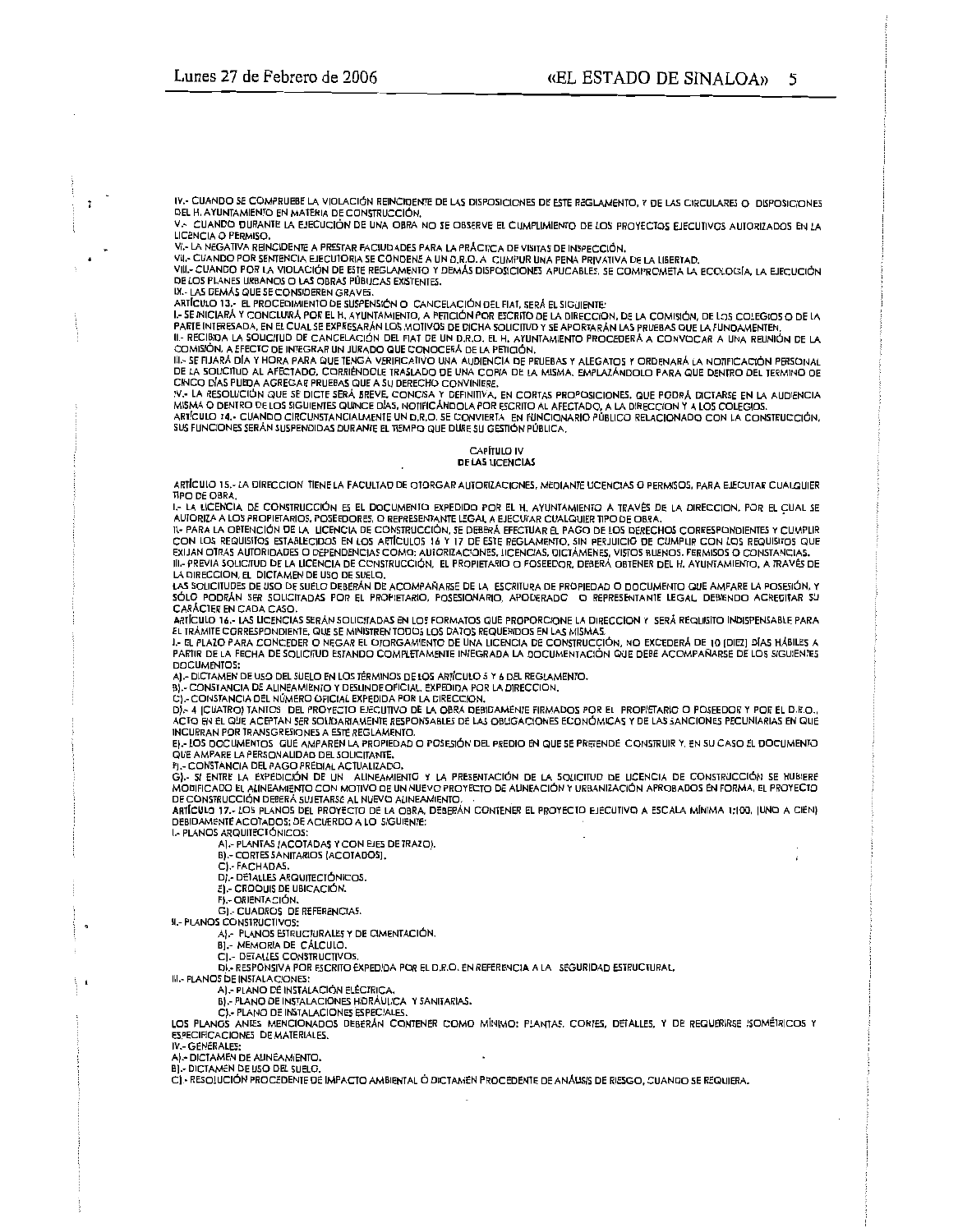LE DARÀ CURSO SI NO SE EXHIBEN CON ELLA LOS TÍTULOS DE PROPIEDAD Ó ESCRITURA PÚBLICA, DEBIDAMENTE INSCRITOS EN EL REGISTRO, LAS<br>PRUEBAS QUE ACREDITEN LA POSESIÓN Y UN CERTIFICADO DE LIBERTAD DE GRAVAMEN EXPEDIDO POR DICHO

ESTRICTAMENTE CON LO ESTABLECIDO EN LA LEY, ADEMÁS DE INTEGRAR UN EXPEDIENTE EN EL QUE SE SIGAN DE MANERA SECUENCIAL LOS **SIGUIFNTES PASOS: I.- PAQUETE UNO:** 

1.- HACER SOLICITUD DEL DICTAMEN DE USO DE SUELO, ANEXANDO:

A] - COPIA DEL PLANO DEL PREDIO O PREDIOS Y SU UBICACIÓN CON RESPECTO A DESARROLLOS URBANOS Y PREDIOS VECINOS DONDE SE THE INDIQUENTERS VIALIDADES PRIMARIAS. ARROYOS, CUENCAS PLUVIALES, ACCIDENTES TOPOGRÁFICOS Y ORIENTACIÓN, A UNA DISTANCIA MÍNIMA<br>DE 100,00 (CIEN) MÉTROS ALREDEDOR DE LOS LÍMITES DEL PREDIO O PREDIOS A DESARROLLAR.<br>B).- TÍT

C). COPIA DE PODER NOTARIAL CUANDO SEA REPRESENTANTE LEGAL.

D) .- FOTOS DEL PREDIO

2- UNA VEZ OBTENIDO EL DICTAMEN DE USO DE SUELO, SOLICITAR DICTAMEN DE APROBACIÓN DEL PLANO DE LOTIFICACIÓN:<br>A) - COPIA DEL DICTAMEN DE USO DE SUELO.

BI - COPIA DEL DESLINDE Y ALINEAMIENTO OFICIAL CON CUADRO DE CONSTRUCCIÓN.

DI- TRAND DE LA POLIGONAL Y CURVAS DE NIVEL<br>DI- TRES COPIAS DEL PROYECTO DE LOTIFICACIÓN Y VIALIDADES, INDICANDO LOS PORCENTAJES DE USO DE SUELO, SECCIONES DE VIALIDADES Y<br>DI- TRES COPIAS DEL PROYECTO DE LOTIFICACIÓN Y VIA

FI .- FACTIBIUDAD DE SERVICIOS, AGUA POTABLE, ALCANTARILLADO Y ELECTRICIDAD.

G) - CARTA DE RENUNCIA AL DERECHO DE PREFERENCIA MUNICIPAL Y ESTATAL.<br>H) - COPIA DEL RECIBO DE PAGO DEL IMPUESTO PREDIAL.

1).- DISCO(S) DE COMPUTADORA DE ALTA DENSIDAD DE 3.5" (TRES PUNTO CINCO PULGADAS) O EL QUE EN SU MOMENTO INDIQUE LA DIRECCION DE ACUERDO A LOS AVANCES TECNOLÓGICOS, CONTENIENDO ARCHIVOS AUTOCAD, COORDENADAS U.T.M. O TRIANGULACIÓN CON REFERENCIA EXISTENTE, LOS QUE DEBERÁN CONTAR CON LA SIGUIENTE INFORMACIÓN:

AI .- POLIGONO TOTAL B) .- POLIGONOS DE MANZANAS,

C) .- LOTIFIC ACIÓN,

DI .- CURVAS DE NIVEL

EL- CUADRO DE CONSTRUCCIÓN Y SUPERFICIE TOTAL

F) .- INTEGRACIÓN A LA RED VIAL

3.- EL DICTAMEN DEL PLANO DE LOTIFICACIÓN SERÁ EMITIDO POR LA DIRECCION PREVIA APROBACIÓN EN SESION DE CABILDO POR EL H. CUERPO<br>DE REGIDORES, PARA ESTE EFECTO DEBERÁ PRESENTAR TRES COPIAS DEL PROYECTO DE LOTIFICACIÓN. CON LA REVISIÓN Y APROBACIÓN DE ESTE PAQUETE QUEDA DEFINIDO EL USO DEL SUELO, UBICACIÓN Y SUPERFICIE DE ÁREAS DE DONACIÓN Y

VIALIDADES. CUALQUIER CAMBIO AL PROYECTO APROBADO, POR CUALQUIERA DE LAS PARTES, DEBE NOTIFICARSE POR ESCRITO, DEBIENDO REALIZARSE LAS

ADECUACIONES NECESARIAS EN CASO DE REQUERIRSE. CON ESTA APROBACIÓN SE DA EL VISTO BUENO PARA LA ELABORACIÓN DEL PROYECTO EJECUTIVO QUE DEBE PRESENTARSE DE ACUERDO CON

LOS PAQUETES QUE SE INTEGRAN CON LA DOCUMENTACIÓN QUE SE DESCRIBE PARA CADA UNO.

**IL - PAQUETE NUMERO DOS.** 

I .- ESTARÁ INTEGRADO POR LA SIGUIENTE DOCUMENTACIÓN:

A) - LA DOCUMENTACIÓN QUE FUE REVISADA Y APROBADA EN EL PAQUETE NUMERO UNO.

BJ.- PROYECTO DE RASANTES VIALES APROBADO POR LA COMUN.

C] - PROYECTO DE DRENAJE PLUVIAL APROBADO POR LA COMUN.<br>D] - COPIA DEL CONTRATO DE PRESTACIÓN DE SERVICIOS COMO D.R.O. DEBIDAMENTE FIRMADO POR LAS PARTES.

EJ-COPIA DEL ACTA CONSTITUTIVA DE LA EMPRESA SOLICITANTE, EN SU CASO.

III. - PAQUETE NUMERO TRES.

I. - EXPEDIENTE TÉCNICO:<br>A) - PLANO DE LOCALIZACIÓN CON RELACIÓN A LA CIUDAD.<br>BJ - PLANO MANZANERO DE ACUERDO A LO ESTABLECIDO EN LA LEY.

C) - PLANO DE NOMENCLATURA Y SENALAMIENTOS VIALES.<br>D) - PLANO DE POLIGONAL Y CURVAS DE NIVEL.

E). PROYECTO DE AGUA POTABLE APROBADO POR LA JUMAPAB.

FI- PROYECTO DE DRENAJE SANITARIO APROBADO POR LA JUMAPAB.

11- PROYECTO DE ALUMBRADO PÚBLICO APROBADO POR SERVICIOS PÚBLICOS MUNICIPALES.<br>H) - PROYECTO DE ELECTRIFICACIÓN APROBADO POR CFE.<br>I) - PROYECTO DE PAVIMENTO HIDRÁULICO DEBIDAMENTE APROBADO POR COMUN, DEBIENDO PRESENTAR LO DE SUELOS, DISEÑO DE TERRACERÍAS, DISEÑO DE PAVIMENTOS Y RAMPAS DE DISCAPACITADOS.

THE PROYECTO DE ARBORIZACIÓN DEBIDAMENTE AUTORIZADO POR ECOLOGÍA MUNICIPAL.<br>K).- PROYECTOS VARIOS: CABLEVISIÓN, RED TELEFÓNICA, ETC.

L).- PRESUPUESTO DE URBANIZACIÓN:

AGUA POTABLE.

2.- DRENAJE SANITARIO.

DRENAJE PLUVIAL (EN CASO REOUERIDO).  $3 -$ 

ALUMBRADO PÚBLICO.  $4 -$ 

 $5 -$ **ELECTRIFICACIÓN** 

PAVIMENTO HIDRÁILICO. 6.-

ARBORIZACIÓN.  $7 -$ 

OBRAS DE LIGA URBANA  $a -$ 

M).- EDIFICACIÓN, DEBIENDO PRESENTAR LO SIGUIENTE:<br>1.- PLANO DE SEMBRADO DE VIVIENDA.

2.- PLANOS DE LOS PROTOTIPOS DE VIVIENDA QUE DEBERÁN CONTENER:

A) .- PLANOS ARQUITECTÓNICOS.

BI .- PLANOS ESTRUCTURALES.

CJ.- PLANOS DE INSTALACIONES E INSTALACIONES ESPECIALES Y ACABADOS.

D). PLANOS DE DETALLES DE SER NECESARIO.

NJ - LAS DEMÁS QUE SEAN NECESARIAS PARA EL CUMPLIMIENTO DE LOS FINES A QUE SE REFIERE EL PRESENTE REGLAMENTO, Y LAS QUE CONFIERE LA LEY, LA LEY ECOLÓGICA, Y LOS PLANES URBANOS.

2.- PAGOS Y GARANTÍAS,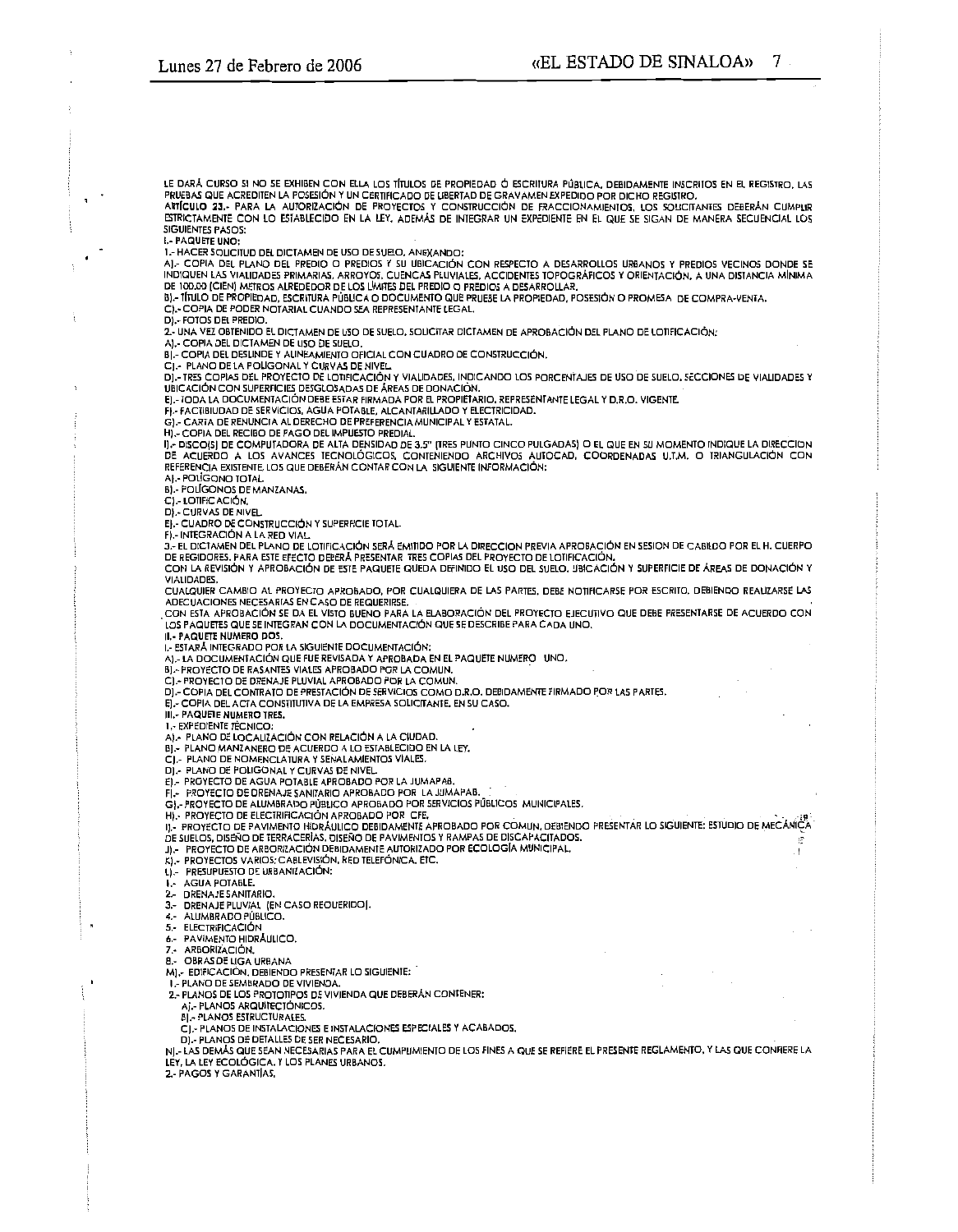CONCEDER PERMISO PROVISIONAL A SOLICITUD DEL CONSTRUCTOR, FIJANDO PLAZOS PARA CORREGIR LA DEFICIENCIA QUE MOTIVE LA SUSPENSIÓN.

ARTÍCULO 32.- RECIBIDA LA MANIFESTACIÓN DE LA TERMINACIÓN DE UNA OBRA LA DIRECCION PREVIA INSPECCIÓN, AUTORIZARÁ LA OCUPACIÓN Y USO DE LA MISMA Y DELEGARÁ AL D.R.O. LA RESPONSABILIDAD FOR MODIFICACIONES O ADICIONES QUE HAGAN POSTERIORMENTE SIN SU INTERVENCIÓN.

### CAPÍTULO VII

#### DEL CUMPLIMIENTO DEL REGLAMENTO

ARIÍCULO 33.- FODRÁ ORDENARSE LA CLAUSURA DE UNA OBRA POR LAS SIGUIENTES CAUSAS:

I .- POR HABER INCURRIDO EN FALSEDAD EN LOS DATOS CONSIGNADOS EN LA SOLICITUD DE UCENCIA O PERMISO.

IN PORTESTAR TRABAJANDO SIN EL PERMISO CORRESPONDIENTE EN UN INMUEBLE, ESTANDO ESTE SUJETO A DISPOSICIONES SOBRE PROTECCIÓN Y<br>CONSERVACIÓN DE MONUMENTOS ARQUEOLÓGICOS O HISTÓRICOS.<br>IIL- POR CARECER LA OBRA DEL LIBRO DE VIS

IV. POR ESTARSE EJECUTANDO SIN LICENCIA O PERMISO CUALQUIER TIPO DE QBRA DE UN INMUEBLE Y OUE ESTA SE REOUIERA PARA TAL FIN.

V .- POR EJECUTARSE UNA OBRA MODIFICANDO EL PROYECTO, LAS ESPECIFICACIONES O LOS PROCEDIMIENTOS APROBADOS. VI .- POR ESTARSE EJECUTANDO UNA OBRA SIN LA SUPERVISIÓN DEL D.R.O.

VII.- POR EJECUTARSE LA OBRA SIN LAS DEBIDAS PRECAUCIONES Y CON PELIGRO DE LA VIDA O SEGURIDAD DE SUS MORADORES. TRABAJADORES. **PROPIETARIOS O TERCEROS.** 

VIII.- POR INVADIR CON MATERIALES, EOUIPO, DESECHOS, ETC. LA VÍA PÚBLICA, PREDIOS O CONSTRUCCIONES PARTICULARES SIN LOS PERMISOS **CORRESPONDIENTES** 

IX.- POR IMPEDIR U OBSTACULIZAR REITERADAMENTE AL PERSONAL DE LA DIRECCION EL CUMPLIMIENTO DE SUS FUNCIONES DE INSPECCIÓN Y DE SUSPENSIÓN, HABIÉNDOSE IDENTIFICADO PARA ELLO.

X.- CUANDO LA CONSTRUCCIÓN NO SE AJUSTE A LAS RESTRICCIONES O AFECTACIONES IMPUESTAS EN LA CONSTANCIA O DICTAMEN DE ALINEAMIENTO.

XI.- POR USARSÉ UNA CONSTRUCCIÓN O PARTE DE ELLA SIN AUTORIZACIÓN DE USO DE SUELO. O DÁNDOLE USO DISTINTO AL AUTORIZADO. XII - CUANDO PREVIO DICTAMEN TECNICO EMITIDO POR ESCRITO, SE DECLARE PELIGRO INMINENTE EN LA ESTABILIDAD Y SEGURIDAD DE LA OBRA **QUE SE TRATE.** 

ARTÍCULO 34.- NO SE OTORGARÁ EL PERMISO DE OCUPACIÓN PARA USARSE UNA CONSTRUCCIÓN O PARTE DE ELLA SIN HABERSE TERMINADO. SI MO CUENTA CON LOS SERVICIOS NECESARIOS, TAMPOCO SE OTORGARÁ EL PERMISO DE OCUPACIÓN SI SE COMPRUEBA QUE EL INMUEBLE SE DESTINARA PARA UN USO DISTINTO AL SEÑALADO EN LA LICENCIA DE CONSTRUCCIÓN O POR CARECER DE LA LICENCIA O PERMISO RESPECTIVO. PREVIA AUDIENCIA DEL INTERESADO, PODRÁ AUTORIZAR LA OCUPACIÓN MEDIANTE DICTAMEN PERICIAL QUE ESTABLETCA LA POSIBILIDAD DE USAR<br>UNA OBRA Y HABIÉNDOSE CUBIERTO PREVIAMENTE TODAS LAS SANCIONES Y OBTENIDO LA LICENCIA O PERMISO

ARTÍCULO 35. NO SE CONCEDERÁN NUEVAS LICENCIAS PARA OBRAS A D.R.O. QUE INCURRAN EN OMISIONES O INFRACCIONES DIRECTAMENTE RELACIONADAS CON SU FUNCIÓN, EN TANTO NO DEN CUMPLIMIENTO AL PRESENTE REGLAMENTO A SATISFACCIÓN DE LA DIRECCION PREVIO PAGO DE LAS MILITAS QUE SE LES HUBIEREN IMPLIESTO.

ARTÍCULO 34 - CONTRA LAS SANCIONES QUE SE IMPONGAN POR VIOLACIONES DEL MISMO. LOS INTERESADOS PODRÁN INTERPONER POR ESCRITO RECURSOS DE REVOCACIÓN ANTE EL PRESIDENTE MUNICIPAL, SALVO EN LOS CASOS EN QUE EL PROPIO REGLAMENTO PREVEA OTRO TIPO DE RECURSOS.

LA REVOCACIÓN DEBERÁ INTERPONERSE DENTRO DE LOS SEIS DÍAS HÁBILES SIGUIENTES DE LA FECHA EN QUE SE NOTIFIQUE LA SANCIÓN O MEDIDA RECURRIDA

ARTÍCULO 37.- EL RECURSO SE RESOLVERÁ EN AUDIENCIA DE LAS PARTES EN LA QUE SE CITARÁ A LA COMISIÓN, ANALIZANDO TODAS LAS PRUEBAS QUE HAYA RENDIDO EL INTERESADO Y LA DIRECCION, TALES COMO INSPECCIÓN OCULAR, TESTIMONIAL O PERICIAL Y QUE SE HAYAN<br>DESAHOGADO PREVIAMENTE CONCLUIDOS ESTOS TRÁMITES CON ALEGATOS DE LAS PARTES O SIN ELLOS, LA PRESIDENCIA MUN LO QUE PROCEDA EN UN TÉRMINO NO MAYOR DE CINCO DÍAS HÁBILES, EL FALLO SERÁ IRREVOCABLE.

ARTÍCULO 3B.- HABRÁ SOLIDARIDAD PASIVA EN LA OBUGACIÓN DEL PAGO DE LAS SANCIONES Y DEMÁS OBUGACIONES PECUNIARIAS QUE RESULTEN DE LA APLICACIÓN DE ESTE REGLAMENTO, POR PARTE DE LOS PROPIETARIOS Y/O DEL D.R.O.

#### CAPÍTULO VIII DE LAS MODIFICACIONES Y REFORMAS

ARTICULO 39,- LA DIRECCION DESIGNARÁ Y PRESIDIRÁ UNA COMISIÓN PARA ESTUDIAR Y PROPONER MODIFICACIONES Y REFORMAS A ESTE REGLAMENTO, CON EL CARÁCTER DE ASESORA EN ESTA MATERIA. ESTA COMISIÓN SE INTEGRARÁ CON UN REPRESENTANTE DE LOS COLEGIOS DE 11 ingenieros civiles, orno del colegio de Arquitectos, oro del colegio de Abogados, oro de Profesiones Afines, oro del<br>Conselo Y otro de la Cámara Mexicana de la Industria de la Construcción; todos ellos d.r.o. (en su caso), FORMA QUE EL PROPIETARIO.

**IfIULO SEGUNDO** VÍA PÚBLICA Y OTROS BIENES DE USO COMÚN

#### **CAPÍTULO 1 GENERALIDADES**

ARTÍCULO 40.- SE ENTIENDE POR VÍA PÚBLICA LAS SUPERFICIES DESTINADAS AL DOMINIO PÚBLICO Y/O USO COMÚN. ASÍ COMO LAS DESTINADAS AL CONDICIONES DE AIREACIÓN E ILUMINACIÓN DE LAS EDIFICACIONES Y AREAS DE ORNATO O RECREACIÓN, ÁREAS PARA ASEGURAR LAS<br>CONDICIONES DE AIREACIÓN E ILUMINACIÓN DE LAS EDIFICACIONES Y LA INSTALACIÓN DE DUCTOS, APARATOS O ACCESOR TIEMPO LA FUNCIONAUDAD Y ESTÉTICA DEL ENTORNO.

I.- LA VÍA PÚBLICA COMPRENDE EL ARROYO DE CIRCULACIÓN, GUARNICIÓN, BANQUETAS, ÁREAS VERDES, CAMELLONES, PLAZAS, TERRAZAS. PARQUES, ESTACIONAMIENTOS Y ÁREAS AJARDINADAS.<br>IL EL MUNICIPIO TIENE LA PROPIEDAD, DOMINIO Y POSESIÓN DE LAS VÍAS PÚBLICAS; SON IMPRESCRIPTIBLES E INALIENABLES, SALVO DECRETO EN

IN CONTRARIO, Y ESTARÁN DEDICADAS A LA PRESTACIÓN DEL SERVICIO PÚBLICO DE TRÁNSITO, RECREACIÓN Y ORNATO<br>III.- CORRESPONDE A LA AUTORIDAD MUNICIPAL LA AUTORIZACIÓN Y FUACIÓN DEL PAGO DE LOS DERECHOS DE LOS PARTICULARES SOBR

Y REGLAMENTOS RESPECTIVOS.

" RESERVATIVO RELIGIONALES DE OPINIÓN DEL CONSEJO Y CON FUNDAMENTO EN LA LEY, PREVIA AUTORIZACIÓN DEL H. AYUNTAMIENTO,<br>DETERMINARÁ EL DISEÑO Y ANCHURA DE LAS VÍAS PÚBLICAS CONSIDERÁNDOLAS DE UTILIDAD PÚBLICA E INTERES SOCI

ARIÍCULO 41.- TODO TERRENO QUE EN LOS PLANOS OFICIALES DE LA DIRECCION, EN LOS ARCHIVO MUNICIPALES, ESTATALES O DE LA NACIÓN, MUSEO O BIBLIOTECA PÚBUCA, APAREICAN COMO VÍA PÚBLICA O DESTINADO A UN SERVICIO PÚBLICO, SE PRESUMIRÁ POR ESE SÓLO HECHO, DE PROPIEDAD MUNICIPAL Y COMO CONSECUENCIA, DE NATURALEZA INALIENABLE E IMPRESCRIPTIBLE, SALVO PRUEBA PLENA DE LO CONTRARIO, QUE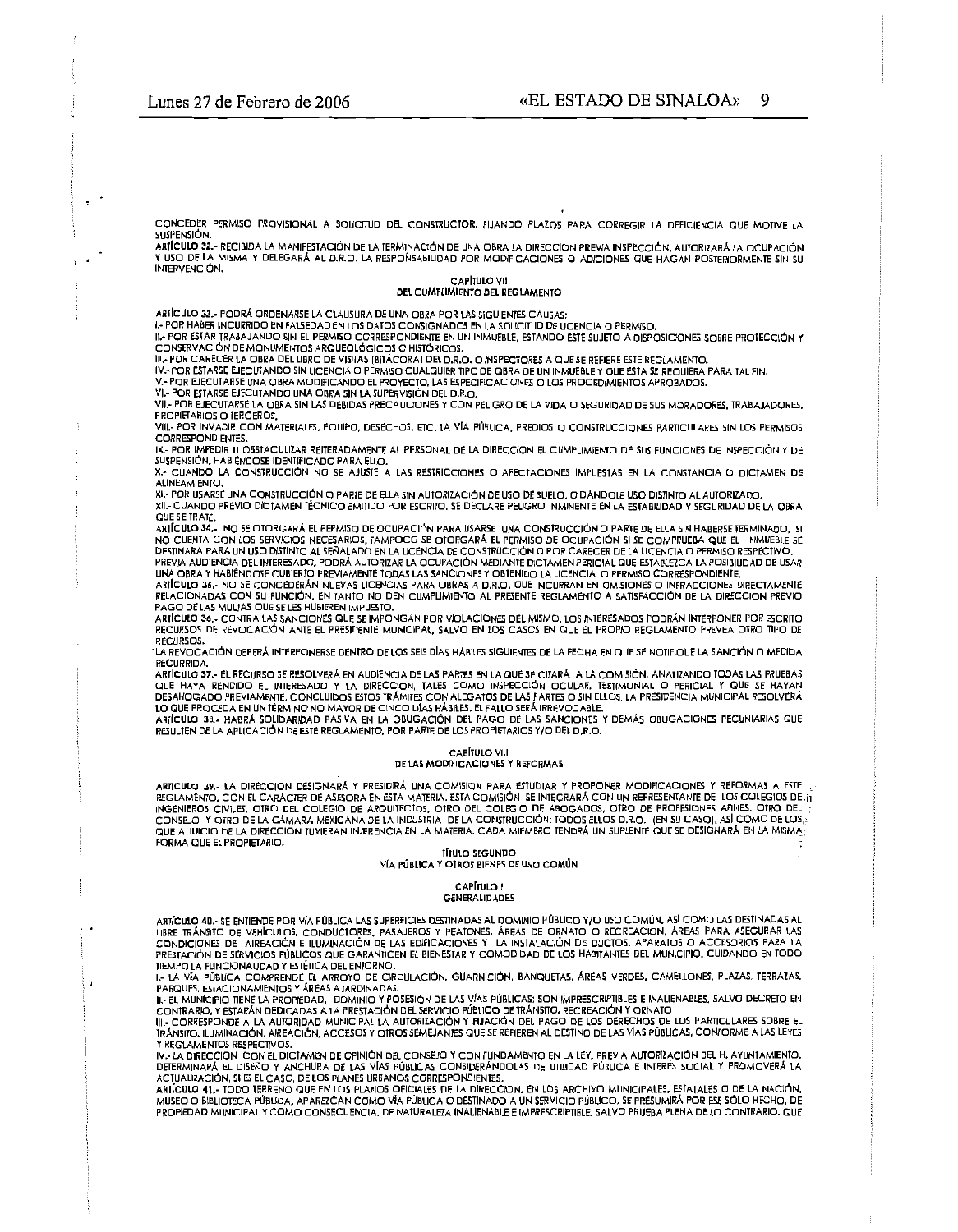ARTÍCULO 54.- LA DIRECCION NO OTORGARÁ PERMISO PARA EFECTUAR REPARACIONES, AMPUACIONES O NUEVAS CONSTRUCCIONES EN PROPIEDADES SITUADAS EN ESQUINAS QUE AMERITEN LA CONSTRUCCIÓN DE OCHAVOS, A MENOS QUE SEAN EJECUTADOS PREVIAMENTE. ARIÍCULO 55. LA DIRECCION NEGARÁ LA EXPEDICIÓN DE CONSTANCIA DE ALINEAMIENTO Y NÚMEROS OFICIALES A PREDIOS SITUADOS EN

ARICULO SS.- LA DIRECCION PEGARA LA EXPEDICIÓN DE CONSTANCIA DE ALIMEAMIENTO Y NUMEROS OFICIALES A PREDIOS SITUADOS EN<br>ASENTAMIENTOS IRREGULARES, ESTABLECIDOS SIN AUSTARSE A LA PLANIFICACIÓN OFICIAL, QUE NO CUMPLAN LAS CON

ARTÍCULO 57.- SE ENTIENDE POR USO DEL SUELO, LOS FINES PARTICULARES A QUE PUEDEN DEDICARSE LOS PREDIOS, ÁREAS, ZONAS Y OBRAS

ARIICULO 37.- 32 ENTIEMBE POR LA BIO DEL JUEGO DE LA DIRECCIÓN, DONDE SE ESPECIFICA LA ZONA, DENSIDAD DE POBLACIÓN,<br>I.- DICTAMÉN DE USO DE SUELO, ES EL DOCUMENTO EXPEDIDO POR LA DIRECCIÓN, DONDE SE ESPECIFICA LA ZONA, DENS PROYECTO EJECUTIVO DE LA CONSTRUCCIÓN QUE SE PRETENDE LLEVAR A CABO Y SERÁN REQUISITO INDISPENSABLE PARA LA OBTENCIÓN DE LA LICENCIA DE CONSTRUCCIÓN.

II.- CUANDO LOS PLANES URBANOS NO CONTENGAN ALGUNOS USOS, ZONAS O DETERMINEN USOS CONDICIONADOS. LA RESOLUCIÓN SERÁ **TOMADA POR LA DIRECCION.** 

III.- PARA OBTENER LA CONSTANCIA DE USO DE SUELO, SE REQUIERE DAR CUMPLIMIENTO A LO INDICADO EN EL ARTÍCULO 50 FRACCIÓN I, INCISOS EN TERRO DURING DE 4 FOTOS DEL PREDIO Y COPIAS DEL ANTERROYECTO QUE SE PRETENDE REALIZAR.<br>N. B. C Y D. ADEMÁS DE 4 FOTOS DEL PREDIO Y COPIAS DEL ANTERROYECTO QUE SE PRETENDE REALIZAR.<br>IV.- LOS FINES PARTICULARES A LOS CUAL

MANIFESTADOS EN LA TABLA DE MEZCLA DE USOS DE SUELO DE LA CARTA URBANA DE ZONIFICACIÓN DE LA CIUDAD DE BADIRAGUATO VIGENTE O LA CORRESPONDIENTE CARTA BÁSICA DE LAS DIVERSAS SINDICATURAS QUE INTEGRAN EL MUNICIPIO.

#### CAPITULO III DE LA HOMENCLATURA, NUMERACIÓN

ARTÍCULO 5B.- SE ENTIENDE POR NOMENCLATURA, EL CONJUNTO DE NOMBRES DE LAS VÍAS PÚBLICAS, PARQUES, PLAZAS, JARDINES, BIENES<br>PÚBLICOS Y DEMÁS ESPACIOS DE USO COMÚN O PÚBLICO EN EL MUNICIPIO, SIENDO PRIVATIVO DEL H. AYUNTAMIE DIRECCION, LA DENOMINACIÓN INDIVIDUALIZADA O CONJUNTA.

I- EN LAS COLONIAS Y FRACCIONAMIENTOS DE NUEVA CREACIÓN, DE CUALQUIER CLASIFICACIÓN SE ACEPTAN SUGERENCIAS POR PARTE DE LOS FROPIETARIOS O DESARROLLADORES, DE LOS NOMBRES PARA LAS VÍAS PÚBLICAS, SIENDO LA DIRECCION LA QUE AFIRMA, NIEGA O MODIFICA LAS SUGERENCIAS PARA LA ADJUDICACIÓN Y AUTORIZACIÓN.

II.- QUEDA ESTRICTAMENTE PROHIBIDO Y SUJETO A SANCIÓN, QUE LOS PARTICULARES ALTEREN LAS PLACAS DE LA NOMENCLATURA O SE IMPONG AN NOMBRES NO AUTORIZADOS.

ARTÍCULO 59.- SE ENTIENDE POR NUMERACIÓN LA ACCIÓN O EFECTO DE ASIGNAR NÚMERO Y CORRESPONDE A LA DIRECCION EL ESTABLECIMIENTO Y CONTROL DE LA NUMERACIÓN EN LAS VÍAS PÚBLICAS DEL MUNICIPIO Y EL AUTORIZAR U ORDENAR EL CAMBIO DE NÚMERO

CUANDO SEA IRREGULAR O PROVOQUE CONFUSIÓN.<br>I.- EL NÚMERO OFICIAL ES EL CORRESPONDIENTE A CADA PREDIO, MANZANA, LOTE, EDIFICIO O CONSTRUCCIÓN, ANDÉN, ESPACIO DE<br>ESTACIONAMIENTO O ANCLAJE, QUE TENGAN FRENTE A LA VÍA PÚBLICA.

II,- LA ASIGNACIÓN Y CONSTANCIA DE NÚMERO OFICIAL CORRESPONDIENTES SE OBTIENEN CUMPLIENDO LOS REQUERIMIENTOS INDICADOS EN EL artículo sofracción I, incisos A, B, C, Y D, DE este reglamento.<br>III.- El número oficial debe estar colocado fijo al frente de la vía pública y reunir las características de duración y oue lo

HAGAN CLARAMENTE VISIBLE Y LEGIBLE.

ARTÍCULO 60.- ES OBLIGACIÓN DEL H. AYUNTAMIENTO, A TRAVÉS DE LA DIRECCION EL DAR AVISO A LA OFICINA DE CATASTRO E IMPUESTO PREDIAL DE LA TESORERÍA MUNICIPAL, AL REGISTRO Y A LAS OFICINAS DE CORREOS Y TELÉGRAFOS, DE TODO CAMBIO QUE HUBIERE EN LA<br>DENOMINACIÓN DE LAS VÍAS Y ESPACIOS PÚBLICOS, ASÍ COMO DE LA NUMERACIÓN DE LOS INMUEBLES.

#### CAPITULO IV

#### DE LAS INSTALACIONES SUBTERRÁNEAS Y AÉREAS

ARTÍCULO 61.- LAS INSTALACIONES SUBTERRÁNEAS EN LA VÍA PÚBLICA PARA LA LÍNEA DE TELEFONO, ELECTRICIDAD, ALUMBRADO PÚBLICO, SEMÁFOROS, GAS Y OTRAS SEMEJANTES, DEBEN ALOJARSE BAJO LAS ACCERAS O CAMELLONES, DE TAL FORMA QUE NO SE INTERFIERAN ENTRE SÍ, SU INSTALACIONES.

I.- SÓLO EN LOS CASOS EN QUE LAS BANQUETAS SEAN DE ANCHO INSUFICIENTE, SE PERMITE LA UBICACIÓN BAJO LOS ARROYOS DE CIRCULACIÓN, PREVIO ESTUDIO Y PROYECTO APROBADO POR LAS DEPENDENCIAS CORRESPONDIENTES Y LA DIRECCION.<br>11.- NO SE PERMITE LA COLOCACIÓN DE NINGÚN TIPO DE INSTALACIÓN SUBTERRÁNEA SIN LA AUTORIZACIÓN PREVIA DE LA DIRECCION, QUIEN

OTORGA LA LICENCIA DE CONSTRUCCIÓN CONDICIONADA A LA SUPERVISIÓN Y VISTO BUENO DE LA MISMA, PARA LA EJECUCIÓN DE RUPTURA Y REPOSICIÓN DE PAVIMENTOS ORIGINALES.

III.- LAS REDES DE AGUA POTABLE Y ALCANTARILLADO SERÁN ALOJADAS Y CONSTRUIDAS DE ACUERDO A AUTORIZACIONES, NORMAS, PROYECTOS Y DISPOSICIONES DE LA JUMAPAB.

ARTÍCULO 62.- LAS INSTALACIONES AÉREAS COLOCADAS SOBRE POSTES EN LA VÍA FÚBLICA, REQUIEREN AUTORIZACIÓN OBLIGADA DE LA DIRECCION. NO SE AUTORIZA LA COLOCACIÓN DE POSTES EN LOS ARROYOS DE CIRCULACIÓN O EN LAS ACERAS CUANDO SE IMPIDA EL ACCESO A UN PREDIO O EDIFICIO.

ARTÍCULO 63 - LAS INSTALACIONES AÉREAS DEBERÁN ESTAR SOSTENIDAS EN POSTES COLOCADOS PARA ESTE EFECTO, DICHOS POSTES SE COLOCARÁN EN LA ACERA A UNA DISTANCIA MÍNIMA DE 0.50 (CERO PUNTO CINCUENTA) METROS DE LA GUARNICIÓN AL PUNTO MÁS CERCANO DEL POSTE. TRATÁNDOSE DE CALLEJONES LA DISTANCIA MÍNIMA LA FIJARÁ LA DIRECCIÓN EN CADA CASO EN ESPECÍFICO, DONDE NO EXISTAN ACERAS DEFINIDAS EL INTERESADO DEBERÁ SOUCITAR A LA DIRECCIÓN EL ALINEAMIENTO OFICIAL.<br>1- CUANDO EL ACCESO A UN PREDIO O EDIFICIO SE CONSTRUYA FRENTE A UN POSTE YA COLOCADO CON ANTERIORIDAD EN LA VÍA PÚBLICA, Y EL

INTERESADO QUIERA O NECESITE REUBICARLO, ES FACTIBLE LA AUTORIZACIÓN DEL CAMBIO, SIENDO OBLIGACIÓN DEL SOLICITANTE CUBRIR LOS

GASTOS QUE SE OCASIONEN ANTE LAS INSTANCIAS CORRESPONDIENTES.<br>18- SI POR MOTIVO DEL CAMBIO O MODIFICACIÓN DE UNA VÍA PÚBLICA ALGÚN POSTE QUEDARA INVADIENDO LA MISMA, LA DIRECCION PODRÁ<br>19- SI POR MOTIVO DEL CAMBIO O MODIFI EJECUTARÁ A COSTO DEL MISMO PROPIETARIO.

III.- LOS PROPIETARIOS DE POSTES O INSTALACIONES COLOCADAS EN LA VÍA PÚBLICA, ESTÁN OBLIGADOS A CONSERVARLOS EN BUENAS

IV.- LAS INSTALACIONES DE ANTENAS PARABÓLICAS, ANTENAS DE TELEFONÍA, RADIO, TELEVISIÓN O SIMILARES, DEBEN CONTAR CON AUTORIZACIÓN DE LA DIRECCIÓN Y GARANTIZAR LA SEGURIDAD Y LA BUENA MAGEN VISUAL URBANA, SIENDO OBLIGATORIO QUE SE CUENTE CON PARARRAYOS,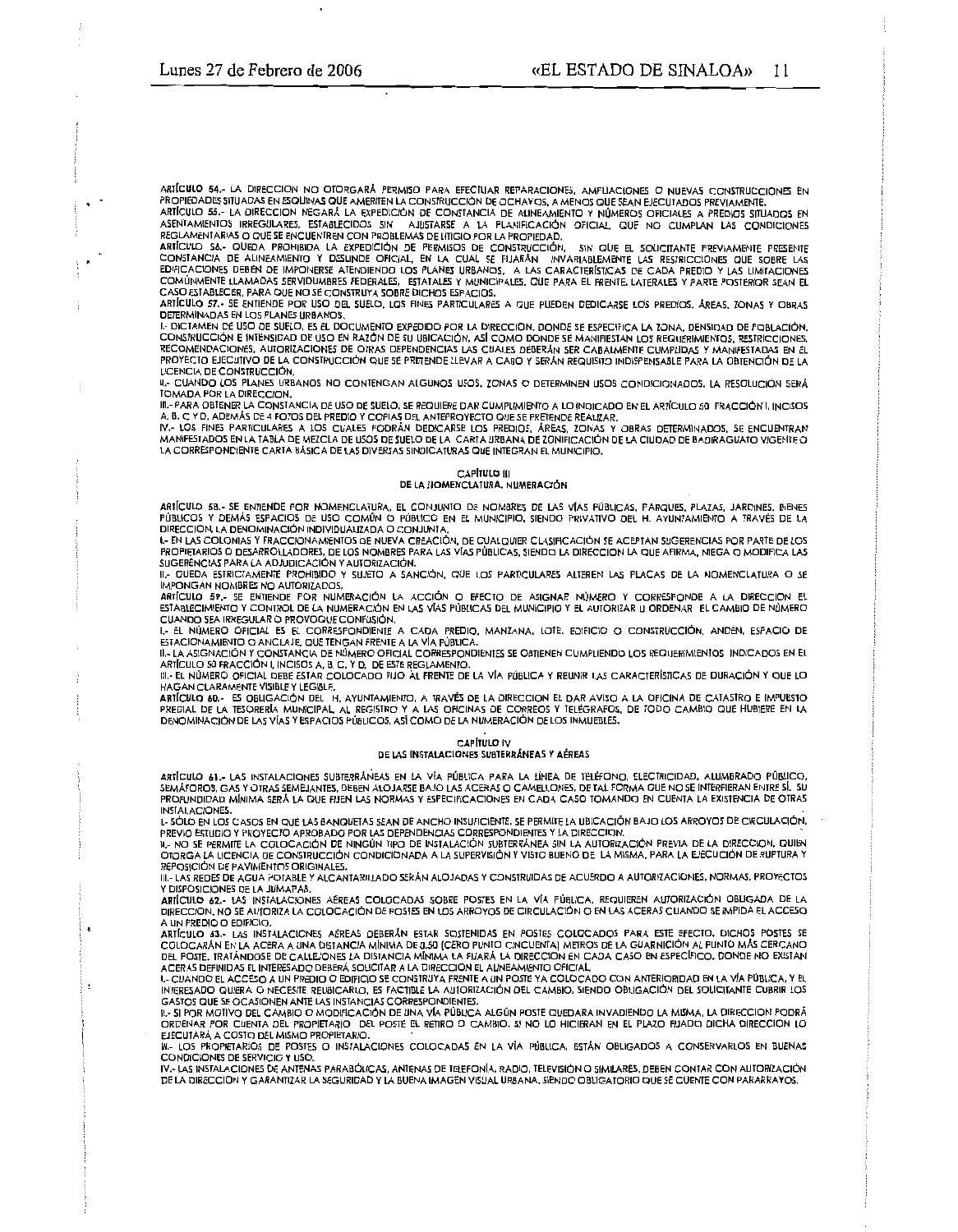$\ddot{\phantom{a}}$ 

I.- ES OBLIGACIÓN DE LOS PROPIETARIOS O INQUILINOS DE INMUEBLES DEJAR ESPACIO PARA PRADOS O ÁRBOLES EN LAS BANQUETAS, EL MANTENIMIENTO Y CONSERVACIÓN ES RESPONSABILIDAD DEL MISMO.

II. LA CLASE DE ÁRBOLES A PLANTAR SERÁ LA QUE DISPONGA LA DIRECCION A TRAVÉS DEL ÁREA DE ECOLOGÍA, QUEDANDO PROHIBIDA LA COLOCACIÓN DE MACETEROS EN LA VÍA PÚBUCA.

UL LA DISTANCIA MINIMA À QUE DEBEN PLANTARSE ES DE 3.50 (FRES PUNTO CINCUENTA) METROS ENTRE SÍ, DE 2.00 (DOS) METROS DE LOS POSTES<br>DE INSTALACIONES DE ENERGÍA ELÉCTRICA, DE TELÉFONOS, DE ALUMBRADO PÚBLICO, DE HIDRANTES, DE

IV. NO SE PERMITE SEMBRAR ÁRBOLES DE GRAN TALLA O RAÍCES PROFUNDAS BAJO LAS LÍNEAS DE CONDUCCIÓN DE ENERGÍA ELÉCTRICA O SIMILARES,

UN CUALQUIER ASUNTO RELACIONADO CON LA TALA, PODA Y REMOCIÓN DE ÁRBOLES QUE AFECTEN BANQUETAS, INSTALACIONES O<br>PROPIEDADES PRIVADAS, SE TRATARÁ DE ACUERDO A LAS DISPOSICIONES DEL REGLAMENTO DE ECOLOGÍA Y PROTECCIÓN AL MEDI

VI.- ESTA PROHIBIDA LA COLOCACIÓN E INSTALACIÓN DE ANUNCIOS, LOGOTIPOS, CUALQUIER SEÑAL O MÉNSAJE EN BANQUETAS, ÁRBOLES,<br>ÁREAS VERDES EN BANQUETAS O CAMELLONES AJARDINADOS, EXCÉPTO AQUELLOS SEÑALAMIENTOS DE TIPO VIAL PREVI

VII .- EN LOS FRACCIONAMIENTOS Y CONJUNTOS HABITACIONALES DE NUEVA CREACIÓN, LAS ÁREAS VERDES DEBEN EQUIPARSE DE ACUERDO A

VAL EN LOS DISPOSICIONES DE LA DIRECCION A TRAVÉS DEL ÁREA DE ECOLOGÍA, PARA DAR CUMPLUMENTO A LAS DISPOSICIONES DE LA LEY.<br>ARTÍCULO 68.- SE ENTIENDE POR SEÑALIZACIÓN, LA ACCIÓN O EFECTO DE COLOCAR EN LAS VÍAS Y ESPACIOS D DETERMINADO O PARA CUALQUIER OTRO FIN.

EL DESARROLLO CRECIENTE DEL TRÁFICO URBANO Y DE LA POBLACIÓN, HA OBLIGADO A HACER USO DE SEÑALES QUE FACILITEN LA FLUIDEZ DEL TRÁNSITO E IMPIDAN LOS PELIGROS DERIVADOS DEL MISMO.<br>1.- LAS SEÑALES PUEDEN SER INDICATIVAS, DE NOMENCLATURA Y DE TRÁNSITO, CORRESPONDIENDO AL H. AYUNTAMIENTO LA NORMATIVIDAD DE

LA COLOCACIÓN, PROMOCIÓN, EJECUCIÓN, MANTENMIENTO Y CONCESIÓN, SIN QUE SE CONTRAVENGAN OTRAS DISPOSICIONES OFICIALES EN LA MATERIA

u.- DE REQUERIRSE, EL H. AYUNTAMENTO PUEDE COLOCAR SEÑALAMIENTO SOBRE LAS FACHADAS DE PROPIEDADES PRIVADAS, ESTANDO<br>OBLIGADOS LOS PROPIETARIOS A CONCEDER AUTORIZACIÓN SIN REMUNERACIÓN ALGUNA.

III - LAS SENALES NO PODRÁN SER REMOVIDAS O SUSTITUIDAS POR OTRAS SIMILARES O DE DISTINTO DISEÑO, FORMA, TEXTURA, DIMENSIÓN, COLOR O MATERIAL SIN AUTORIZACIÓN PREVIA DE LA DIRECCION.

O MAILMAD SIN FORMACION DE PRINCIPAL EN DIRECTON.<br>IV. LAS SERALES DEBEN CONTENER LA INFORMACIÓN COMPLETA A PROPORCIONAR, DEBIENDO SER CLARAS Y LEGIBLES A LAS DISTANCIAS<br>ADÉCUADAS DE 40 (CUARENTA) METROS MÍNIMO LAS DE TIPO

V.- TODAS LAS SENALES DEBEN ESTAR COLOCADAS Y UBICADAS DE TAL MANERA QUE NO OBSTRUYAN EL LIBRE TRÁNSITO PEATONAL Y DE VEHÍCULOS Y NO DEBEN CONTRASTAR O DETERIORAR EL ENTORNO URBANO.

VI.- CORRESPONDE A LAS AUTORIDADES DE TRÁNSITO LA NORMATIVIDAD PARA LA COLOCACIÓN DE SEÑALES DE VIALIDAD Y SEMÁFOROS.<br>VII.- CUANDO SON CONCESIONADAS LAS SEÑALES, DEBEN CUMPUR CON LAS CONDICIONES CONVENIADAS, Y EL DESCUIDO,

VII. COMMINDINIBRITO Y REPOSICIÓN, SERÁN MOTIVO DE SANCIÓN O EN SU CASO DE LA CANCELACIÓN DE LA CONCESIÓN.<br>ARTÍCULO 87.- SE ENTIENDE POR ANUNCIO, TODO DIBUJO, UJZ, LETREROS, NÚMERO, SÍMBOLO O CUALQUIER OTRO SIGNO O EMBLEMA INDUSTRIALES, CULTURALES, SOCIALES, POLÍTICOS, CIVILES, OFICIALES, PROFESIONALES, ETC.

ARTÍCULO 70. - CORRESPONDE A LA DIRECCIÓN EL APROBAR LA SOLICITUD A TRAVÉS DEL ÁREA DE ECOLOGÍA Y OTORGAR EL PERMISO POR LO<br>QUE SE REFIERE A LA UBICACIÓN DE LOS ANUNCIOS, DISEÑO ESTRUCTURAL Y CRITERIOS DE CALCULO PARA SU I SUPERVISAR QUE LA MISMA QUEDE DE ACUERDO CON LOS LINEAMIENTOS DEL PERMISO OTORGADO Y COMO CONSECUENCIA REUNIENDO LAS CONDICIONES DE SEGURIDAD NECESARIAS. PARA TAL EFECTO DEBERÁ PRESENTARSE UN PROYECTO DETALLADO DEL ANUNCIO Y LOS DEMÁS ELEMENTOS QUE LE SEAN REQUERIDOS PARA EL OTORGAMIENTO DEL PERMISO, ENTRE OTROS QUE UN D.R.O. AVALE LA INSTALACIÓN; CUANDO A JUICIO DE LA DIRECCIÓN LO AMERITE.

JUICIO DE LA UNECON LO AMENIE.<br>ARTÍCULO 71.- QUEDA PROHIBIDA LA COLOCACIÓN DE ANUNCIOS CUYOS SOPORTES INVADAN LA VÍA PÚBLICA, ASÍ MISMO, ÚNICAMENTE SE<br>AUTORIZARÁ LA COLOCACIÓN DE ANUNCIOS A UNA DISTANCIA MÍNIMA DE 1.50 MET TODO ANUNCIO DEBE COLOCARSE DENTRO DE LA PROPIEDAD, SIN INVADIR LA BANQUETA, EL DERECHO DE VÍA O LA RESTRICCIÓN DICTAMINADA POR LA DIRECCION.

I.- PARA CUALQUIER TIPO DE ANUNCIO EL PROPIETARIO ESTARÁ OBLIGADO A DAR EL MANTENIMIENTO QUE GARANTICE SU SEGURIDAD, USO E .<br>IMAGEN: ASÍ COMO BRINDAR LAS FACILIDADES PARA QUE LOS INSPECTORES PUEDAN SUPERVISAR EL ESTADO EN QUE SE ENCUENTRA.<br>IL-TODOS LOS ANUNCIOS TIENEN QUE CONTAR CON LA AUTORIZACIÓN DE LA DIRECCION PARA SU COLOCACIÓN, DEBIENDO

DEL TEXTO O LEYENDAS, EN UN LUGAR VISIBLE Y LEGIBLE, LA RAZÓN SOCIAL DOMICIUO Y TELEFONO DEL RESPONSABLE DE LA INSTALACIÓN, ASÍ

DEL IEXIO DE L'ENFIDAS, EN UN LUGAR MISILE TELOISIAL, LA RAZION SOCIAL DOMINICIO TELEFIDADE DE LA INSIALACIÓN, ASI<br>COMO EL NÚMERO Y FECHA DE LA LICENCIA AUTORIZADA, PREVIO PAGO DE LOS IMPUESTOS CORRESPONDIENTES.<br>III.- EN T CORRESPONDIENTE EL RESTO DEL PORCENTAJE AL IDIOMA CASTELLANO, DEBENDO SER LA ORTOGRAFÍA Y LA SINTAXIS LAS CORRECTAS EN CADA<br>IDIOMA, EL TEXTO EN IDIOMA CASTELLANO OCUPARÁ LA PARTE SUPERIOR O MÁS DESTACADA DE LA SUPERFICIE D

MOMENTO PODRÁ INSPECCIONAR EL ESTADO DE CONSERVACIÓN, MANTENIMIENTO Y FUNCIONAMIENTO

V.- LOS ANUNCIOS DE ACUERDO A LA UBICACIÓN, TAMAÑO, CONTENIDO, ESTRUCTURACIÓN, FABRICACIÓN Y DURACIÓN, SE CLASIFICAN EN: A) .- AUTO SOPORTABLE,

BI .- DIRECTORIO.

C) - ESPECTACULARES.

D) .- DE CENTROS COMERCIALES, INSTALACIONES TURÍSTICAS Y DE SERVICIOS.

E) .- SOBRE MUROS, BARDAS Y FACHADAS.

FI .- TEMPORALES.

GJ-EN EDIFICIOS HISTÓRICOS Y/O ARTÍSTICOS.

H. DE CAMPAÑAS POLÍTICAS.<br>II.- PROHIBIDOS EN GENERAL.

VI.- TODO AQUELLO RELACIONADO CON ANUNCIOS QUE NO ESTA PREVISTO EN ESTE REGLAMENTO, DEBE SER PRESENTADO A LA DIRECCION QUIEN DICTAMINA LO CONDUCENTE PREVIO ANÁUSIS.

MINITION ANUNCIO QUE VIOLE LAS DISPOSICIONES ESTABLECIDAS, DEBERÁ SER REMOVIDO, REUBICADO O DEMOLIDO, PREVIO PROCEDIMIENTO<br>ADMINISTRATIVO DE NO SER ASÍ QUEDARA FACULTADA LA DIRECCION PARA APLICAR LAS SANCIONES CONDUCENTES. ARTÍCULO 72.- LOS ANUNCIOS AUTO SOPORTABLES SON LOS COLOGADOS EN ESTRUCTURAS CONSTRUIDAS PARA TAL FIN Y SE PERMITE SU

COLOCACIÓN CONDICIONADA A LAS SIGUIENTES DISPOSICIONES:

I.- EN EL TIPO UNIPOLAR SOLO SE PERMITEN 2 (DOS) ANUNCIO POR ESTRUCTURA.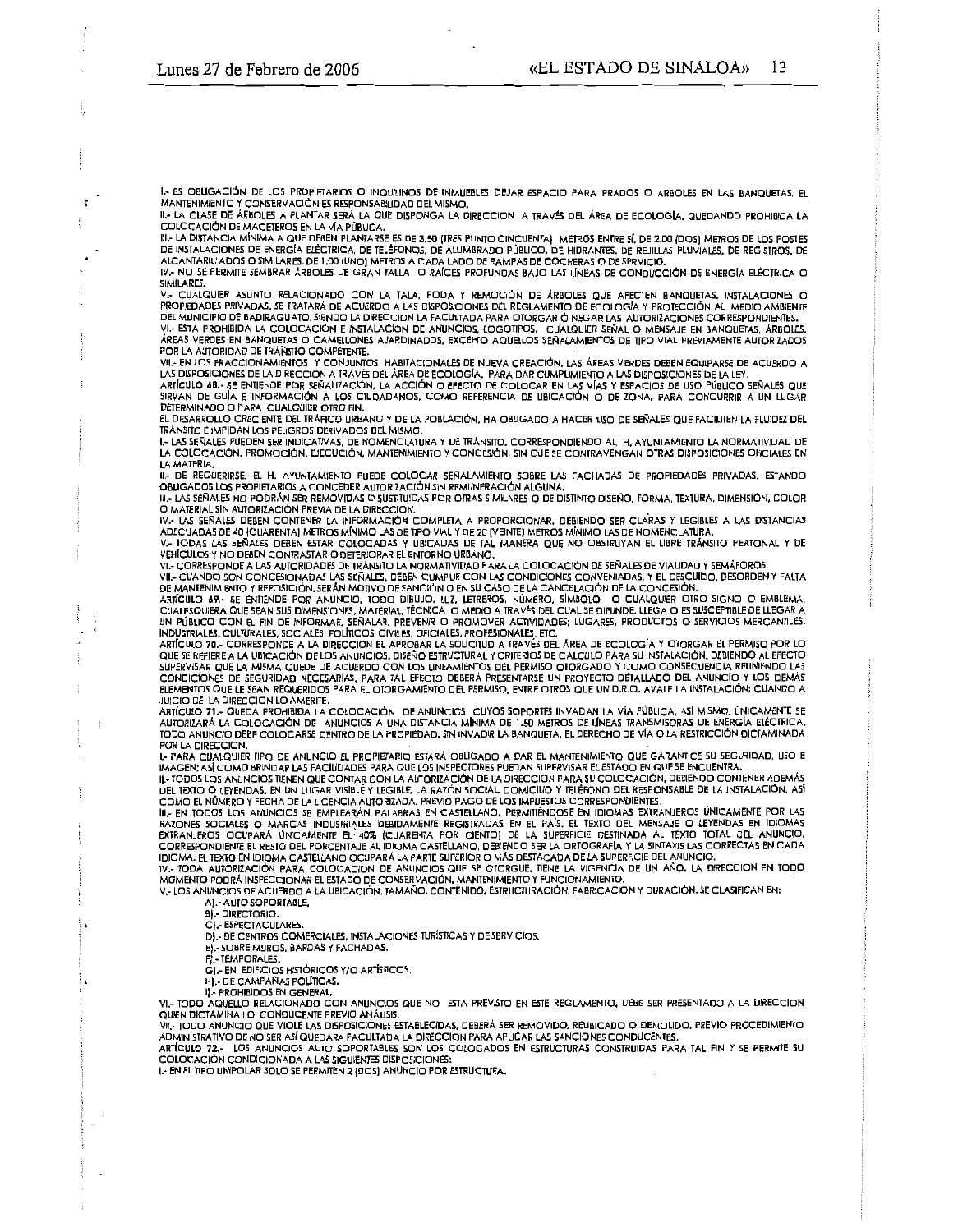II.- LOS QUE CONSTITUYEN UN OBSTÁCULO AL TRÁFICO PEATONAL Y VEHICULAR. LOS QUE CONFUNDAN CUALQUIER SEÑALAMIENTO URBANO DE CIRCULACIÓN, DE INFORMACIÓN O DE IDENTIFICACIÓN

III. LOS QUE EN SU REDACCIÓN EMPLEAN PALABRAS EN LENGUA EXTRANJERA, EXCEPTO POR LAS RAZONES SOCIALES O MARCAS INDUSTRIALES<br>DEBIDAMENTE REGISTRADAS DE ACUERDO A LO ESTABLECIDO EN EL ARTÍCULO 71 FRACCIÓN III.

IV - LOS AUTO-SOPORTABLES Y GIRATORIOS EN AZOTEAS, EXCEPTO EN AQUELLOS CASOS QUE CUMPLA LO ESTABLECIDO EN LOS ARTÍCULOS 70 Y 73 FRACCIÓN II Y OBTENGA DICTAMEN POSITIVO DEL ÁREA DE ECOLOGÍA EN CUANTO A SU IMPACTO VISUAL Y/O DE IMAGEN.<br>V.- LOS QUE SE COLOQUEN EN PROPIEDAD PRIVADA O EN ÁREAS CONCESIONADAS SIN AUTORIZACIÓN EXPRESA, POR ESCRITO, DEL PRO

O CONCESIONARIO. VI .- LOS QUE SE COLOQUEN A ALTURAS MAYORES Y CON DIMENSIONES MAYORES A LAS AUTORIZADAS PARA CADA TIPO DE ANUNCIO.

VII.- LOS QUE INVADEN LAS BANQUETAS, LAS VÍAS PÚBLICAS, DERECHOS DE VÍA O LAS RESTRICCIONES DETERMINADAS POR LA DIRECCION.

VIII.- LOS QUE CRUCEN A CUALQUIER ALTURA ALGUNA VIALIDAD.

......<br>ARTICULO B2.- LA VIOLACIÓN DE LOS ARTÍCULOS ANTERIORES, OCASIONARÁ EL RETIRO INMEDIATO DEL ANUNCIO POR PARTE DE LA DIRECCION,<br>SIN PERJUICIO DE LAS SANCIONES A QUE HAYA LUGAR.

ARTÍCULO B3.- SE ENTIENDE POR LOTE BALDÍO, AQUELLA SUPERFICIE DE TERRENO DE PROPIEDAD PRIVADA, PÚBLICA O COMUNAL DELIMITADA O NO POR LA VÍA PUBLICA DENTRO DE LA ZONA URBANA Y SUBURBANA, QUE NO CONTIENE CONSTRUCCIÓN PERMANENTE

I-EL USO DEL SUELO DE LOS LOTES BALDÍO SERÁ DICTAMINADO ÚNICAMENTE POR LA DIRECCIÓN EN APEGO A LAS DISPOSICIÓNES DE LOS PLANES

. L. DEBEN ESTAR LIMPIOS Y LIBRES DE MALEZA, ESCOMBROS, BASURA Y ENCHARCAMIENTOS O CUALQUIER OTRO MATERIAL QUE PUEDA SÉR CONTAMINANTE O DAÑINO A LAS CONSTRUCCIONES VECINAS, SIENDO RESPONSABILIDAD DEL PROPIETARIO DEL MISMO.

B) .- NO PUEDEN UTILIZARSE PARA COLOCAR PUBLICIDAD CON ANUNCIOS ESPECTACULARES O SIMILARES, EN LAS ZONAS QUE LA DIRECCION DETERMINE POR SU VALOR HISTÓRICO, IMAGEN URBANA, Ó UBICACIÓN DENTRO DE LOS PLANES URBANOS. CI .- NO PUEDEN UTILIZARSE PARA EL ESTABLECIMIENTO EVENTUAL DE EVENTOS TEMPORALES, SIN EL CONSENTIMIENTO POR ESCRITO DEL

PROPIETARIO Y DE LA AUTORIDAD COMPETENTE, SEGÚN SEA EL CASO. DI- PARA CONSTRUIR LAS BARDAS PERIMETRALES ES REQUISITO CONTAR CON LA LICENCIA Y EL DICTAMEN DE ALINEAMIENTO

RESPECTIVO. ARTÍCULO B4,- LAS CONSTRUCCIONES EN PROCESO SON TODAS AQUELLAS QUE SE ENCUENTRAN EN ACTIVIDAD CONSTRUCTIVA Y DEBEN

APEGARSE A LAS DISPOSICIONES SIGUIENTES:<br>I.- TODA CONSTRUCCIÓN DEBE APEGARSE CONFORME A UN PROYECTO EJECUTIVO DEBIDAMENTE AUTORIZADO POR LA DIRECCION, CON SUS CORRESPONDIENTES LICENCIAS O PERMISOS.

II.- LOS MATERIALES NECESARIOS PARA LA CONSTRUCCIÓN NUNCA PODRÁN ESTAR OCUPANDO LA VÍA PÚBLICA SIN AUTORIZACIÓN OTORGADA POR LA DIRECCION

11. LA AUTORIZACIÓN DE OCUPACIÓN DE LA VÍA PÚBLICA CON MATERIALES DE CONSTRUCCIÓN EN VIALIDADES PAVIMENTADAS O TRAFICO INTENSO, AREAS COMERCIALES Y TURÍSTICAS, ESTÁ CONDICIONADA A COLOCAR SEÑALAMIENTOS ADECUADOS DE VIALIDAD DE PRECAUCIÓN, ASÍ COMO COLOCAR ESTRUCTURAS O ADITAMENTOS PROVISIONALES PARA PROTECCIÓN Y CAMINAMIENTOS DE SEGURIDAD PARA LOS PEATONES.

IV-SE EVITARÀ EXPELER POLVO O DESHECHOS DE MATERIALES QUE AFECTEN A LA POBLACIÓN.<br>ARIÍCULO 85.- CONSTRUCCIONES SUSPENDIDAS SON AQUELLAS QUE SE ENCUENTRAN SIN ACTIVIDAD CONSTRUCTIVA TEMPORAL O PERMANENTEMENTE, EN LA QUE EL PROPIETARIO, POSESIONARIO O REPRESENTANTE LEGAL ESTÁ OBLIGADO A DAR CUMPLIMIENTO A LAS DISPOSICIONES SIGUIENTES:

I.-DAR AVISO DE SUSPENSIÓN POR ESCRITO A LA DIRECCIÓN, Y AL REINICIAR ACTIVIDADES, HACERLO DE LA MISMA FORMA.<br>II.- TODA CONSTRUCCIÓN SUSPENDIDA NO DEBE MOSTRAR ASPECTO DE DETERIORO, CONSERVÁNDOLA LIMPIA Y LIBRE DE ESCOMBRO MALEZA Y ENCHARCAMIENTOS.

III. NO SE PERMITE UTILIZAR LAS CONSTRUCCIONES SUSPENDIDAS PARA COLOCAR ANUNCIOS DE NINGÚN TIPO.

IV. - NINGUNA CONSTRUCCIÓN SUSPENDIDA PUEDE TENER TEMPORALMENTE UN USO DISTINTO PARA EL QUE FUE AUTORIZADO INICIALMENTE, SIN UN<br>DICTAMEN DE LA DIRECCIÓN, QUIEN FUARÁ LAS CONDICIÓNES DEL USO QUE SE PRETENDA, DE SER FACTIBLE

V.- CUANDO UNA CONSTRUCCIÓN SEA SUSPENDIDA POR UN PERÍODO MAYOR DE 3,00 [TRES) MESES, SE CERRARÁN LOS VANOS DE LAS PUERTAS. PORTONES, CORTINAS Y VENTANAS O SE CONSTRUIRÁN BARDAS CON UNA ALTURA MÍNIMA DE 1.50 (UNO PUNTO CINCUENTA) METROS SOBRE EL THE RELIGIOUS AND MATERIALES Y ACABADOS QUE SEAN DE LA MISMA CAUDAD DE LA CONSTRUCCIÓN SUSPENDIDA, PARA GARANTIZAR<br>INTEL DE LA BANQUETA CON MATERIALES Y ACABADOS QUE SEAN DE LA MISMA CAUDAD DE LA CONSTRUCCIÓN SUSPENDIDA, P

VI.- EN CASO DE BANQUETAS EXISTENTES DEBEN REPARARSE SI ESTÁN DETERIORADAS Y SI EN LA ZONA SÓLO FALTA LA BANQUETA FRENTE A LA CONSTRUCCIÓN SUSPENDIDA, DEBE CONSTRUIRSE CON MATERIALES SIMILARES A LOS EXISTENTES Y GARANTIZAR EL LIBRE Y SEGURO PASO DE PEATONES.

ARTÍCULO 86.- SON CONSTRUCCIONES EN GENERAL TODAS AQUELLAS QUE SE ENCUENTRAN FUNCIONADO PERMANENTEMENTE PARA LOS QUE AINTENDE DU TRADA Y FORMAN PARTE DEL CONTEXTO URBANO Y SUBURBANO DE LA CUIDAD.<br>1.- TODA CONSTRUCCIÓN ESTA REGIDA POR ESTE REGLAMENTO Y LOS ORDENAMIENTOS VIGENTES EN MATERIA DE CONSTRUCCIÓN.<br>11.- DE ACUERDO CON LA ZONA, LAS

III- EN EL CENTRO HISTÓRICO Y/O EDIFICIOS CON VALOR HISTÓRICO O ARTÍSTICO LAS SOLICITUDES, DISEÑO ARQUITECTÓNICOS Y PROYECTOS<br>ELECUTIVOS DE CONSTRUCCIÓN, DEBEN ESTAR REVISADOS Y APROBADOS POR LA DIRECCIÓN LA CUAL PODRÁ HAC CON ELINAH Y EL INBA EN CASO DE SER NECESARIO

LA CALIDAD DEL DISEÑO Y DE LOS ACABADOS SERÁN SIMILARES A LOS EXISTENTES COMO MÍNIMO Y SERÁ SUPERVISADA LA EJECUCIÓN DE LA CONSTRUCCIÓN EN APEGO ESTRICTO A LO AUTORIZADO.

LONAINDE DE LA BONA COMERCIALES Y LAS CONSTRUCCIONES CON FRENTE A LAS AVENIDAS PRINCIPALES, SE EXIGE LA BUENA EJECUCIÓN DE LA<br>IV- EN LAS ZONAS COMERCIALES PERMANENTES, APROBADOS POR LA DIRECCION.

V.- EN LAS IONAS TURÍSTICAS SON EXIGIDAS LA CALIDAD DE LOS MATERIALES Y LA ARMONÍA CON EL ENTORNO VISUAL URBANO.

V.- EN LAS IONAS TURISTICAS SON EXIGIDAS LA CAUDAD DE LOS MATERIALES Y LA ARMONIA CON EL ENTORNO VISUAL URBANO.<br>EL ESTADO DE CONSERVACIÓN Y MANTENMIENTO DE LAS INSTALACIONES, JARDINES, ANUNCIOS, BANQUETAS, PLAZAS, ESTACION

ARTÍCULO 87.- EN LAS OBRAS EJECUTADAS QUE VIOLEN LO ESTABLECIDO EN EL PRESENTE CAPÍTULO, EL PLAZO PARA CONSTRUIR, REPARAR, RESTAURAR, REUBICAR, REMODELAR, DEMOLER, LIMPIAR, REPONER O ACONDICIONAR, ETC. ES EL SIGUIENTE:<br>A).- BANQUETAS, DE INMEDIATO<br>B}.- ARBORIZACIÓN Y JARDINES, DE INMEDIATO

C) .- ANUNCIOS, UN MES

DJ. ROUPAMENTO URBANO, DE INMEDIATO

Fi- LOTES BALDIOS, DE INMEDIATO

G) .- CONSTRUCCIONES EN PROCESO, UN MES

HI - CONSTRUCCIONES SUSPENDIDAS. UN MES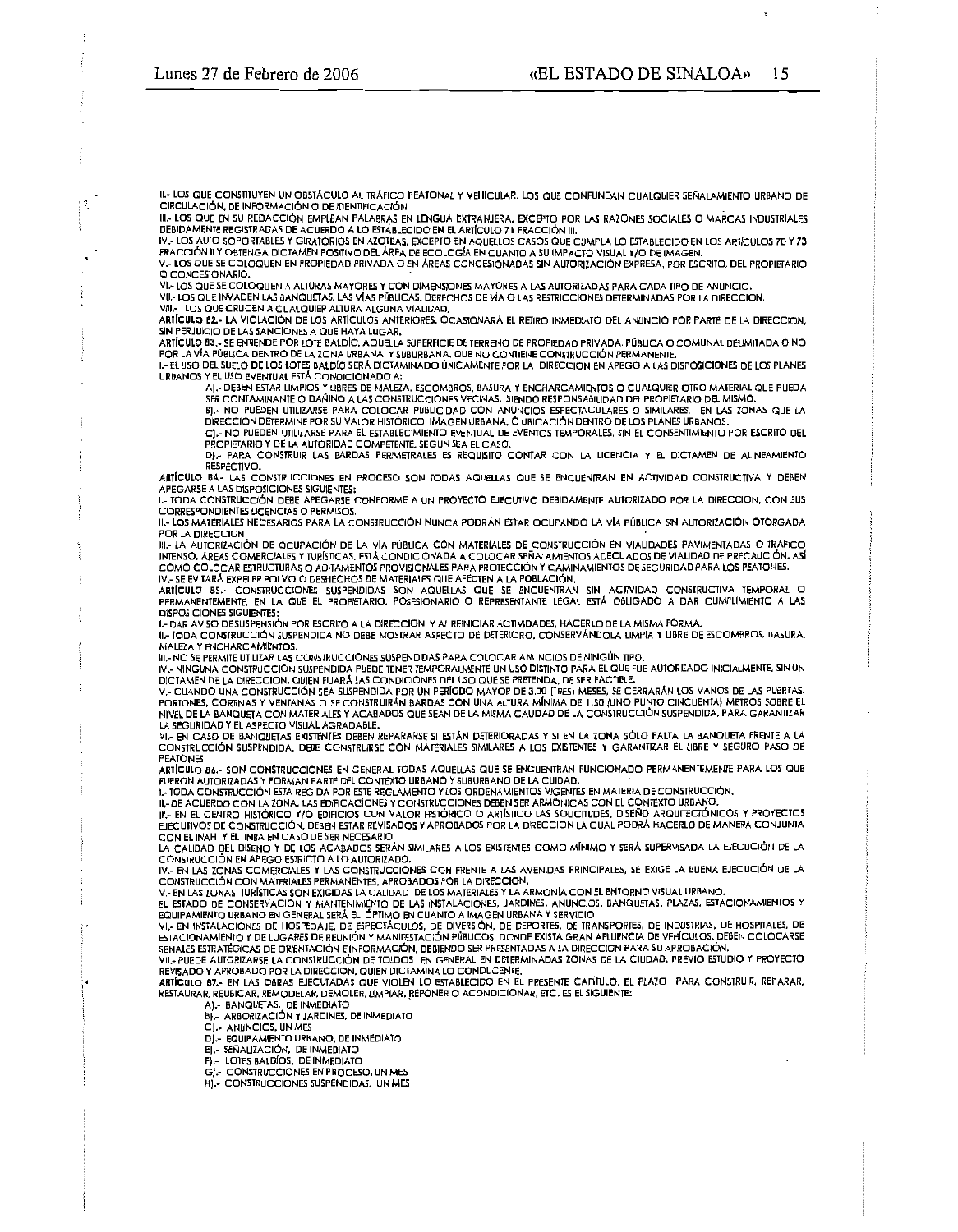SISTEMA DE DRENAJE Y ALCANTARILLADO DE LOS CENTROS POBLADOS DEL MUNICIPIO; PARA QUE UN PARTICULAR REALICE CUALQUIER TRABAJO EN LA INFRAESTRUCTURA. DEBERÁ CONTAR CON AUTORIZACIÓN POR ESCRITO DE LA JUMAPAB.

EL SISTEMA DE DRENAJE Y ALCANTARILLADO ES UN SERVICIO PÚBLICO CUYA INFRAESTRUCTURA Y FUNCIONAMIENTO ESTA A CARGO EXCLUSIVO DE<br>LA JUMAPAB, LOS DUEÑOS DE CASAS-HABITACIÓN, EDIFICIOS, PROPIEDADES USADAS COMO ASENTAMIENTOS HUM PRIVADO O PARA CUALQUIER OTRO USO OCUPACIONAL Y QUE ESTÉN DENTRO DEL MUNICIPIO, DEBERÁN CONECTARSE AL DRENAJE PUBLICO DENTRO DE LOS PLAZOS QUE ESTABLECE EL ARTÍCULO 23 DE LA LEY DE AGUA POTABLE DEL ESTADO DE SINALOA.

ASI MISMO ESTÁN OBUGADOS A PERMITR QUE POR SUS PREDIOS PASEN LAS LÍNEAS DE DRENAJE QUE PERMITA LA DOTACIÓN DEL SERVICIO A<br>USUARIOS QUE SE SITÚEN ENTRE SU PROPIEDAD Y LAS LÍNEAS DE DRENAJE: EN ESTOS CASOS RESULTARÁ APLICABL LAS SERVIDUMBRES DE DESAGÛE, EL CÓDIGO CIVIL DE SINALOA, SIEMPRE Y CUANDO NO SE CONTRAPONGA A LO DISPUESTO EN EL ARTÍCULO 89 DE LA LEY.

DE ENSIMINACIONES INTERNAS SERÁN POR CUENTA DEL USUARIO BAJO LAS CONDICIONES QUE ESTABLEZCAN LA DIRECCION, LA SSA Y LA<br>JUMAPAB, DEBERÁN DISPONER DE ALBAÑALES DE 0.10 (CERO PUNTO DIEZ) METROS DE DIÁMETRO MÍNIMO. Y CON PENDI CIERRE HERMÉTICO A PRUEBA DE PLAGAS Y ROEDORES, LOS REGISTROS DEBEN SER MINIMO DE 0.40X0.60 METROS PARA PROFUNDIDADES DE HASTA DE 1 (UN) METRO Y DE 0.50X0,70 METROS PARA PROFUNDIDADES DE HASTA 2 [DOS] METROS.<br>NO SE PERMITE LA CONSTRUCCIÓN DE ESTRUCTURAS PARA EL DESALOJO DE AGUAS RESIDUALES EN INSTALACIONES PARTICULARES COMO FOSAS

SÉPIICAS O CAMPOS DE ABSORCIÓN, EN LUGARES DONDE SE DISPONGA DEL SERVICIO DE ALCANTARILLADO Y DRENAJE. ASÍ MISMO, ESTÁN PROHIBIDAS LAS DESCARGAS DE AGUA RESIDUAL EN CUALQUIER CURSO DE AGUA NATURAL DENTRO DE LOS CENTROS POBLADOS DEL MUNICIPIO<br>A MENOS QUE SEAN TRATADAS Y SU CAUDAD SEA SIMILAR O MEJOR A LA DEL CUERPO RECEPTOR; LOS PARÁMETROS Y

II.- CUANDO EL DRENAJE PÚBLICO O ALCANTARILLADO NO ES ACCESIBLE PARA UN PREDIO, GIRO O ESTABLECIMIENTO, ÉSTE PODRÁ CONECTARSE A UNA RED PRIVADA PARA CUYA CONSTRUCCIÓN SE DEBERÁ ATENDER, QUE PREVIO AL INICIO DE TRABAJOS DE UNA RED PRIVADA, EL PROPIETARIO O POSESIONARIO DEBERÁ OBTENER UN PERMISO POR ESCRITO DE LA JUMAPAB Y DE LA DIRECCION, SE DEBER LEY.

IV.- AL SISTEMA DE ALCANTARILLADO SE LE PUEDEN HACER LAS SIGUIENTES CONEXIONES:

A] - PARA SERVICIO DOMÉSTICO.<br>B} - COMERCIAL, INDUSTRIAL Y DE SERVICIOS.

CI .- PARA FRACCIONAMIENTOS Y UNIDADES HABITACIONALES.

EN LOS PRIMEROS, EL USUARIO DEBERÁ HACER UNA SOLICITUD EN LA QUE INCLUIRÁ PLANOS, ESPECIFICACIONES, DISTANCIAS Y CUALQUIER OTRO

DOCUMENTO CONSIDERADO PERTINENTE A JUICIO DE LA JUMAPAB.<br>TRATÁNDOSE DE PROYECTOS DE FRACCIONAMIENTOS HABITACIONALES Y, UNA VEZ QUE LA JUMAPAB EMITA EL DICTAMEN DE PACTIBILIDAD. EL INCORDINATION CARANTIZARÁ LA REALIZACIÓN DE LAS OBRAS PARA LAS DESCARGAS DE AGUAS RESIDUALES QUE CONTENGA LA RED DE<br>ALCANTARILLADO, DESCARGAS DOMICILIARIAS Y REGISTROS O POZOS DE VISITA; ASÍ MISMO CUMPLIRÁ CON TODAS LAS CO FRACCIONES II Y V, Y 47 DE LA LEY DE AGUA POTABLE Y ALCANTARILLADO DEL ESTADO DE SINALOA.

INCORDINATION IN THE CONFORMIDAD CONTRACTOR AND EXAMPLE TO A CONFORMER THE CONFORMED DE SINALOA PARA CADA PREDIO,<br>GIRO O ESTABLECIMIENTO, DEBERÁ CONTRATARSE DESCARGA POR SEPARADO, EXCEPTO CUANDO UN GIRO O ESTABLECIMIENTO U

I DIARMENTE UN TREDUCTAT QUE CONSTRUCCIÓN, EL USUARIO DE DE MADALIA CARTIALE CHARDO INCE ACTIVIDADES EN UN TERRENO QUE<br>TA TENÍA DRENAJE DE LA ANTERIOR CONSTRUCCIÓN, EL USUARIO DEBERÁ HACER PRUEBAS A LA TUBERÍA Y CÁLCULOS D SERVICIO PARA DETERMINAR SI LA INFRAESIRUCTURA SE ENCUENTRA EN BUENAS CONDICIONES; LA JUMAPAB, UNA VEZ QUE CERTIFIQUE LOS<br>CÁLCULOS Y PRUEBAS REALIZADAS POR EL USUARIO, EMITIRÁ UN DICTAMEN Y DOCUMENTALMENTE AUTORIZARÁ EL FU DRENAJE INTERNO QUE YA EXISTÍA.

DILANDE MILITANO DE LA DINICIONE MATERIAL DE CONSTRUCCIÓN, MÉTODO DE EXCAVACIÓN, COLOCACIÓN DE TUBERÍAS, JUNTAS<br>PRUEBA Y RELLENO DE LAS ZANJAS, DEBERÁN CUMPLIR CON LOS CRITERIOS Y ESPECIFICACIONES QUE ESTABLEZCA LA JUMAPAB

POSIBLE, SE DEBERÁ CONSTRUIR Y EQUIPAR UNA ESTACIÓN ELEVADORA QUE CUMPLA CON LAS ESPECIFICACIONES ESTABLECIDAS POR LA **JUMAPAB** 

IX- ESTÁ PROHIBIDO QUE LOS USUARIOS O CUALQUIER PÉRSONA HAGA CONEXIONES AL DREIVAJE INTERNO QUE DESCARGA AL DRENAJE PÚBLICO, IX.- ESTA PROHIBIDO QUE LOS USUARIOS O CUALQUIER PERSONA HAGA CONEXIONES AL DRENATA DE ALGUNA OTRA FUENE DE ESCURRIMENTO<br>CUANDO DICHAS CONEXIONES PROVENGAN DE AZOTEAS, DRENAJE DE CIMIENTOS, PATIOS O ALGUNA OTRA FUENE DE ES

PARA QUE SE PROCEDA A LA INSPECCIÓN Y PRUEBA.

XI .- EN CASO DE QUE UN FRACCIONAMIENTO PROYECTADO NO TENGA POSIBILIDAD DE DESCARGAR LAS AGUAS RESIDUALES AL SISTEMA DE DRENAJE Y ALCANTARILLADO, SE DEBERÁ PRESENTAR EL PROYECTO EJECUTIVO PARA EL SISTEMA DE TRATAMIENTO QUE CORRESPONDA O DAR<br>CUMPLIMIENTO A LO QUE ESTABLECE EL ARTÍCULO B9 DE LA LEY.

COMMENT UNIQUE A LOCALIZATION PARA OBTENER LA AUTORIZACIÓN DE CONEXIÓN AL ALCANTARILLADO MUNICIPAL OUE, DESPUÉS DE RECIBIR LA<br>CARTA DE FACTIBILIDAD, ELABORARÁN LOS SOUCITANTES A TRAVÉS DE UN PERITO AVALADO POR LA JUMAPAB Q FRACCIONAMIENTO DEBERÁ CONTENER MÍNIMAMENTE:<br>A) - MEMORIA DESCRIPTIVA.

B. - MEMORIA DE CÁLCULO.

C] .- COLECTORES Y/O SUBCOLECTORES.<br>D] .- RED DE ATARJEAS INDICANDO LOTES Y CURVAS DE NIVEL.

E). DETALLES DE POZOS DE VISITA Y BROCALES.

FI- DESCARGAS DOMICILIARIAS.

GJ - DETALLES DE ESTRUCTURAS ESPECIALES COMO REJILLAS, TRAMPAS DE SÓLIDOS O GRASAS Y ACEITES.<br>HJ - PROYECTO EJECUTIVO DEL SISTEMA DE TRATAMIENTO EN CASO NECESARIO.

I. SEGÚN SEA EL CASO, CRUCE DE VÍAS DEL FERROCARRIL, CARRETERAS Y ARROYOS.

J. PROGRAMA CALENDARIZADO DE EJECUCIÓN DE LAS OBRAS.

KI .- PRESUPUESTOS.

LI.- BANCOS DE NIVEL REFERENCIADOS A LOS ESTABLECIDOS POR LA JUMAPAB.

ARTÍCULO 93,- EN MATERIA DE SANEAMIENTO:

LE SANEAMIENTO EFECTUADO POR LA JUMAPAB RADICA PRINCIPALMENTE EN EL TRATAMIENTO DE LAS AGUAS RESIDUALES DE LOS<br>CENTROS POBLADOS. LA JUMAPAB SERÁ RESPONSABLE DE LA PLANEACIÓN, CONSTRUCCIÓN, AMPLIACIÓN, REHABILITACIÓN, MANTE

II.- PARA LOGRAR UN EFICIENTE SANEAMIENTO, SERÁ MOTIVO DE TRATAMIENTO POR PARTE DE LA JUMAPAB LAS AGUAS RESIDUALES DE ORIGEN DOMÉSTICO; LAS AGUAS RESIDUALES DE GIROS MERCANTILES RECIBIRÁN TRATAMIENTO POR PARTE DEL GENERADOR; BAJO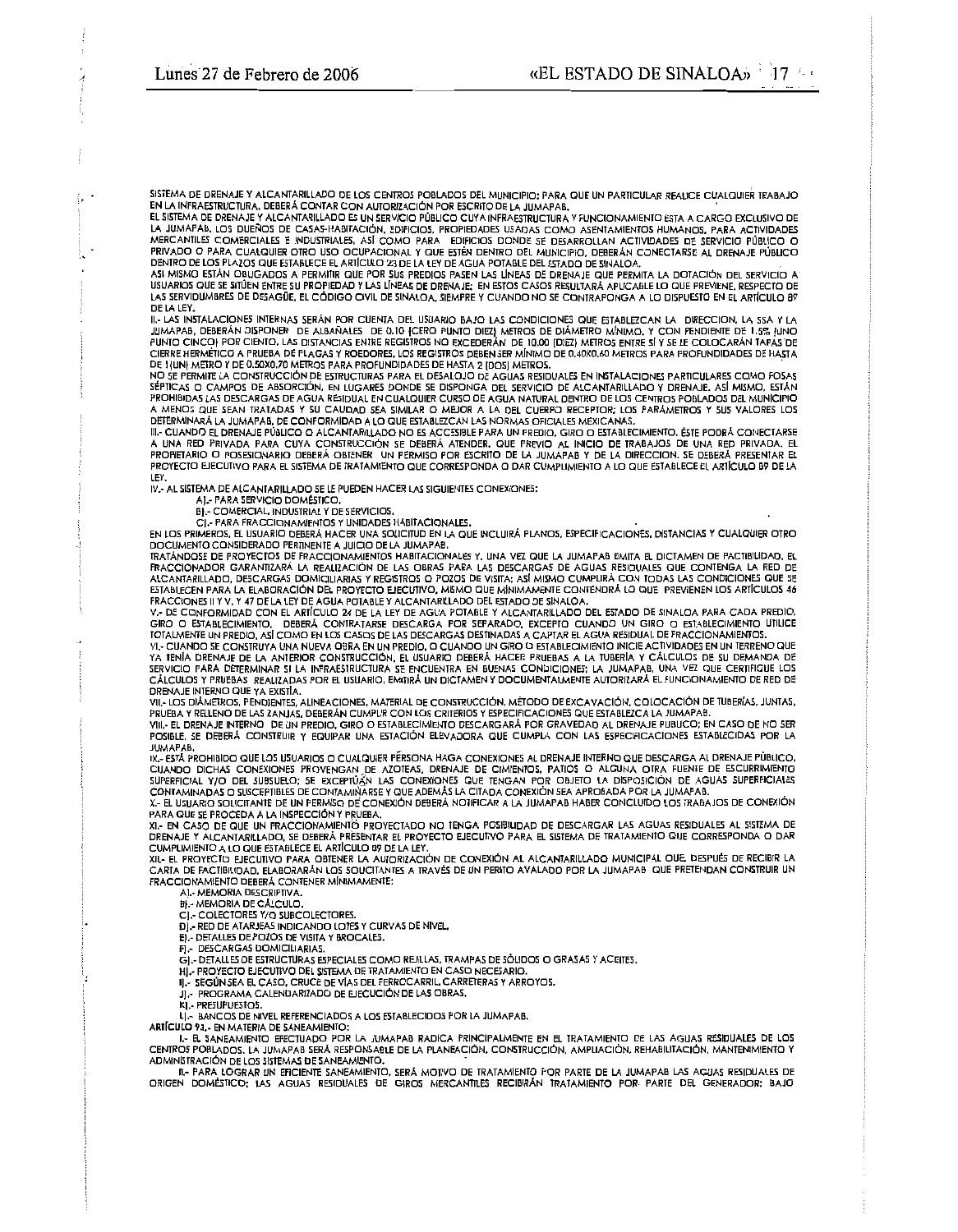LA JUMAPAB. TODO LO ANTERIOR EN LOS FORMATOS Y BAJO LAS CONDICIONES QUE ESTABLEZCA EL ORGANISMO OPERADOR. PARA EMITIR EL ACTA DE RECEPCIÓN DE LOS TRABAJOS, LA JUMAPAB DISPONDRÁ DE UN PLAZO DE 30 [TREINTA] DÍAS.

#### CAPITULO VII DE LAS AGUAS PLUVIALES

ARTÍCULO 105.- EL SISTEMA PARA DESALOJO DE LAS AGUAS PLUVIALES, DEBERÁN DISEÑARSE Y FUNCIONAR TOTALMENTE INDEPENDIENTE DEL DRENAJE SANITARIO (AGUAS RESIDUALES).

ARTÍCULO 104,- LOS PROYECTOS DE REDES PARA LA CAPTACIÓN DE ESCURRIMIENTOS DE AGUAS PLUVIALES, DEBERÁN CONSTAR EN PLANOS A ESCALA LEGIBLE QUE CONTENDRÁN TODOS LOS DATOS TÊCNICOS NECESARIOS PARA SU INTERPRETACIÓN APEGÁNDOSE ESTRICTAMENTE A LAS NORMAS Y ESPECIFICACIONES QUE PARA ELLO DISPONGAN LA DIRECCION Y LA COMUN.

ARTÍCULO 107.- EN ZONAS DONDE EXISTA DRENAJE PLUVIAL, DEBERÁ CONSIDERARSE LA CANALIZACIÓN DE LOS ESCURRIMIENTOS PLUVIALES HACIA LOS PUNTOS DE CAPTACIÓN COMO SON; LAS BOCAS DE TORMENTAS, LAS REJILLAS, ALCANTARILLAS, ETC.

I .- AL MOMENTO DE REALIZAR LOS PLANOS DE RASANTES VIALES DE LOS CUALES SE DERIVAN LOS NIVELES TOPOGRÁFICOS DEL PROYECTO DE PAVIMENTO, DEBERÁ CONSIDERARSE EL DESALDJO DE LOS ESCURRIMIENTOS PLUVIALES HACIA LA ZONA O PUNTO DE CAPTACIÓN;<br>SELECCIONÁNDOSE EL SISTEMA DE ACUERDO A LAS CONDICIONES MÁS CONVENIENTES, SERALADAS POR LA DIRECCION Y LA COMUN REQUERIMIENTOS QUE ESTAS DISPONGAN.

ILE EN CASO DE REQUERIRSE LA CONSTRUCCIÓN DE ELEMENTOS DE CAPTACIÓN Y/O CONDUCCIÓN DE DRENAJE. LA COMUN EN ACUERDO CON<br>LA DIRECCION, ESTÁ FACULTADA PARA EXIGIR A LOS FRACCIONADORES O PARTICULARES SEGÚN SEA EL CASO LA EJECU ANTERIOR SE APLICARÁ CÚANDO LOS FRACCIONAMIENTOS SEAN DE NUEVA CREACIÓN.

#### CAPITULO VIII

#### DE LOS PAVIMENTOS Y DE LAS GUARNICIONES

ARTÍCULO 108.- CORRESPONDE A LA DIRECCION, FIJAR EL TIPO DE PAVIMENTOS Y GUARNICIONES QUE DEBAN SER COLOCADAS TANTO EN LAS NUEVA ÁREAS DE POBLACIÓN, COMO EN AQUELLAS EN QUE HABIENDO PAVIMENTO, SEA ÉSTE RENOVADO O MEJORADO, LA COMUN FIJARÁ LAS<br>ESPECIFICACIONES TÉCNICAS Y DARÁ LA APROBACIÓN PARA SU CONSTRUCCIÓN.

LE LA DIRECCION, TIENE A SU CARGO LA VIGILANCIA Y MANTENIMIENTO DE LOS PAVIMENTOS Y DE LAS GUARNICIONES EN LAS VÍAS PÚBLICAS, ASÍ<br>LE LA DIRECCION, TIENE A SU CARGO LA VIGILANCIA Y MANTENIMIENTO DE LOS PAVIMENTOS Y DE LAS G

II. CUANDO SE HAGA NECESARIA LA RUPIURA DE PAVIMENTOS DE LAS VÍAS PÚBLICAS PARA LA EJECUCIÓN DE ALGUNA OBRA, SERÁ REQUISITO<br>INDISPENSABLE LA AUTORIZACIÓN DE LA DIRECCION PREVIAMENTE A LA INICIACIÓN DE TALES TRABAJOS, A FIN GARANTIZAR QUE ESTAS SERÁN HECHAS EN EL PLAZO Y CONDICIONES SEÑALADAS.

III.- NINGÚN PARTICULAR O AUTORIDAD PUEDE PROCEDER A LA CONSTRUCCIÓN O REPARACIÓN DE PAVIMENTOS EN LA VÍA PÚBLICA NI A<br>EJECUTARLOS DE MANERA QUE MODIFIQUEN EL EXISTENTE SIN LA DEBIDA AUTORIZACIÓN.

IV.- EN LOS FRACCIONAMIENTOS, CONJUNTOS DE HABITACIÓN E INSTALACIONES Y AMPLIACIONES DE LAS VÍAS PÚBLICAS QUE SON EJECUTADOS POR PARTICULARES SE DEBEN PRESENTAR LOS PROYECTOS EJECUTIVOS DONDE SE SEÑALAN:

- 11.- RASANTES VIALES O NIVELES.
- 2).- SECCIONES DE VIAUDADES.
- 3). SECCIONES DETALLANDO ESPESORES DE SUB-BASE Y/O BASE Y PAVIMENTO.
- 41.- ESCURRIMIENTOS PLUVIALES.
- 51.- DETALLES DE CRUCEROS.

4. ESPECIFICACIONES DE MATERIALES.

- S.<br>
7. PROCEDIMIENTO DE CONSTRUCCIÓN.<br>
8. ESTUDIO DE MECÁNICA DE SUELOS.<br>
9. MEMORIA DE CÁLCULO.
- 
- 
- **IDI-PRESUPUESTO DE OBRA.** 11).- PROGRAMA CALENDARIZADO DE OBRA.

V. NO SE PERMITEN PAVIMENTOS ASFÁLTICOS EN NINGUNA ZONA DE LA CIUDAD. LOS PAVIMENTOS DE CONCRETO HIDRÁULICO DEBEN<br>CONSTRUIRSE CON JUNTAS CONSTRUCTIVAS Y DE DILATACIÓN Y SER CALAFATEADAS CON MATERIAL ELÁSTICO QUE GARANTICE

MÍNIMA DE 5.00 (CINCO) AÑOS, Y CON UNA RESISTENCIA A LA COMPRESIÓN MÍNIMA DE 300 KG/CM2, Y ESPESOR MÍNIMO DE 0.15 (CERO PUNTO QUINCE) METROS.

UMINICATIONS.<br>LA SUPERVISIÓN, PARA EL MEJOR CONTROL DE LOS PAVIMENTOS EN SUS DIFERENTES ETAPAS, SEÑALARÁ COMO LABORATORIOS OFICIALES PARA<br>OBTENER LOS RESULTADOS DE LOS ENSAYÓS EN LOS TRABAJOS DE PAVIMENTACIÓN LOS DE LA COM PRESTAR ESTE SERVICIO, DEBIENDO EXTENDER CERTIFICADOS DE CALIDAD CORRESPONDIENTE Y ESTAR DEBIDAMENTE REGISTRADO EN EL PADRÓN

DE REGISTRO DE LABORATORIOS DE CALIDAD DE LA DIRECCIÓN.<br>VI.- LAS GUARNICIONES DE LOS PAVIMENTOS DE LAS VÍAS PÚBLICAS DEBEN CONSTRUIRSE CON CONCRETO HIDRÁULICO, PUDIENDO SER:<br>A).- INTEGRALES: TIPO L CON UN ANCHO MÍNIMO DE 0

CINCUENTA) METROS CORRESPONDEN AL ARROYO DE CIRCULACIÓN Y EL RESTO DEL MACHUELO.<br>EL - TIPO PECHO DE PALOMA SÓLO SE PERMITE SU CONSTRUCCIÓN EN PRIVADAS Y CALLES DE BAJA CIRCULACIÓN PREVIA AUTORIZACIÓN DE LA

DIRECCION, QUEDANDO PROHIBIDAS EN BOULEVARES Y VIALIDADES PRIMARIAS. CJ .- OTRAS QUE SEAN AUTORIZADAS POR LA DIRECCION.

VIL- LA RESISTENCIA MÍNIMA DEL CONCRETO EN LAS GUARNICIONES DE TIPO INTEGRAL DEBERÁ SER IGUAL A LA DEL USADO EN EL PAVIMENTO, Y EN LAS DE TIPO RECTO DE 250 KG/CM2 A LOS 28 DÍAS.

VIII - LA ENTREGA-RECEPCIÓN DE LAS OBRAS SE REALIZARÁ PREVIA SOLICITUD DEL PROPIETARIO O REPRESENTANTE LEGAL ANTE LA DIRECCION Y LA COMUN, QUIENES EMITIRAN EL ACTA CORRESPONDIENTE UNA VEZ VERIFICADO QUE LAS OBRAS SE REALIZARON EN APEGO A LAS<br>ESPECIFICACIONES, NORMATIVIDAD TÉCNICA Y AL PROYECTO AUTORIZADO,

> CAPÍTULO IX DE LAS INSTALACIONES ELÉCTRICAS Y ALUMBRADO PÚBUCO

ARTÍCULO 109.- SE ENTIENDE POR INSTALACIONES ELÉCTRICAS, AL CONJUNTO DE ELEMENTOS COLOCADOS PARA LA CORRECTA CONDUCCIÓN DE LA ENERGÍA ELÉCTRICA, DESDE EL PUNTO DE SUMINISTRO POR PARTE DE LA C.F.E. HASTA EL PREDIO, Y DE ACUERDO A SU DESTINO SON:<br>I.- DE EDIFICACIÓN; LOS PLANOS DE PROYECTOS DE INSTALACIONES ELÉCTRICAS PARA LOS EDIFICIOS DE CUALQU

COMO MÍNIMO: AI .- DIAGRAMA UNIFILAR.

B) - CUADRO DE DISTRIBUCIÓN DE CARGAS POR CIRCUITO.

CI .- PLANTA DE DISTRIBUCIÓN Y DE CORTE SI ES EL CASO.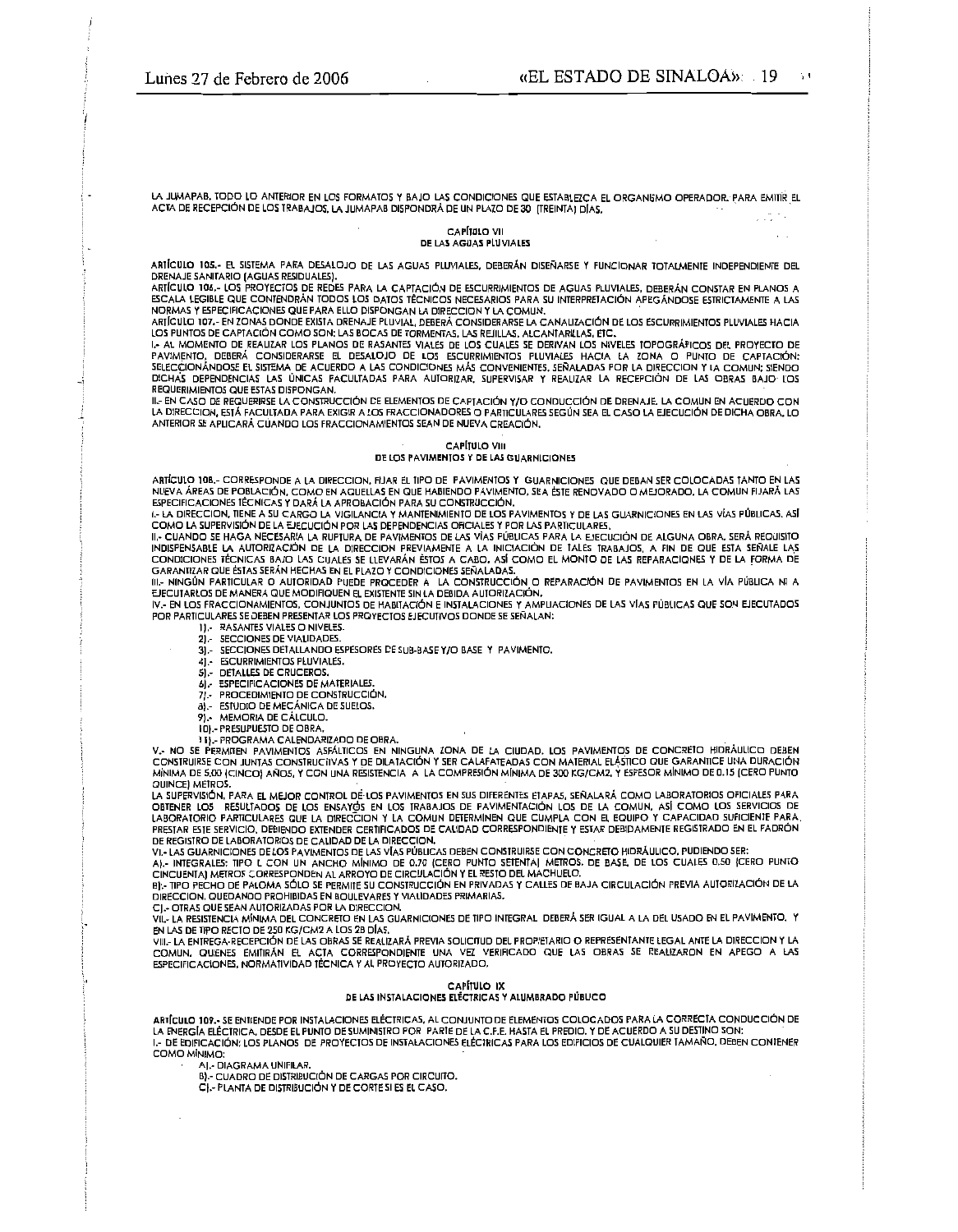LICENCIAS Y AUTORIZACIONES RESPECTIVAS, ESTANDO OBLIGADO EL PROPIETARIO, POSESIONARIO O REPRESENTANTE LEGAL A RESPETAR LO **ESTABLECIDO.** 

I.- ANTES DE INICIAR UNA CONSTRUCCIÓN, DEBE VERIFICARSE EL TRAZO DEL AUNEAMIENTO DEL PREDIO, CON BASE EN LA CONSTANCIA DEL USO

DEL SUELO, ALINEAMENTO, NÚMERO OFICIAL Y MEDIDAS DE LOS LÍMITES DE LA POLIGONAL EN EL TÍTULO DE PROPIEDAD.<br>IL- EL PROYECTO ARQUITECTÓNICO DE TODA CONSTRUCCIÓN DEBE ESTAR APEGADO A LAS DIMENSIONES REALES DEL PREDIO. CUALQUI O REPRESENTANTE LEGAL.

III.- PARA LAS NUEVAS CONSTRUCCIONES EN LAS ZONAS TÍPICAS. CON FRENTES A CALLES O PLAZAS EN LAS QUE EXISTAN MONUMENTOS O EDIFICIOS DE VALOR HISTÓRICO, ARTÍSTICO O ARQUITECTÓNICO, ES OBLIGATORIO PRESENTAR UN ESTUDIO DE IMPACTO VISUAL QUE DEFINA LAS<br>CONDICIONES DE ARMONÍA CON EL ENTORNO URBANO. SI SE DEMUESTRA QUE LA NUEVA CONSTRUCCIÓN OFRECE Y PROPONER ALTERNATIVAS PARA LA AUTORIZACIÓN.

SERVIDUMBRES PODRÁN SER DESTINADAS COMO JARDINES, ESTACIONAMIENTOS PRIVADOS O CUALQUIER OTRO USO QUE NO IMPLIQUE LA EDIFICACIÓN SOBRE ELLAS.

EDIFICACION SUBRETLIAS.<br>LA DIRECCION ELERCERÀ UNA VIGILANCIA PERMANENTE PARA QUE NO INVADAN LAS MENCIONADAS ÁREAS DE SERVIDUMBRE CON<br>EDIFICACIONES, O SE DESTINEN A USOS DIFERENTES A LOS DISPUESTOS AL OTORGARSE LOS ALINEAMI

V.- EN NINGÚN CASO SE AUTORIZARÁ LA CONSTRUCCIÓN DE UNA PARTE ACCESORIA QUE SOBRESALGA DEL PAÑO DEL ALINEAMIENTO CON EL FIN DE AUMENTAR LA SUPERFICIE HABITABLE DEL INMUEBLE.

VI .- SE AUTORIZARÁN SOLAMENTE BALCONES DE TIPO ABIERTO FUERA DEL AUNEAMIENTO OFICIAL. LA SALIENTE DE LOS MISMOS NO EXCEDERÁ DE 1.20 (UNO PUNTO VEINTE) METROS Y DEBERÁN ESTAR ALEJADOS DE LOS LINDEROS DE LOS PREDIOS CONTIGUOS A UNA DISTANCIA MÍNIMA DE UN METRO. Y DE LAS LINEAS DE CONDUCCIÓN ELÉCTRICA A UNA DISTANCIA MÍNIMA DE 1.50 JUNO PUNTO CINCUENTAJ METROS. ENTENDIÉNDOSE

MEINTO, THE CAS DIRECT UN ÁREA NO HABITABLE Y COMPLETAMENTE ABIERTA AL FRENTE.<br>THE SALCON ABIERTO UN ÁREA NO HABITABLE Y COMPLETAMENTE ABIERTA AL FRENTE.<br>THE - LAS DIMENSIONES DE LOS BASAMENTOS, PILASTRAS, CORNISAS, CORNIZ

VIII.- LAS CONSTRUCCIONES DE VOLADIZOS O SAUENTES PROHIBIDAS POR ESTE REGLAMENTO, SERÁN CONSIDERADAS PARA TODOS LOS EFECTOS<br>LEGALES, COMO INVASIÓN DE LA VÍA PÚBLICA.

IX.- NINGUN ELEMENTO CONSTRUCTIVO Y EN ESPECIAL LOS MUROS DE UNA EDIFICACIÓN PODRÁN SER UTILIZADOS POR CONSTRUCCIONES VECINAS, AUN CUANDO SU FUNCIÓN NO SEA ESTRUCTURAL SINO SIMPLEMENTE COMO TAPÓN. DEBIENDO EN TODO MOMENTO SER INDEPENDIENTE<br>Y RESPETAR LA SEPARACIÓN ENTRE LOTES (JUNTA CONSTRUCTIVA DE DILATACIÓN) MISMA QUE DEBERÁ APEGARSE EN

X- LA CONSTRUCCIÓN TOTAL DE UNA MARQUESINA INCLUYENDO LA ESTRUCTURA QUE LA SOPORTE NO SERÁ MENOR DE 2.40 (DOS PUNTO CUARENTA) METROS SOBRE EL NIVEL DE LA BANQUETA.

XI .- EL ANCHO DE LA CONSTRUCCIÓN DE LA MARQUESINA NO EXCEDERÁ EL DE LA BANQUETA DE SU UBICACIÓN MENOS 0.40 (CERO PUNTO CUARENTA] METROS, SIEMPRE Y CUANDO EL ANCHO DE LA BANQUETA NO EXCEDA 2.00 [DOS] METROS. XII - EN LA PLANTA BAJA DE LOS EDIFICIOS LAS CORTINAS DE SOL SERÁN ENROLLABLES O PLEGADIZAS, DEBIENDO OBSERVAR LAS SIGUIENTES

RESTRICCIONES:

AL-FLANCHO DE FILAS, CIJANDO ESTÉN DESPLEGADAS SERÁ EL MISMO QUE SE SEÑALA, EN LA ERACCIÓN X DEL PRESENTE ARTÍCULO.

BL- LA ESTRUCTURA METÀUCA DE LA CORTINA DE SOL QUE LA SOPORTE CUANDO ESTÉ DESPLEGADA, DEBERÁ TENER UNA ALTURA DE 2.10 (DOS PUNTO DIEZI METROS MÍNIMA SOBRE EL NIVEL DE LA BANQUETA Y NO PODRÁ TENER EN NINGÚN CASO SOPORTES APOYADOS EN LA MISMA C) - LOS PROPIETARIOS DE CORTINAS DE SOL DEBERÁN CONSERVARLAS EN BUEN ESTADO, EN CASO CONTRARIO SE APLICARÁ LO DISPUESTO POR

**ESTE REGLAMENTO** XIII.- NO SE PERMITIRÁ LA INSTALACIÓN DE ACONDICIONADORES DE AIRE, ENFRIADORES, EXTRACTORES O SIMILARES, CUYA ALTURA SEA MENOR DE 2.10 (DOS PUNIO DIEZ) METROS SOBRE EL NIVEL DE BANQUETA. EL AGUA DE LOS MISMOS NO DEBERÁ ESCURRIR A LA BANQUETA Y SU INSTALACIÓN

STORIENTADA A LOS PREDIOS VECINOS.<br>NO SERÁ ORIENTADA A LOS PREDIOS VECINOS.<br>XIV.- LAS PUERTAS, PORTONES Y VENTANALES ORIENTADAS A LA VÍA PÚBLICA, DEBERÁN ESTAR INSTALADAS DE MANERA TAL, QUE SUS HOJAS O ELEMENTOS PRINCIPALES OPEREN AL INTERIOR DEL PARAMENTO Y NO CONSTITUYAN UN OBSTÁCULO PARA LA VÍA PÚBLICA. ESTA RESTRICCIÓN NO TENDRÁ VAUDEZ EN CONSTRUCCIONES DE PLANTA ALTA

LA APERTURA DE VENTANAS SOBRE PREDIOS VECINOS NO ESTÁ FERMITIDA.<br>XV.- LAS CONSTRUCCIONES QUE SE PRETENDAN LLEVAR A CABO EN ZONAS DE INFLUENCIA DE LOS CAMPOS DE AVIACIÓN, DEBEN RECABAR LA AUTORIZACIÓN PREVIA DE LA SECRETARÍA DE COMUNICACIONES Y TRANSPORTES, QUIEN FIJA LAS LIMITACIONES DE ALTURA, USO DEL SUELO Y DENSIDAD.<br>DENSIDAD.<br>XVI.- LAS CONSTRUCCIONES QUE SE PRETENDEN LLEVAR A CABO EN LAS ZONAS DE JURISDICCIÓN FEDERAL, DEBEN RECABAR LA AUTORIZACIÓN

PREVIA DE LAS AUTORIDADES RESPECTIVAS.

XVII.- LAS ALTURAS MÁXIMAS DE LAS CONSTRUCCIONES EN LOS CORREDORES URBANOS EN LAS AVENIDAS Y ZONAS DE INTERES ESPECIAL SERÁN REGULADAS POR ESTA DIRECCION.

KEULADAS FUR ESIA DIRECLION.<br>ARTÍCULO 112.- EN LOS ACCESOS A EDIFICIOS DESTINADOS A COMERCIO, OFICINAS, EDUCACIÓN, ESPECTÁCULOS. BAÑOS PÚBLICOS, SALUD,<br>CULTO, INDUSTRIA, ASÍ COMO EN INSTALACIONES DEPORTIVAS, SE DEBERÁN COL DISCAPACITADOS EN LAS ESQUINAS DE LOS CRUCEROS MÁS PRÓXIMOS.

# CAPÍTULO II

### DE LOS EDIFICIOS PARA HABITACIÓN

ARTÍCULO 113.- ES OBLIGATORIO PARA EL PROPIETARIO, POSESIONARIO O REPRESENTANTE LEGAL DE LOS EDIFICIOS DESTINADOS A HABITACIÓN, CONTAR CON SUPERFICIES LIBRES INTERIORES PARA PATIOS, SUFICIENTES PARA PROPORCIONAR ILUMINACIÓN Y VENTILACIÓN NATURAL, SIN QUE DICHAS SUPERFICIES SEAN CUBIERTAS CON MARQUESINAS, FASILLOS, CORREDORES O ESCALERAS, LOS PATIOS QUE SIRVEN A DORMITORIOS, SALAS, ESTUDIOS Y COCINAS DEBEN TENER COMO DIMENSIONES MÍNIMAS CON RELACIÓN A LA ALTURA DE LOS EDIFICIOS, LAS SIGUIENTES:<br>ALTURA HASTA: DIMENSIÓN MÍNIMA DE PATIO:

3,00 (TRES) METROS **2.50 X 2.50 METROS 6.00 SEIS) METROS** 3.00 X 3.00 METROS. 9.00 INVEVEL METROS 3.50 X 3.50 METROS. 12.00 IDOCEL METROS 4.00 X 4.00 METROS. 15.00 [QUINCE] METROS 5.00 X 5.00 METROS. LOS PATIOS QUE SIRVEN A BAROS, ESPACIOS DE LAVADO Y PLANCHADO Y PIEZAS NO HABITABLES, DEBEN TENER COMO DIMENSIONES MÍNIMAS

CON RELACIÓN A LA ALTURA DE LOS EDIFICIOS, LAS SIGUIENTES:<br>ALTURA HASTA: DIMENSIÓN MÍNIMA DE PATIO:

3.00 (TRES) METROS. 2.00 X 2.00 METROS.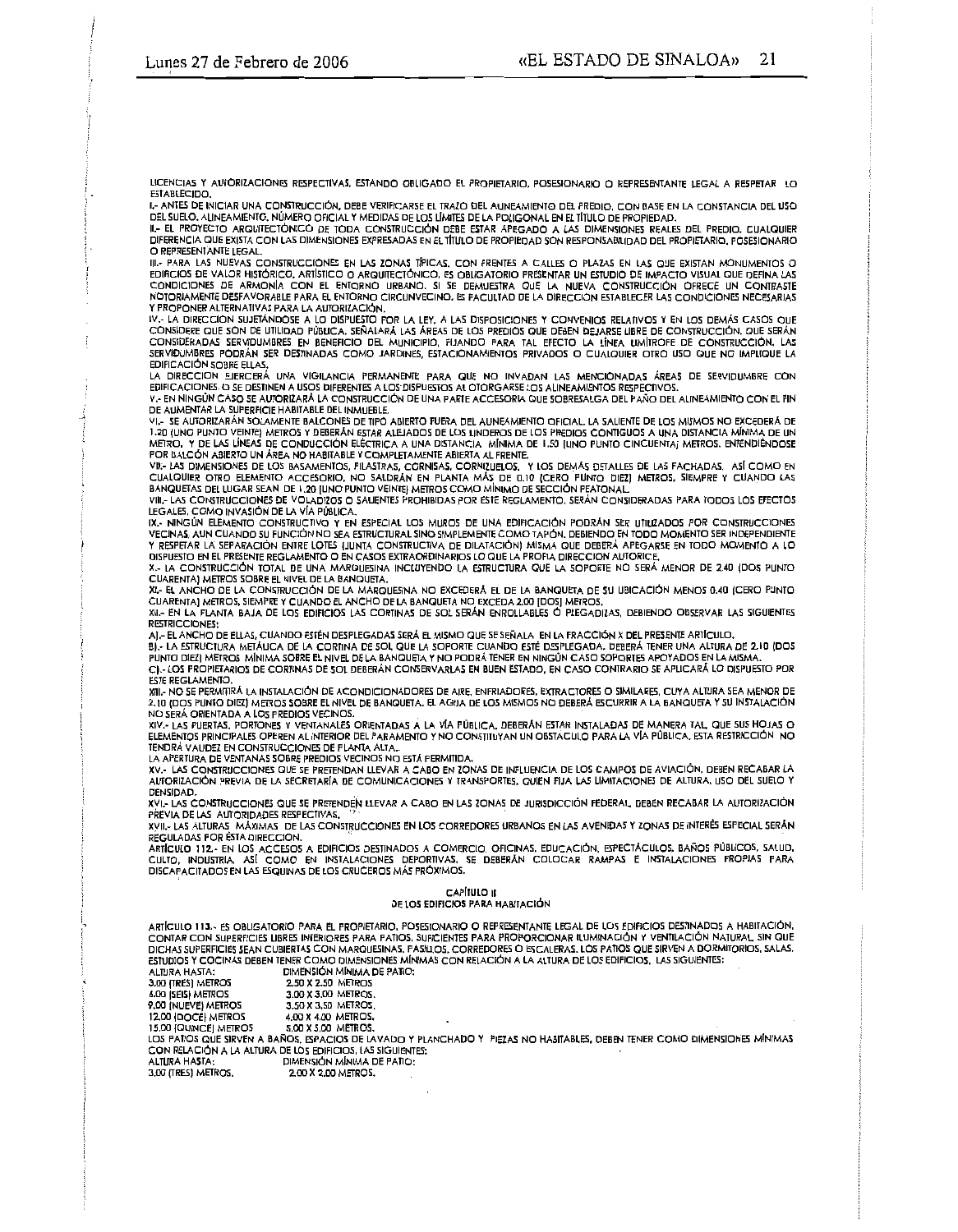VIII.- LAS ESCALERAS DE EDIFICIOS DESTINADOS AL COMERCIO Y LAS OFICINAS TENDRÁN UNA RUELLA MÍNIMA DE 0.30 ICERO PUNTO TREINTAT METROS Y LOS PERALTES UN MÁXIMO DE 0.17 (CERO PUNTO DIECISIETE) METROS Y DEBERÁN ESTAR CONSTRUIDOS CON MATERIALES NO INFLAMABLES, ADEMAS SE DEBERA OBSERVAR LO SIGUIENTE;

A) .- CADA ESCALERA NO DARÁ SERVICIO A MAS DE 1,400.00 (MIL CUATROCIENTOS) METROS CUADRADOS DE PLANTA, Y SU ANCHURA SERÁ FIJADA DE LA SIGUIENTE MANERA:

| <b>HASTA 700 M2</b> | 1.20 METROS        |
|---------------------|--------------------|
| DE 700 A 1.050 M2   | <b>1.80 METROS</b> |
| DE 1.050 A 1.400 M2 | 2.40 METROS.       |

#### CAPITULO IV DE LOS EDIFICIOS PARA EDUCACIÓN

ARTÍCULO 115. - EN TODOS LOS CASOS, LA CONSTRUCCIÓN, REMODELACIÓN, ADAPTACIÓN Y OCUPACIÓN PARA EDIFICIOS DESTINADOS A<br>EDUCACIÓN, OFICIALES Y PARTICULARES, DEBEN TENER EL VISTO BUENO DE LA DIRECCION. SÓLO SE AUTORIZA QUE UN INSPECCIONARLOS Y EXIGIR LAS MEJORAS QUE SE CREAN PERTINENTES.

I- CUMPUR CON LAS RESTRICCIONES DICTAMINADAS EN LOS PLANES URBANOS, Y CON LOS ESPACIOS PARA CAJONES DE ESTACIONAMIENTO DE ACUERDO CON EL ARTÍCULO 125-DE ESTE REGLAMENTO.

II.- LA SUPERFICIE MÍNIMA DEL PREDIO DESTINADO PARA LA CONSTRUCCIÓN DE EDIFICIOS PARA LA EDUCACIÓN ES DE 5,00 (CINCO) METROS CUADRADOS POR ALUMNO.

LA CAPACIDAD MÁXIMA DE ALUMNOS POR AULA ES DE 50.00 (CINCUENTA). LA SUPERFICIE MÍNIMA POR ALUMNO ES DE 1.00 (UNO) METRO CUADRADO PARA CADA AULA.

III.- EN TODOS LOS CASOS LA CONSTRUCCIÓN DE EDIFICIOS EDUCACIONALES, DEBERÁN TENER EL VISTO BUENO DE LAS INSTANCIAS ENCARGADAS DE REGULAR LO CORRESPONDIENTE A EDUCACIÓN.

IV.- LAS AULAS DEBEN ESTAR ILUMINADAS Y VENTILADAS POR MEDIO DE VENTANAS HACIA LA VÍA PÚBLICA O A ESPACIOS ABIERTOS, DEBIENDO<br>ABARCAR TODA LA LONGITUD DEL MURO QUE SE UTILICE PARA TAL FIN, LA SUPERFICIE LIBRE TOTAL DE LAS QUINTO DE LA SUPERFICIE DEL PISO DEL AULA.

LA ILUMINACIÓN ARTIFICIAL DE LAS AULAS SERÁ SIEMPRE DIRECTA Y UNIFORME.

V.- LOS ESPACIOS DE RECREO SERÁN OBUGATORIOS EN LOS EDIFICIOS DESTINADOS A LA EDUCACIÓN Y TENDRÁN UNA SUPERFICIE MÍNIMA DE 0.80<br>(CERO PUNTO OCHENTA) METROS CUADRADOS POR ALUMNO EN JARDINES DE NIÑOS Y DE 1.50 (UNO PUNTO CIN EN PRIMARIAS Y SECUNDARIAS, DEBIENDO CONTAR CON PAVIMENTOS ADECUADOS POR LO MENOS EN LAS ÁREAS DE ACTOS CÍVICOS Y ANDADORES. ES OBLIGATORIO PLANTAR ÁRBOLES PARA SOMBRA Y ORNATO, NO FRUTALES, POR LO MENOS EL 30% (TREINTA POR CIENTO) DE LA SUPERFICIE DESTINADA A LOS ESPACIOS DE RECREO Y DESCANSO.<br>VI.- CADA AULA DEBE TENER CUANDO MENOS UNA PUERTA CON UN ANCHO MÍNIMO DE 1.00 [UNO] METROS; LOS SALONES DE REUNIÓN DOS

PUERTAS CON EL ANCHO MÍNIMO DE LA ANTERIOR CADA UNA, Y AQUELLOS SALONES O SALAS DE REUNIÓN CON CAPACIDAD PARA MAS DE 300 TRESCIENTAS) PERSONAS, DEBERÁN APEGARSE A LAS ESPECIFICACIONES PREVISTAS EN EL CAPÍTULO RELATIVO A LOS CENTROS DE REUNIÓN. LA<br>ALTURA MÍNIMA INTERIOR PARA LAS AULAS ES DE 2,70 (DOS PUNTO SETENTA) METROS DE PISO A TECHO TERM

METROS, HUELLAS DE 0.28 (CERO PUNTO VENTIOCHO), PERALTES DE 0.17 (CERO PUNTO DIECISIETE) METROS Y PASAMANOS O BARANDALES DE 0.90 (CERO PUNTO NOVENTA) METROS DE ALTURA MÍNIMOS. CON ESTAS DIMENSIONES PUEDEN DAR SERVICIO A UN MÁXIMO DE 4.00 [CUATRO] AULAS POR PISO.

SI SON USADAS PARA MÁS AULAS, DEBE AUMENTARSE 0.30 (CERO PUNTO TREINTA) METROS AL ANCHO POR CADA AULA QUE SE EXCEDA, NO PERMITÉNDOSE ANCHURA MAYOR A 2.40 (DOS PUNTO CUARENTA) METROS.

r EMMINISTICION DE LOS EDIFICIOS ESCOLARES DEBERÁN TENER UNA CAPACIDAD QUE SERÁ CALCULADA A RAZÓN DE 10.00 (DIEZ) METROS<br>CUADRADOS, COMO MÍNIMO POR CADA UNA DE LAS CAMAS, Y CONTARÁ CON VENTANAS QUE DEBERÁN TENER UN ÁREA TO DEL DORMITORIO.

IX.- TODOS LOS EDIFICIOS DE EDUCACIÓN DEBEN TENER UN NÚCLEO DE SERVICIOS SANITARIOS PARA HOMBRES Y PARA MUJERES, INDEPENDIENTES,<br>DE PREFERENCIA EN LA PLANTA BAJA, DE ACUERDO A LOS REQUISITOS MÍNIMOS SIGUIENTES:

- AI .- JARDINES DE NIÑOS Y PRIMARIAS.  $\mathbf{r}$ 
	- UN INODORO POR CADA 30 [TREINTA] HOMBRES.  $\mathbf{a}$
	- UN INODORO POR CADA 25 (VENTICINCO) MUJERES,<br>UN INODORO POR CADA 25 (VENTICINCO) MUJERES,<br>IN LAVABO POR CADA 40 (SESENTA) HOMBRES, IGUAL PARA MUJERES.
	- $\mathbf{a}$

UN MINGITORIO POR CADA 50 (CINCUENTA) HOMBRES.<br>B).- SECUNDARIAS, PREPARATORIAS, ECNOLÓGICAS Y UNIVERSIDADES.<br>B).- SECUNDARIAS, PREPARATORIAS, ECNOLÓGICAS Y UNIVERSIDADES.<br>UN INODORO POR CADA 50 (CINCUENTA) HOMBRES.

- -
	- UN LAVABO POR CADA 70 [SETENTA] HOMBRES, IGUAL PARA MUJERES.
- UN MINGITORIO POR CADA 50 (CINCUENTA) HOMBRES

X- TODAS LAS ESCUELAS DE CUALQUIER GRADO O NIVEL EDUCACIONAL, ESTÁN OBLIGADAS A TENER UN BEBEDERO DE AGUA POTABLE POR CADA 100 (CIEN) ALUMNOS, DEBIENDO ESTAR COLOCADOS EN ESPACIOS ABIERTOS, FUERA DE LOS NÚCLEOS SANITARIOS, DE PREFERENCIA EN LA SOMBRA Y CON PAVIMENTOS PERMANENTES Y ADECUADOS.

XI- LOS EDIFICIOS PARA EDUCACIÓN, DEBEN TENER DENTRO DE LA CONSTRUCCIÓN UN LOCAL ADECUADO PARA ENFERMERÍA Y BOTIQUÍN Y CONTAR CON EQUIPO DE EMERGENCIA.

XII.- EN CASO DE QUE EXISTAN PATIOS PARA VENTILACIÓN E ILUMINACIÓN NATURAL DE LAS AULAS, LAS DIMENSIONES MÍNIMAS SON DEL 50% XIII. EN LOS INTERNADOS LOS SERVICIOS SANTARIOS SE CALCULARÁN DE ACUERDO CON EL NÚMERO DE CAMAS Y DEBERÁN ESTAR CONECTADOS<br>I CINCUENTA POR CIERTOJ DE LA ALTURA DE LOS PARAMENTOS, NO ACEPTÁNDOSE QUE SEAN MENORES A 3.00 (TRE DIRECTAMENTE A LA TOMA MUNICIPAL.

XIV.- TRATÁNDOSE DE ESCUELAS DEL MISMO SEXO, BASTARÁ CON SOLO UN NÚCLEO SANITARIO.

#### CAPÍTULO V DE LAS INSTALACIONES DEPORTIVAS DE LOS EDIFICIOS PARA ESPECTÁCULOS DEPORTIVOS

ARTÍCULO 116 - LOS CAMPOS DEPORTIVOS PÚBLICOS Y PRIVADOS, DEBEN CONSTRUIRSE EN TERRENOS CONVENIENTEMENTE DRENADOS Y CONTAR ANIMAMENTOS ADECUADOS TELESPACIOS ARBOLADOS EN PORCIÓN MÍNIMA DEL 10% (DIEZ POR CIENTO) DE LA SUPERFICIE TOTAL. CON LOS<br>CAMINAMIENTOS ADECUADOS Y EL ESPACIO PARA CAJONES DE ESTACIONAMIENTO DE ACUERDO AL ARTÍCULO 125 DE EST LAS DISPOSICIONES DE LOS REGLAMENTOS PARA EL DEPORTE VIGENTES, EN CUANTO A DIMENSIONES, PAVIMENTOS, ORIENTACIÓN, ÁREAS DE PROTECCIÓN Y DEMÁS REGLAS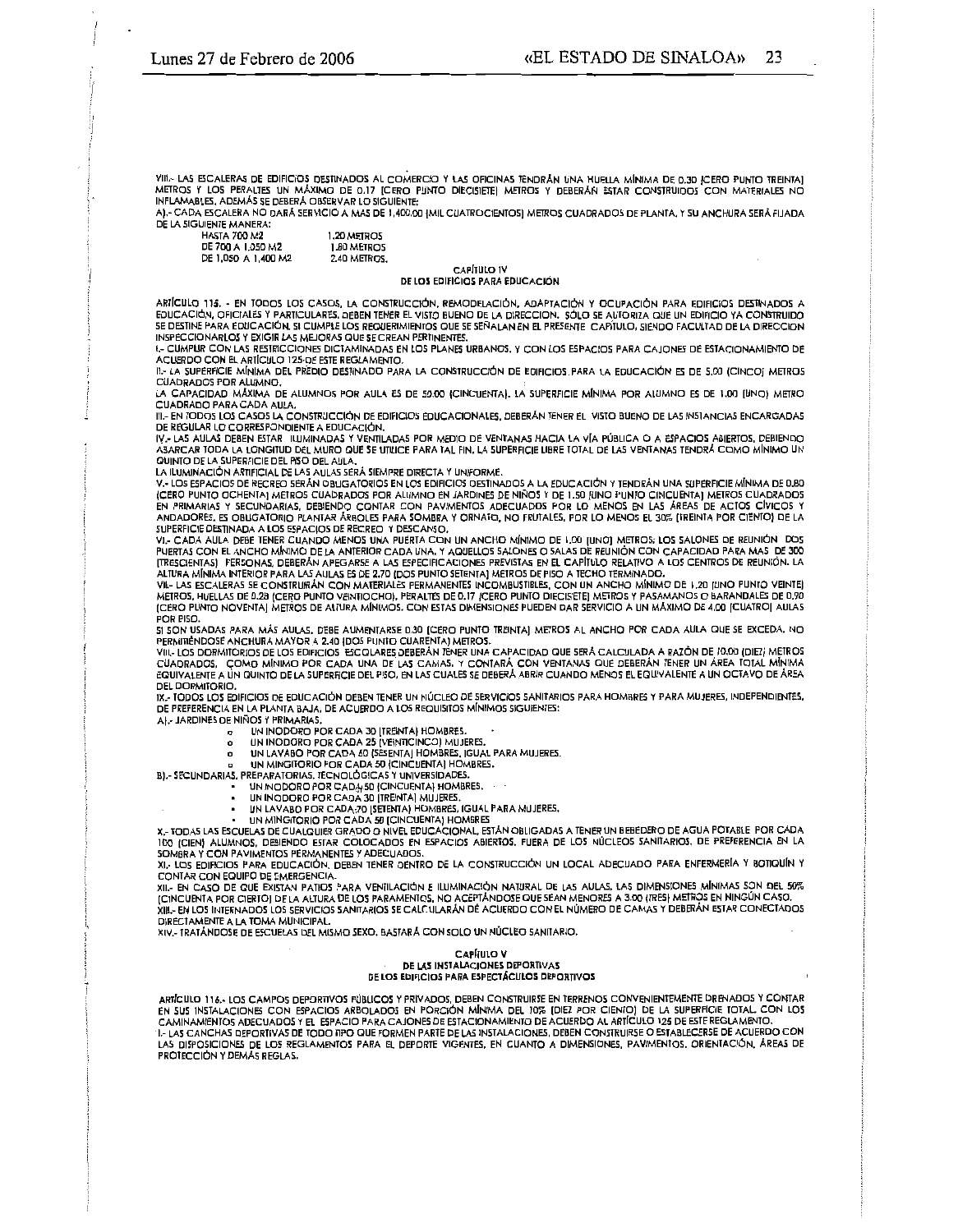VIII.- ESTE TIPO DE EDIFICIOS DEBERÁ CONTAR EN TODO MOMENTO CON LAS INSTALACIONES PROPIAS PARA PERSONAS DISCAPACITADAS. THE CONFIDENTIAL SUBSEXUAL CONTARAN CONTACTION CONTENTING ON THE CONTENT PROFINS PARA PERSONAS DISCAPACITADAS.<br>IN - LAS SALAS DE ESPECTÁCULOS CONTARÁN CON TAQUILLAS QUE NO OBSIRUYAN LA CIRCULACIÓN Y SE LOCALICEN EN FORMA V

X-LAS SALAS DE ESPECTÁCULOS SE CALCULARÁN A RAZÓN DE 2.50 M3 (DOS PUNTO CINCUENTA METROS CÚBICOS) MÍNIMO POR ESPECTADOR Y KI. LAS BUTACAS DEBEN ESTAR FIJAS EN EL PISO, A EXCEPCIÓN DE LAS QUE SE SITUEN EN PALCOS Y PLATEAS, QUE DEBEN SER ASIENTOS

PLEGADIZOS.

A).- EL ANCHO MÍNIMO DE LAS BUTACAS ES DE 0.50 (CERO PUNTO CINCO) METROS Y LA DISTANCIA MÍNIMA ENTRE LOS RESPALDOS ES DE 0.85 (CERO PUNTO OCHENTA Y CINCO) METROS ENTRE SÍ, COLOCADAS EN HILERA.

SAN TRANSPORTED A LA COLOCACIÓN DE BUTACAS EN ZONAS DE VISIBIUDAD DEFECTUOSA.<br>BI-QUEDA PROHIBIDA LA COLOCACIÓN DE BUTACAS EN ZONAS DE VISIBIUDAD DEFECTUOSA.<br>LA DISTANCIA MÍNIMA ENTRE LA PANTALLA O ESCENARIO Y LA BUTACA MÁS

XII.- NO SE PERMITE LA CONSTRUCCIÓN DE GRADAS SI NO ESTÁN PROVISTAS DE ASIENTOS INDIVIDUALES CON LAS MISMAS CONDICIONES DEL INCISO XI ANTERIOR DE ESTE ARTÍCULO.

A CONSIGNATION OF EXAMPLE TO A CONSIGNATION OF THE SALAS DE ESPECTADORES, TENDRÁN UNA ANCHURA MÍNIMA DE 1.20 (UNO PUNTO VINTO A CONSIGNATION OF A CONSIGNATION OF THE SALAM CONSIGNATION OF THE SALAM VEINTOS A UN VEINTOS A U DESEMBOCAR A UN SÓLO PASILLO.

A].- LOS PASILLOS CON ESCALERAS, TENDRÁN UNA HUELLA MÍNIMA DE 0.30 (CERO PUNTO TREINTA) METROS Y UN PERALTE MÁXIMO DE<br>0.17 (CERO PUNTO DIECISIETE) Y DEBERÁN ESTAR ILUMINADOS CONVENIENTEMENTE.<br>B].- EN LOS MUROS UBICADOS A L

PUNTO DIEZ | METROS EN RELACIÓN CON EL NIVEL DE PISO.

XIV.- EL ANCHO DE LAS PUERTAS QUE COMUNIQUEN LA SALA CON EL VESTÍBULO, DEBERÁN ESTAR CALCULADAS DE MANERA QUE LA SALA SE<br>PUEDA EVACUAR EN TRES MINUTOS. CONSIDERANDO QUE CADA UNA DE LAS PERSONAS PUEDE SALIR POR UNA ANCHURA

XV.- CADA PISO O TIPO DE LOCALIDAD CON UN CUPO SUPERIOR A 100 (CIEN) PERSONAS, DEBERÁ TENER ADEMÁS DE LAS PUERTAS ESPECIFICADAS EN EL ARTÍCULO ANTERIOR, UNA SAUDA DE EMERGENCIA QUE COMUNIQUE DIRECTAMENTE A LA CALLE, POR MEDIO DE PASAJES INDEPENDIENTES.<br>LA ANCHURA DE LAS SALIDAS DE EMERGENCIA Y DE LOS PASAJES DEBERÁ PERMIRR QUE EL DESALOJO DE LA SAL

COLOCADAS DE TAL MANERA QUE AL ABRIRSE NO OBSTRUYAN ALGÚN PASILLO, ESCALERA, DESCANSO Ó LA VÍA PÚBLICA. DEBERÁN CONTAR SIEMPRE CON LOS DISPOSITIVOS NECESARIOS PARA PERMITIR SU APERTURA CON EL SIMPLE EMPUJE DE LAS PERSONAS Y NUNCA DESEMBOCARÁN

XVII.- QUEDAN PROHIBIDAS EN LUGARES DESTINADOS A PERMANENCIA O TRÁNSITO DEL PÚBLICO LAS PUERTAS SIMULADAS O ESPEJOS QUE HAGAN PARECER EL LOCAL DE MAYOR AMPUTUD QUE LA REAUDAD,

XVIII.- EN TODAS LAS PUERTAS QUE CONDUZCAN AL EXTERIOR SE COLOCARÁN LETREROS CON LA PALABRA Y FLECHAS LUMINOSAS INDICANDO SU<br>DIRECCIÓN, LAS LETRAS DEBERÁN TENER UNA ALTURA MÍNIMA DE 0,15 JCERO PUNTO QUINCEI METROS Y ESTAR AUN CUANDO SE INTERRUMPA EL SERVICIO ELÉCTRICO GENERAL.

TOM TOUR AND THE MANUSCRIPT OF THE MANUSCRIPT OF THE MANUSCRIPT OF A SUMA DE LAS ANCHURAS DE LAS PUERTAS O PASILLOS A LOS QUE DEN<br>SERVICIO, LOS PERALTES MÁXIMOS SERÁN DE 0,17 (CERO PUNTO DIECISIETE) METROS Y LAS HUELLAS TE

XX. LOS ESCENARIOS, VESTIDORES, BODEGAS, TALLERES, CUARTOS DE MÁQUINAS Y CASETAS DE PROYECCIÓN, DEBERÁN ESTAR AISLADAS DE LA SALA POR MEDIO DE MUROS, TECHOS, PISOS, TELONES Y PUERTAS CONSTRUIDAS DE MATERIAL INCOMBUSTIBLE, DEBIENDO CONTAR CON SAUDAS INDEPENDIENTES DE LA SALA.

XXI .- LOS GUARDARROPAS NUNCA OBSTRUIRAN EL TRÁNSITO DEL PÚBLICO, POR LO QUE DEBERÁN ESTAR INSTALADOS DE MANERA QUE IMPIDAN QUE ESTO SUCEDA.

NOU DE SOCIÉTAS DE PROYECCIÓN DEBERÁN TENER UN ÁREA MÍNIMA DE 5.00 (CINCO) METROS CUADRADOS, CONTAR CON VENTILACIÓN<br>ARTIFICIAL Y PROTECCIÓN CONTRA INCENDIOS. SU SALIDA SERÁ INDEPENDIENTE DE LA SALA Y NO TENDRÁ COMUNICACIÓN CAPACIDAD REQUERIDA PARA TODOS LOS SERVICIOS.

XXIV.- LAS SALAS DE ESPECTÁCULOS DEBERÁN CONTAR CON UNA VENTILACIÓN ARTIFICIAL ADECUADA, PARA QUE LA TEMPERATURA DEL AIRE TRATADO, OSCILE ENTRE LOS 23 (VENTITRES) Y 27 [VEINTISIETE] GRADOS "C., LA HUMEDAD RELATIVA ENTRE EL 30 (TREINTA) Y EL 40% (SESENTA POR<br>CIENTO), SIN QUE SEA PERMITIDA UNA CONCENTRACIÓN DE BIÓXIDO DE CARBONO MAYOR DE 500 (Q

CHING TO BE A TERMINATION OF THE MAIL AND THE REAL AND THE REAL AND THE REAL AND THE REAL ASSALAS DE ESPECTÁCULOS DEBERÁN CONTAR CON SERVICIOS SANTARIOS PARA CADA UNA DE LAS LOCALIDADES. POR CADA UNO DE LOS SEXOS DEBE HABE

CINCUENTA] ESPECTADORES POR LOCALIDAD.

B] .- TODAS LAS SALAS DE ESPECTADORES DEBERÁN TENER UN NÚCLEO DE SANITARIO ADECUADO ESPECIALMENTE PARA LOS ACTORES.

C). TODOS LOS SERVICIOS SANITARIOS DEBERÁN CONTAR CON PISOS IMPERMEABLES; TENER UN DRENAJE CONVENIENTE Y SUS MUROS<br>TENDRÁN UN RECUBRIMIENTO CON MATERIALES IMPERMEABLES, LISOS, DE FÁCIL ASEO, CON ÁNGULOS REDONDEADOS A UNA A ENDINANT ON NECOMMUNICATION AND METAL ORIGINAL INTERNATIONAL CONTRACT CONTROL AND SERVED ON AN ANGEL<br>- MINIMA DE 1.80 JUNO PUNTO OCHENTA) METROS,<br>D).- LOS DEPÓSITOS PARA AGUA DEBERÁN CALCULARSE A RAZÓN DE 6 (SEIS) LITROS P

FI. - EN TODO PROYECTO DE SALA DE ESPECTÁCULOS INDEPENDIENTEMENTE DE LAS DISPOSICIÓNES DE LA DIRECCIÓN, DEBERÁ CONTAR<br>CON LA APROBACIÓN DEL CUERPO DE BOMBEROS Y DEL ORGANISMO DE PROTECCIÓN CIVIL.

XXVI .- LAS SALAS DE ESPECTÁCULOS TENDRÁN UNA INSTALACIÓN HIDRÁULICA INDEPENDIENTE PARA CASOS DE INCENDIOS, CON UNA TUBERÍA DE CONDUCCIÓN DE DIÁMETRO MÍNIMO DE 7.5 {SIETE PUNTO CINCO } CENTÍMETROS, Y LA PRESIÓN NECESARIA EN TODA LA INSTALACIÓN PARA QUE<br>EL CHORRO PUEDA ALCANZAR EL PUNTO MÁS ALTO DEL EDIFICIO,<br>DISPONDRÁN DE DEPÓSITOS PARA AGUA CONEC

LITROS POR ESPECTADOR.

EL SISTEMA HIDRONEUMÁTICO QUEDARÁ INSTALADO DE TAL MANERA QUE FUNCIONE CON LA PLANTA ELÉCTRICA DE EMERGENCIA POR MEDIO DE<br>UNA CONDUCCIÓN INDEPENDIENTE

XXVII - NO SE PERMITE LA CONSTRUCCIÓN DE GRADAS CUANDO NO ESTÉN PROVISTAS DE ASIENTOS INDIVIDUALES CON LAS MISMAS CONDICIONES DEL INCISO XI ANTERIOR DE ESTE ARTÍCULO.

XXVIII.- LOS CAJONES PARA ESTACIONAMIENTO DE VEHÍCULOS SERÁN DE ACUERDO A LO DISPUESTO EN EL ARTÍCULO 125 DE ESTE REGLAMENTO.

#### CAPÍTULO VII DE LOS BAÑOS PÚBLICOS

ARTÍCULO 119.- LOS EDIFICIOS PARA BAÑOS PÚBLICOS, DEBEN CONSTRUIRSE CON MATERIALES PERMANENTES Y CONTAR CON INSTALACIONES HIDRÁULICAS, SANITARIAS, DE VAPOR O SIMILARES, PREVIA AUTORIZACIÓN DE LA DIRECCIÓN Y PRESENTACIÓN DE DIAGRAMAS DETALLADOS CON ESPECIALIDADES Y CARACTERÍSTICAS DE OPERACIÓN Y QUE TENGAN FÁCIL ACCESO PARA SU MANTENIMIENTO Y CONSERVACIÓN,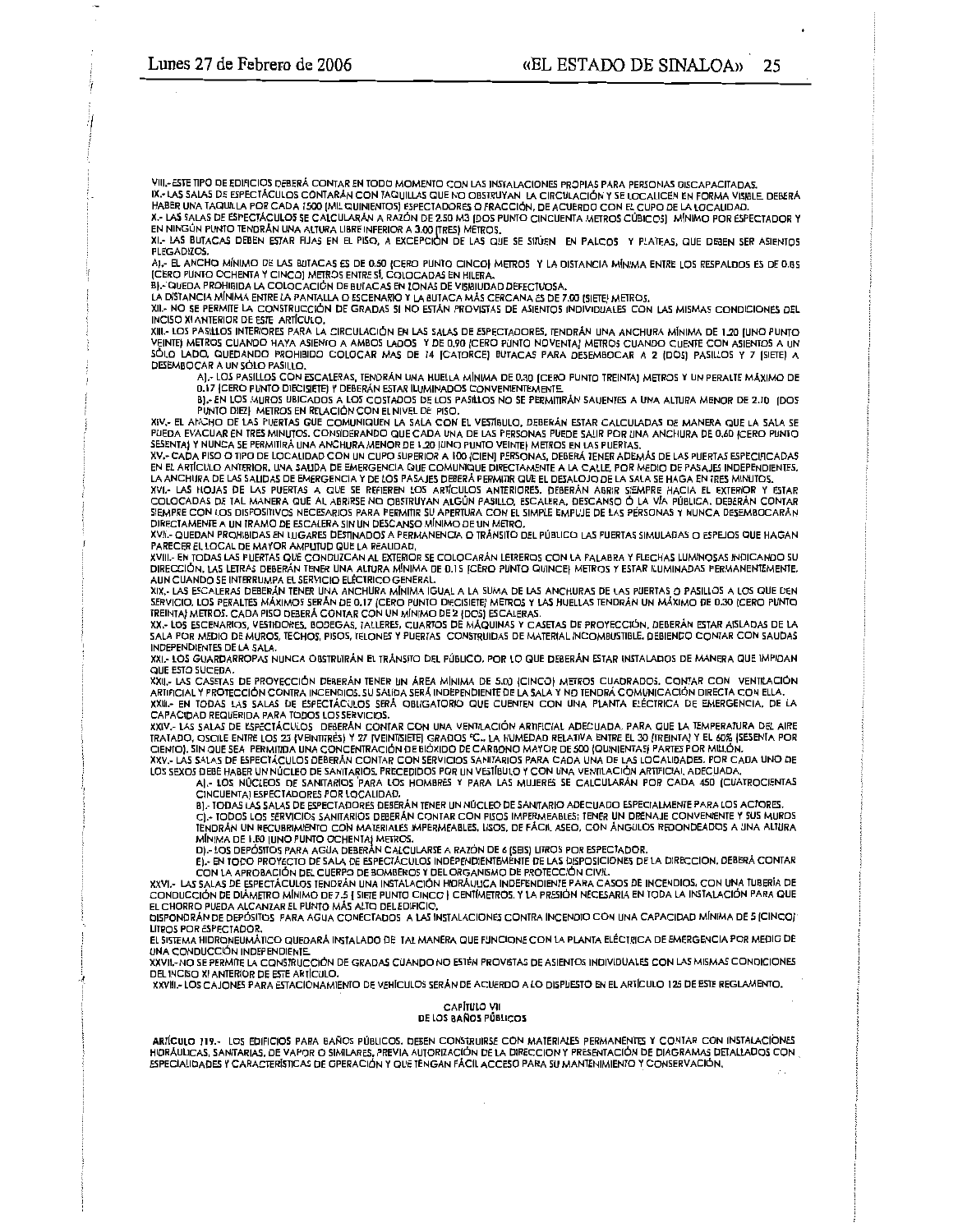I .- LA SUPERFICIE DE LA SALA DE CULTO DE LOS TEMPLOS ES EN RAZÓN DE 2 (DOS) ASISTENTES POR 2,50 (DOS PUNTO CINCO) METROS **CUADRADOS** 

II. LA ALTURA EN LA SALA DE CULTO EN NINGÚN PUNTO ES MENOR DE 3,00 (TRES) METROS CALCULÁNDOSE PARA ELLO UN VOLUMEN MÍNIMO DE 2.50 IDOS PUNTO CINCUENTA) METROS CÚBICOS POR CONCURRENTE.

III. - LA SUPERFICIE TOTAL CONSTRUIDA DE LOS TEMPLOS NO DEBE EXCEDER DEL 70% (SETENTA POR CIENTO) DEL ÁREA TOTAL DEL PREDIO DONDE SE UBICA, UTILIZÁNDOSE EL 30% (IREINTA POR CIENTO) RESTANTE DEL ÁREA, PARA ESPACIOS ABIERTOS ADECUADOS, AJARDINADOS Y ARBORIZADOS, UV-LA VENTILACIÓN DE LOS TEMPLOS PODRÁ SER NATURAL O ARTIFICIAL, CUANDO SEA NATURAL, LA SUPERFICIE DE VENTILACIÓN DE LOS TEMPLOS PODRÁ SER NATURAL O ARTIFICIAL, CUANDO SEA NATURAL A SUPERFICIE DE VENTILACIÓN DE ESER LA VIG

DEL CUERPO DE BOMBEROS Y DEL ORGANISMO DE PROTECCIÓN CIVIL EN LO RELACIONADO A LAS MEDIDAS PREVENTIVAS CONTRA INCENDIOS.<br>VI.- DEBERÁN CONTEMPLAR LOS ACCESOS E INSTALACIONES PROPIAS PARA LAS PERSONAS CON DISCAPACIDAD.

VII. LOS CAJONES PARA ESTACIONAMIENTO DE VEHÍCULOS SON DE ACUERDO A LO DISPUESTO EN EL ARTÍCULO 125 DE ESTE REGLAMENTO.

#### CAPÍTULO XI DE LOS CENTROS DE REUNIÓN

ARTÍCULO 123.- SE CONSIDERAN CENTROS DE REUNIÓN LOS EDIFICIOS O LOCALES QUE SE DESTINAN A CAFETERÍAS, RESTAURANTES, BARES, CENTRO NOCTURNOS, SALONES DE FIESTAS Y SIMILARES.<br>I.- EL CUPO DE LOS CENTROS DE REUNIÓN SE CALCULA A RAZÓN DE 1,00 (UNO) METRO CUADRADO POR PERSONA, LA PISTA DE BAILE DEBE TENER

UNA SUPERFICIE MÍNIMA DE 1.00 (UNO) METRO CUADRADO POR CADA 4 (CUATRO) PERSONAS, SUPERFICIE QUE ES INDEPENDIENTE DEL CUPO CALCULADO

UNICIONALES DE REUNIÓN DEBEN TENER NÚCLEOS DE SERVICIOS SANITARIOS SEPARADOS PARA HOMBRES CON UN INODORO, UN LAVABO Y UN<br>ILI-LOS CENTROS DE REUNIÓN DEBEN TENER NÚCLEOS DE SERVICIOS SANITARIOS SEPARADOS PARA HOMBRES CON UN III.- DEBEN TENER ADEMÁS, SERVICIOS SANITARIOS PARA EMPLEADOS Y PARA ACTORES. SEPARADOS DE LOS DESTINADOS A USO PÚBLICO.

IV.- ES NECESARIO TAMBIÉN LA APROBACIÓN POR PARTE DEL CUERPO DE BOMBEROS Y DEL ORGANISMO DE PROTECCIÓN CIVIL EN LO RELACIONADO A LAS MEDIDAS DE PROTECCIÓN CONTRA INCENDIOS.<br>V.- DEBERÁN CONTEMPLARSE LOS ACCESOS E INSTALACIONES PARA PERSONAS CON DISCAPACIDAD.

VI - LOS CAJONES DE ESTACIONAMIENTO PARA VEHÍCULOS SERÁN DE ACUERDO A LO DISPUESTO EN EL ARTÍCULO 125 DE ESTE REGLAMENTO.

#### CAPITULO XII CIRCOS Y FERIAS CON APARATOS MECÁNICOS

ARTÍCULO 124.- LOS CIRCOS Y LAS FERIAS CON APARATOS MECÁNICOS DEBEN UBICARSE EN PREDIOS BALDÍOS DEL DOMINIO PÚBLICO O PRIVADO. SANEADOS Y DELIMITADOS DE LA VÍA PÚBLICA, EN ZONAS QUE FACILITEN LA CONEXIÓN A LOS SERVICIOS PÚBLICOS DE AGUA POTABLE, DRENAJE Y<br>ENERGÍA ELÉCTRICA, TENIENDO ADEMÁS LA OBLIGACIÓN DE ACONDICIONAR LOS INGRESOS Y SALIDAS CON C ILUMINADOS, DE IGUAL FORMA DEBERÁN CONTAR CON EL EQUIPO, MOBILIARIO Y PERSONAL CAPACITADO QUE GARANTICE EL CORRECTO FUNCIONAMIENTO Y LA SEGURIDAD DEL USUARIO.

L- DEBE DELIMITARSE CON UNA MALLA O BARRERA DE MADERA EL ÁREA DONDE SE UBICAN LOS EQUIPOS Y APARATOS MECÁNICOS, DE TAL FORMA QUE SE IMPIDA EL LIBRE PASO DEL PÚBLICO A UNA DISTANCIA MÍNIMA DE 2.00 (DOS) METROS DE LA PROYECCIÓN VERTICAL PERIMETRAL DEL CAMPO DE ACCIÓN DE LOS APARATOS EN MOVIMIENTO.

II.- DEBEN CONTAR CON CASETAS DE SERVICIOS SANITARIOS PARA HOMBRES Y PARA MUJERES POR SEPARADO QUE PUEDAN SER CONECTADOS SIN<br>DIFICULTAD A LOS SERVICIOS MUNICIPALES PARA SU ABASTO Y DESCARGA, O UTILIZAR MÓDULOS DE TIPO PORT

III.- DEBEN CONTAR CON UN LUGAR PROVISTO CON LOS SERVICIOS DE PRIMEROS AUXILIOS, LOCAUZADO EN UN SITIO DE FÁCIL ACCESO Y CON SEÑALES VISIBLES A UNA DISTANCIA MÍNIMA DE 20.00 (VEINTE) METROS.

IV.- VENCIDO EL PERMISO DE OCUPACIÓN, ES OBLIGACIÓN DEL SOLICITANTE LIMPIAR, ESCOMBRAR Y DEJAR EN BUEN ESTADO EL SITIO QUE SE<br>DESOCUPA, RETIRANDO TODA LA PUBLICIDAD QUE HAYA SIDO COLOCADA.

V. LOS CAJONES DE ESTACIONAMIENTO PARA VEHÍCULOS SERÁN DE ACUERDO A LO DISPUESTO EN EL ARTÍCULO 125 DE ESTE REGLAMENTO.

# CAPÍTULO XIII

## DE LOS ESTACIONAMIENTOS

artículo 125.- se denomina estacionamiento al lugar de propiedad privada o pública, descubierto o techado, destinado a<br>Resguardo de Vehículos, siendo facultad de la direccion otorgar la licencia de construcción correspondi

I .- CORRESPONDE A LAS AUTORIDADES MUNICIPALES DE TRÁNSITO Y A LA DIRECCION, CONJUNTAMENTE, RESOLVER SOBRE LOS LUGARES DE ESTACIONAMIENTO EN LAS VÍAS PÚBLICAS Y TOMAR LAS MEDIDAS QUE SATISFAGAN TAL NECESIDAD. TANTO EN LOS ESPACIOS ABIERTOS COMO EN LOS EDIFICIOS CONSTRUIDOS CON ESPACIOS PARA ESTACIONAMIENTO DE VEHÍCULOS, LAS DIMENSIONES MÍNIMAS PARA CADA CAJÓN SON DE<br>2.40X5.50 IDOS PUNTO CUARENTA POR CINCO PUNTO CINCUENTAJ METROS, PUDIENDO PERMITIRSE HASTA 40% (CUARE CON MEDIDAS MINIMAS DE 2.20X4.50 (DOS PUNTO VEINTE POR CUATRO PUNTO CINCUENTA) METROS, EN ACOMODO EN "BATERÍA", EL ACOMODO EN "CORDÓN" QUEDA SULTIO AL INCREMENTO DE 1.00 (UNO) METRO DE LAS DIMENSIONES ANTERIORES EN EL SENTIDO LARGO.<br>ESTAS DIMENSIONES MÍNIMAS SE REFIEREN ÚNICAMENTE AL ESPACIO DEL VEHÍCULO, DEBE CONTEMPLARSE ADEMÁS LOS ESPACIOS

II - EL NÚMERO MÍNIMO DE CAJONES DEBE SATISFACERSE DE ACUERDO A LA TIPOLOGÍA DE LAS INSTALACIONES Y A LOS METROS CUADRADOS DE

CONSTRUCCIÓN, DE ACUERDO A LA SIGUIENTE TABLA:<br>TABLA DE CAPACIDAD DE ESTACIONAMIENTOS

1 CAJÓN POR CADA

**I .- PARA HABITACIÓN** 

**IL- PARA SERVICIOS** 

1.- ADMINISTRACIÓN PÚBLICA., 30 M2 CONSTRUCCIÓN O FRACCIÓN<br>2.- ADMINISTRACIÓN PRIVADA, 30 M2 CONSTRUCCIÓN O FRACCIÓN

3.- ALMACENES Y ABASTOS DE:

- MAYORISTAS, 120 M2 CONSTRUCCIÓN O FRACCIÓN

- -MATERIALES DE CONSTRUCCIÓN, 300 M2 DE TERRENO O 100 M2 DE CONSTRUCCIÓN O FRACCIÓN<br>- ELECTRICIDAD 300 M2 DE TERRENO O 100 M2 DE CONSTRUCCIÓN O FRACCIÓN
- 
- FERRETERÍA 300 M2 DE TERRENO O 100 M2 DE CONSTRUCCIÓN O FRACCIÓN
- PLOMERÍA 300 M2 DE TERRENO O 100 M2 DE CONSTRUCCIÓN O FRACCIÓN
- PINTURA 300 M2 DE TERRENO O 100 M2 DE CONSTRUCCIÓN O FRACCIÓN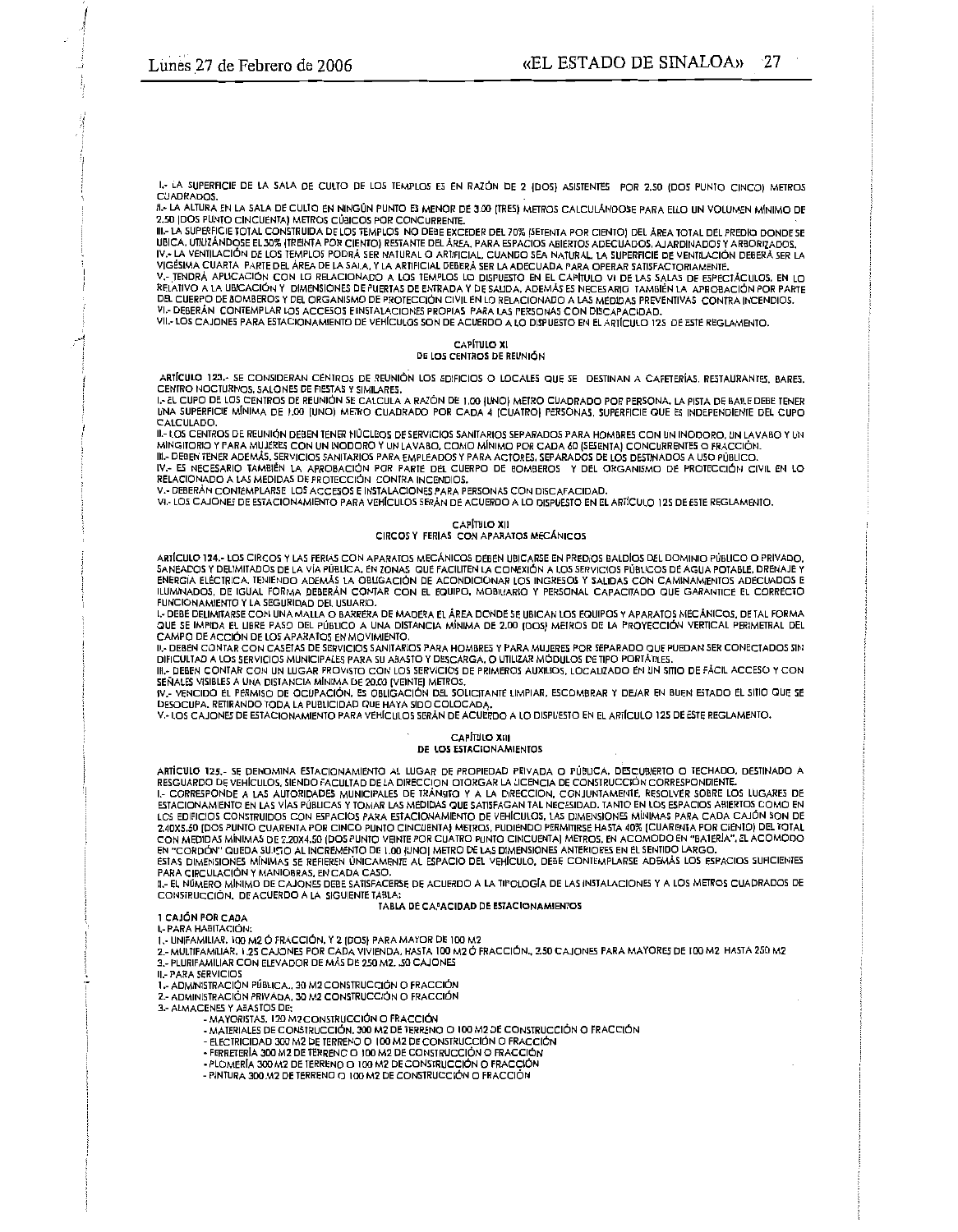SERVICIO E INSTALACIONES DE AGUA POTABLE. ESTACIONES DE REBOMBEO, SUBESTACIONES DE ELECTRICIDAD: PLANTAS DE TRATAMIENTOS. CÁRCAMOS, CANALES Y SIMILARES, 300 M2 DE TERRENO

VII.- PARA EQUIPAMIENTO: **L-HOSPITALES:** 

2 - FDUCACIÓN:

- GUARDERÍAS, JARDINES DE NIÑOS, PRIMARIA, ESCUELAS PARA ATÍPICOS (DISCAPACITADOS) 120 M2 CONSTRUCCIÓN O FRACCIÓN<br>- SECUNDARIAS, PREPARATORIAS, VOCACIONALES, TÉCNICAS 100 M2 CONSTRUCCIÓN O FRACCIÓN

- UNIVERSIDADES, TECNOLÓGICOS, ESCUELAS DE ESPECIALIZACIÓN 75 M2 CONSTRUCCIÓN O FRACCIÓN

- INSTALACIONES CIENTÍFICAS 120 M2 CONSTRUCCIÓN O FRACCIÓN<br>- INSTALACIONES CIENTÍFICAS 120 M2 CONSTRUCCIÓN O FRACCIÓN

3 .- SEGURIDAD:

- POLICÍA, BOMBEROS, EMERGENCIAS 150 M2 CONSTRUCCIÓN O FRACCIÓN

- DEFENSA, INSTALACIONES MILITARES, INSTALACIONES NAVALES 200 M2 CONSTRUCCION O FRACCIÓN

 $-$  RECUISORIOS 10 REOS

4.- ATENCIÓN PÚBLICA: 30 M2 CONSIRUCCIÓN O FRACCIÓN

- TELEFONOS, TELÉGRAFOS, CORREOS 30 M2 CONSTRUCCIÓN O FRACCIÓN

- BANCOS, INSTITUCIONES DE CRÉDITO 30 M2 CONSTRUCCIÓN O FRACCIÓN<br>- EMBAJADAS, CONSULADOS 30 M2 CONSTRUCCIÓN O FRACCIÓN

- VELATORIOS, FUNERARIAS 30 M2 CONSTRUCCIÓN O FRACCIÓN

- CEMENTERIOS, OSARIOS, FOSAS Y CRIPTAS, 200 M2 DE TERRENO

VIII.- CUALQUIER D'IRA EDIFICACIÓN NO COMPRENDIDA EN ESTA TIPOLOGÍA, SE SUJETA A ESTUDIO Y RESOLUCIÓN DE LA DIRECCION.<br>IX.- LA DEMANDA TOTAL PARA LOS CASOS EN QUE UN MISMO PREDIO O EDIFICACIÓN TENGA DIFERENTES GIROS O USOS DEMANDAS SEÑALADAS PARA CADA UNO DE ELLOS.

X .- CUANDO UN EDIFICIO YA CONSTRUIDO CAMBIE DE GIRO (USO DE SUELO) Y ESTE CAREZCA DE ESTACIONAMIENTO PARA VEHÍCULOS, O NO REÚNE LAS CONDICIONES AQUÍ ORDENADAS, LA DIRECCION CONCEDERÁ UN PLAZO RAZONABLE, NO MAYOR DE 6.00 (SEIS) MESES PARA QUE SE<br>SATISFAGA ÉSTE REQUISITO A JUICIO DE LA MISMA (SE REMITIRÁ A LA FRACCIÓN IX, X Ó XII DE ESTE MISMO

XI - LA LICENCIA PARA LA CONSTRUCCIÓN, ADAPTACIÓN O MODIFICACIÓN DE LUGARES O ESPACIOS QUE SE DESTINEN PARA ESTACIONAMIENTO,

SE DIORGA PREVIA APROBACIÓN DE LA UBICACIÓN DE ACUERDO CON LAS DETERMINACIONES DE LOS PLANES URBANOS.<br>XII,- SE PODRÁ REDUCIR EN UN 5% (CINCO POR CIENTO) LOS REQUERIMIENTOS RESULTANTES, EN EL CASO DE EDIFICIOS O CONJUNTOS D USOS DE HABITACIÓN MÚLTIPLES, CONJUNTOS DE HABITACIÓN, ADMINISTRACIÓN, COMERCIO, SERVICIOS PARA LA RECREACIÓN O ALOJAMIENTO.

XIII.- EN LOS ESTACIONAMIENTOS PÚBLICOS O PRIVADOS QUE NO SEAN DE AUTOSERVICIO, SE PERMITRÁN QUE LOS ESPACIOS SE DISPONGAN DE<br>TAL MANERA QUE PARA SACAR UN VEHÍCULO SE MUEVA UN MÁXIMO DE DOS.

XIV.- LAS EDIFICACIONES QUE NO CUMPLAN DENIRO DE SUS PREDIOS CON LOS ESPACIOS DE ESTACIONAMIENTO ESTABLECIDOS EN EL PRESENTE ARTÍCULO, PODRÁN USAR PARA TAL EFECTO OTROS PREDIOS, SIEMPRE QUE NO SE ENCUENTREN A UNA DISTANCIA MAYOR DE 200 (DOSCIENTOS) ARTICOLOGY POLATION WORK FARM AND TREATIONS TRANSPORT ON THE MANUSCRIPT OF THE USO TROFIETARIOS DE LAS EDIFICACIONES<br>MEROS NI ATRAVIESEN VIAUDADES PRIMARIAS PARA ACCESAR A LOS MISMOS; DEBIENDO LOS PROPIETARIOS DE LAS EDIFI **ESTE REGI AMENTO.** 

UN EN EL CASO SEÑALADO EN LA FRACCIÓN ANTERIOR, DEBERÁN COLOCARSE LETREROS EN LAS EDIFICACIONES ESPECIFICANDO DE MANERA<br>CLARA Y LEGIBLE LA UBICACIÓN DEL ESTACIONAMIENTO Y SEÑALANDO LA EDIFICACIÓN A LA QUE LE DAN EL SERVICI

SUNNI PRECCION, DETERMINARÁ LOS CASOS EN QUE SE DERERÁ CUBRIR UNA DEMANDA ADICIDNAL DE ESPACIOS PARA ESTACIONAMIENTO DE VISITANTES; ASÍ COMO LA REDUCCIÓN PORCENTUAL DE DICHA DEMANDA EN LOS CASOS DE MEJORAMIENTO DE LA VIVIENDA DE MENOS DE 60 VIENNIA METROS CUADRADOS. EN FUNCIÓN DE SU UBICACIÓN Y SU RELACIÓN CON LA ESTRUCTURA URBANA, SIEMPRE QUE SU TIPO NO REBASE<br>2.5 (DOS PUNTO CINCO) VECES EL SALARIO MÍNIMO.<br>XVII.- SI EL PROPIETARIO DE UN LOTE O DE UNA EDIFICA

A CONVENIARA CON LA DIRECCIÓN, EL PAGO DE UNA CODPERACIÓN, LA CUAL SERÁ PROPORCIÓNAL AL NÚMERO DE CAJONES<br>CORRESPONDIENTES, QUE SERÁ DESTINADA A UN FONDO PARA LA CONSTRUCCIÓN DE ESTACIONAMIENTOS PÚBLICOS MUNICIPALES, EN DO DETERMINANDO EL COSTO DE ACUERDO A LA ZONA Y LO INHERENTE A LA CONSTRUCCIÓN.

XVIII.- LAS ESPECIFICACIONES Y NORMAS PARA LA CONSTRUCCIÓN DE ESTACIONAMIENTOS SE MENCIONAN A CONTINUACIÓN:

1 .- DEBEN TENER CARRILES SEPARADOS PARA ENTRADA Y SALIDA DE VEHÍCULOS CON UN ANCHO MÍNIMO DE 2.50 IDOS PUNTO CINCUENTA) METROS CADA LINO.

ALLING SUNDA MINIMA DE PISO A TECHO ES DE 2.10 (DOS PUNTO DIEZ) METROS EN LA ZONA DE CAPITELES DE COLUMNAS Y DE 2.20 (DOS PUNTO VEINTE) METROS EN LA ZONA DE CIRCULACIÓN. SE ADMITEN ALTURAS MENORES PERO SUFICIENTES, EN LOS ESPACIOS QUE ALOJEN PARTE DEL VEHICULO SIN CIRCULACIÓN PEATONAL<br>3.- DEBEN TENER VENTILACIÓN PEATONAL

MATERIAL DE SELLO.

(SIETE PUNTO CINCUENTA) METROS AL EJE DE LA RAMPA.

5.- LAS RAMPAS DEBEN ESTAR DELIMITADAS POR GUARNICIONES DE CONCRETO HIDRÁULICO CON UNA ALTURA DE 15 (QUINCE) CENTÍMETROS Y UNA BANQUETA DE 30 [TREINTA] CENTÍMETROS DE ANCHO EN TRAMOS RECTOS Y DE 50 (CINCUENTA) CENTÍMETROS DE ANCHO EN TRAMOS

CURVOS, DICHAS BANQUETAS SERÁN DELIMITANTES DE LAS RAMPAS.<br>6.- LOS MUROS FRONTALES A LOS CAJONES DE ESTACIONAMIENTOS DEBEN ESTAR PROTEGIDOS CON UNA GUARNICIÓN O BANQUETA CON UNA ALTURA DE 0.15 (CERO PUNTO QUINCE) METROS Y A DISTANCIA MÍNIMA DE 0.70 (CERO PUNTO SETENTA) METROS PARA EVITAR SEA DERRIBADO POR LOS VEHICULOS

ICINCO PUNTO CINCUENTAI X 3.80 ITRES PUNTO OCHENTAI METROS, UBICADOS CERCA DE LA ENTRADA Y SALIDA DE LA EDIFICACIÓN...

B.- LAS CIRCULACIONES VERTICALES, YA SEAN RAMPAS O MONTACARGAS, DEBEN SER INDEPENDIENTES PARA VEHÍCULOS Y PARA PERSONAS, 9. DEBEN TENER NÜCLEOS DE SERVICIOS SANITARIOS SEPARADOS PARA EL PÚBLICO Y PARA LOS EMPLEADOS. EL NÚCLEO PARA EL PÚBLICO DEBE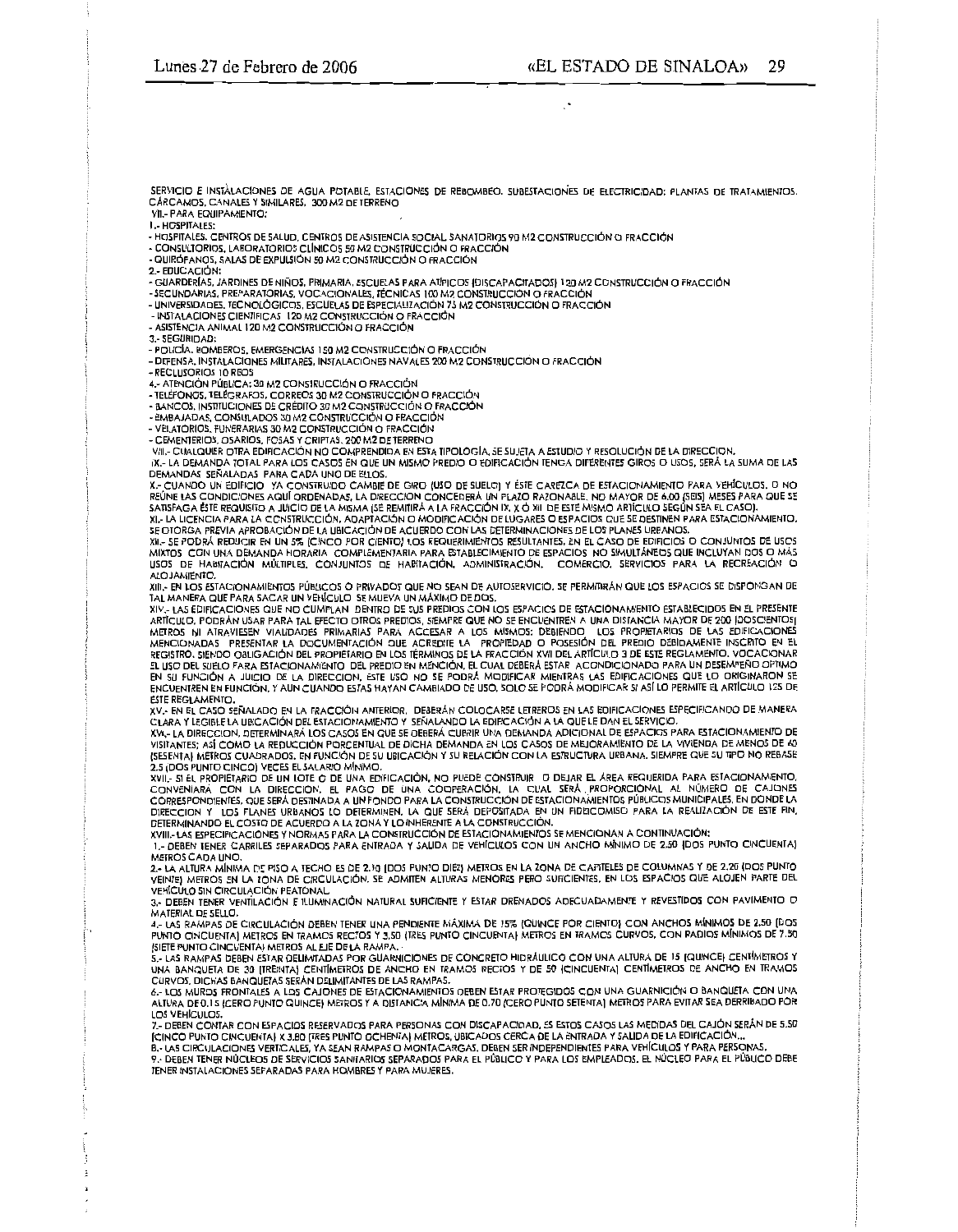COLUMBARIOS PARA LAS CENIZAS INDIVIDUALES, CONSTRUIDOS CON MATERIALES IMPERMEABLES. LOS PERMISOS, LICENCIAS ASÍ COMO EL REFRENDO ANUAL DEBERÁN ESTAR A LA VISTA DEL PÚBLICO EN LAS INSTALACIONES DONDE SE UBIOUE EL HORNO.

XXIV.- LOS HORNOS CREMATORIOS DEBERÁN INSTALARSE PREFERENTEMENTE DENTRO DE LOS PANTEONES, PERO EN TODO CASO EN SITIOS CONTAMINACIÓN AMBIENTAL Y LOS MALOS OLORES, DE IGUAL FORMA DEBERÁN CUMPLIR CON LO REFERENTE A LAS MEDIDAS PREVENTIVAS **CONTRA INCENDIOS** 

XXV.- EL EDIFICIO DONDE SE INSTALE UN HORNO CREMATORIO DEBERÁ CONTAR CON UN ANFITEATRO PARA PREPARACIÓN DE CADÁVERES, OBSERVÁNDOSE LAS DISPOSICIONES SANITARIAS CONDUCENTES.

SANTA HODOS LOS CEMENTERIOS DEBEN TENER INSTALACIONES SANITARIAS EN NÚCLEOS SEPARADOS PARA EMPLEADOS Y PARA EL PÚBLICO. LOS DE<br>EMPLEADOS, ADEMÁS DE INODOROS, LAVABOS Y MINGITORIOS, DEBEN TENER REGADERAS. LOS DEL PÚBLICO DE MUJERES SEPARADOS. TAMBIÉN DEBEN CONSTRUIRSE PLATAFORMAS PAVIMENTADAS Y TECHADAS A MANERA DE DESCANSO, CON VENTLACIÓN

SUFICIENTE EN CASO DE QUE EXISTAN MUROS QUE LAS LIMITEN.<br>XXVII.- EN LOS LÍMITES DE PROPIEDAD DEBE CONSTRUIRSE UN MURO PERIMETRAL CON MATERIALES PERMANENTES, CON UNA ALTURA MÍNIMA DE<br>2.50 (DOS PUNTO CINCUENTA) METROS, PREVI PARA EVITAR ENCHARCAMIENTOS.

raka eyilink enchakcamırmıcı.<br>XXVIII.- LAS ADMINISTACIONES DE LOS CEMENTERIOS ESTÁN OBUGADAS A CONSERVAR LAS CONSTRUCCIONES, CALLES, JARDINES Y DEMÁS<br>PERTENENCIAS Y AL MANTENIMIENTO DE SUS CONDICIONES DE ESTABILIDAD BUEN U

XXIX.- LA AUTORIDAD MUNICIPAL (LA DIRECCION Y/O SERVICIOS PÚBLICOS MUNICIPALES) NO AUTORIZARÁ LA DEMOLICIÓN O ALTERACIÓN DE LAS CAPILLAS O MONUMENTOS EN PANTEONES OUE A SU JUICIO SE CONSIDERE COMO MONUMENTO HISTÓRICO, PREVIO ACUERDO DECLARATORIO DEL H. AYUNTAMIENTO EN ESTE SENTIDO.

XXX. LOS TITULARES DE LOS DERECHOS DE USO SOBRE TUMBAS DE LOS PANTEONES MUNICIPALES, ESTÁN OBLIGADOS A SU CONSERVACIÓN Y AL ARROR DE LAS DERRAS DE JARDINERÍA Y ARBOLADO CORRESPONDIENTE. SI ALGUNA DE LAS CONSTRUCCIONES AMENAZIARE CON<br>DERRUMBARSE, LA AUTORIDAD MUNICIPAL REQUERIRÁ AL TITULAR DE LA TUMBA PARA QUE DENTRO DE UN PLAZO QUE NO EXCEDA DE

CUANDO POR CUALQUIER CAUSA SE PRETENDA CLAUSURAR UN CEMENTERIO, SE REQUIERE AUTORIZACIÓN DE LA DIRECCION Y/O SECRETARIA DE **SALUBRIDAD Y ASISTENCIA** 

XXXI.- EL H. AYUNTAMIENTO DE BADIRAGUATO PODRÁ CONCESIONAR A PARTICULARES EL SERVICIO PÚBLICO DE PANTEONES, DEBIENDO LOS CONCESIONARIOS SUJETARSE A LAS DISPOSICIONES RELATIVAS AL REGLAMENTO DE PANTEONES DEL MUNICIPIO DE BADIRAGUATO, A LAS QUE LAS LEYES FEDERALES Y ESTATALES ESTABLEZCAN Y A LAS CONTENIDAS EN EL CONTRATO-CONCESIÓN.

XXXII.- LAS CONCESIONES QUE EN SU CASO OTORGUE EL AYUNTAMIENTO DE BADIRAGUATO PARA LA PRESTACIÓN DEL SERVICIO PÚBLICO DE PANTEONES, SE OTORGARÁN HASTA POR UN PLAZO MÁXIMO DE VENTE AÑOS, PRORROGABLES A JUICIO DEL MISMO H. AYUNTAMIENTO.

XXXIII.- AL OTORGARSE LA CONCESIÓN PARA PRESTAR SERVICIO PÚBLICO DE PANTEONES, DEBERÁ INSCRIBIRSE EN EL REGISTRO PÚBLICO DE LA PROPIEDAD Y EL COMERCIO.

XXXIV.- EL SERVICIO PÚBLICO CONCESIONADO DE PANTEONES NO PODRÁ ENTRAR EN FUNCIONAMIENTO ANTES DE QUE SEAN SUPERVISADAS Y<br>APROBADAS LAS INSTALACIONES, QUE CONFORME A LAS AUTORIZACIONES RELATIVAS HUBIEREN DE CONSTRUIRSE O AD

UNA VEZ EN FUNCIÓN PODRÁN LAS AUTORIDADES MUNICIPALES CORRESPONDENTES REALIZAR VISITAS DE INSPECCIÓN DE LAS CUALES EMANARÁN LAS OBSERVACIONES CORRESPONDIENTES Y EN CASO DE INCLUAPLIMENTO PODRÍA SANCIONARSE HASTA CON LA CLAUSIURA DEL MISMO.<br>XXXV.- PARA EL ESTABLECIMIENTO Y FUNCIÓN DE CUALOUIER TIPO DE CEMENTERIO SE DEBERÁ CUMPLIR ADEMÁS DE LO QU

XXXVI,- EL ESPACIO PARA CAJONES DE ESTACIONAMIENTO, ESTÁ SUJETO A LAS INDICACIONES DEL ARTÍCULO 125 DE ESTE REGLAMENTO.

# CAPÍTULO XV<br>DE LOS EDIFICIOS DE INTERÉS HISTÓRICO O VALOR ARQUITECTÓNICO

ARTÍCULO 127.- CUALQUIER PROYECTO DE DEMOLICIÓN, MODIFICACIÓN O RESTAURACIÓN, TANTO AL INTERIOR DE LOS PREDIOS Y<br>CONSTRUCCIONES COMO EN FACHADA Y VOLÚMENES CON FRENTE A LA VÍA PÚBLICA, ES OBJETO DE AUTORIZACIÓN DE LA DIREC FORMA CONJUNTA CON EL INAH Y INBA (CUANDO SE REQUIERA), PREVIA A CUALQUIER ACCIÓN O INTERVENCIÓN I. PREVIA PRESENTACIÓN DEL PROYECTO DE MODIFICACIÓN, SE PERMITE:

. NEINTROINEN DE NOTRE DE LA TROUDINATION DE LOS EXISTENTES, CUANDO NO SE DESFIGURE NI SE ALTERE LA COMPOSICIÓN Y LA<br>ARMONÍA EXISTENTE DE LAS FACHADAS, GUARDANDO SIEMPRE SU PROPORCIÓN Y DIMENSIÓN VERTICAL. LO ANTERIOR PREV Y AUTORIZACIÓN DE LA DIRECCION.

7. VOCUMENT DE TOLOGIS FUORO E BROLLABLES EN LAS VENTANAS Y PUERTAS DE LAS FACHADAS, SIEMPRE QUE NO CUBRAN LOS<br>MARCOS CORNISAS O REMATES DE MOLDURAS Y A UNA ALTURA MÍNIMA DE 2.30 (DOS PUNTO TREINTA) METROS DEL NIVEL DE<br>BAN

3.-LA COLOCACIÓN DE ANÚNCIOS DEBERÁ APEGARSE EN TODO MOMENTO A LO DISPUESTO POR LA DIRECCION.

II. NO SE AUTORIZA NI SE PERMITE:

1- LA CONSTRUCCIÓN DE MARQUESINAS DE CONCRETO REFORZADO O DE CUALQUIER OTRO MATERIAL QUE ROMPAN CON LA COMPOSICIÓN ARQUITECTÓNICA EXISTENTE.

2- LA CONSTRUCCIÓN DE FACHADAS, PORTALES O ELEMENTOS DECORATIVOS QUE SE SUPERPONGAN O SUSTITUYAN A LA AUTENTICA AROUITECTURA, O DESVIRTÚEN LA COMPOSICIÓN O EL CARÁCTER DE LOS EDIFICIOS.<br>3.- LA COLOCACIÓN EN FACHADAS DE MATERIALES CERÁMICOS, VIDRIADOS, METÁLICOS, PLÁSTICOS, PIEDRA LAMINADA, MÁRMOLES O

CUALQUIER OTRO MATERIAL SINTÉTICO QUE DESVIRTÚE EL CARÁCTER DEL EDIFICIO

CONCORRENT UNIVERSITY OF THE RESERVE OF THE RESERVE OF THE RESERVE OF THE RESERVE OF THE RESERVE OF THE RESERVE OF THE RESERVE OF THE RESERVE OF THE RESERVE OF THE RESERVE OF THE RESERVE OF THE RESERVE OF THE RESERVE OF TH EL PLAZO QUE DETERMINE LAS AUTORIDADES CORRESPONDIENTES. SI TRANSCURRIDO EL TIEMPO FIJADO NO SE ACATARON LAS DETERMINACIONES, LA OBRA SE CLAUSURA DEFINITIVAMENTE.<br>IV.- CON LA SOLICITUD DE AUTORIZACIÓN PARA REALIZAR LAS REPARACIONES Y MODIFICACIONES DEBEN PRESENTARSE LOS PLANOS DE LOS

PROYECTOS Y DOCUMENTACIÓN, DE ACUERDO CON:

1.- PLANOS DEL ESTADO ACTUAL CON PLANTAS, CORTES, FACHADAS Y DETALLES EN ESCALA 1:50 (UNO ES A CINCUENTA)

2.- PLANO DEL PROYECTO A REALIZAR CON PLANTAS, CORTES, FACHADAS Y DETALLES EN ESCALA 1:50 (UNO ES A CINCUENTA).<br>3.- FOTOGRAFÍAS DEL ESTADO ACTUAL DEL EDIFICIO EXISTENTE Y DE LAS PERSPECTIVAS DE LA CALLE DESDE AMBOS LADOS D

EDIFICIO Y SENTIDOS DE LA CALLE DONDE SE PRETENDE REALIZAR LA OBRA.

4.- ESTUDIOS DE COMPOSICIÓN Y ARMONÍA DEL PROYECTO A TRAVÉS DE APUNTES DE PERSPECTIVAS Y/O FOTOMONTAJES DONDE<br>APAREZCA EL NUEVO PROYECTO Y EL ENTORNO EXISTENTE EN CASO REOUERIDO.

5.- LA AUTORIDAD CORRESPONDIENTE PUEDE EXPRESAR SU RECOMENDACIÓN FAVORABLE AL APROBARSE LOS PROYECTOS, CON OBJETO DE QUE LOS PROPIETARIOS PUEDAN ACOGERSE A LOS BENEFICIOS ECONÓMICOS O FISCALES PREVISTOS POR LA LEGISLACIÓN **VIGENTE**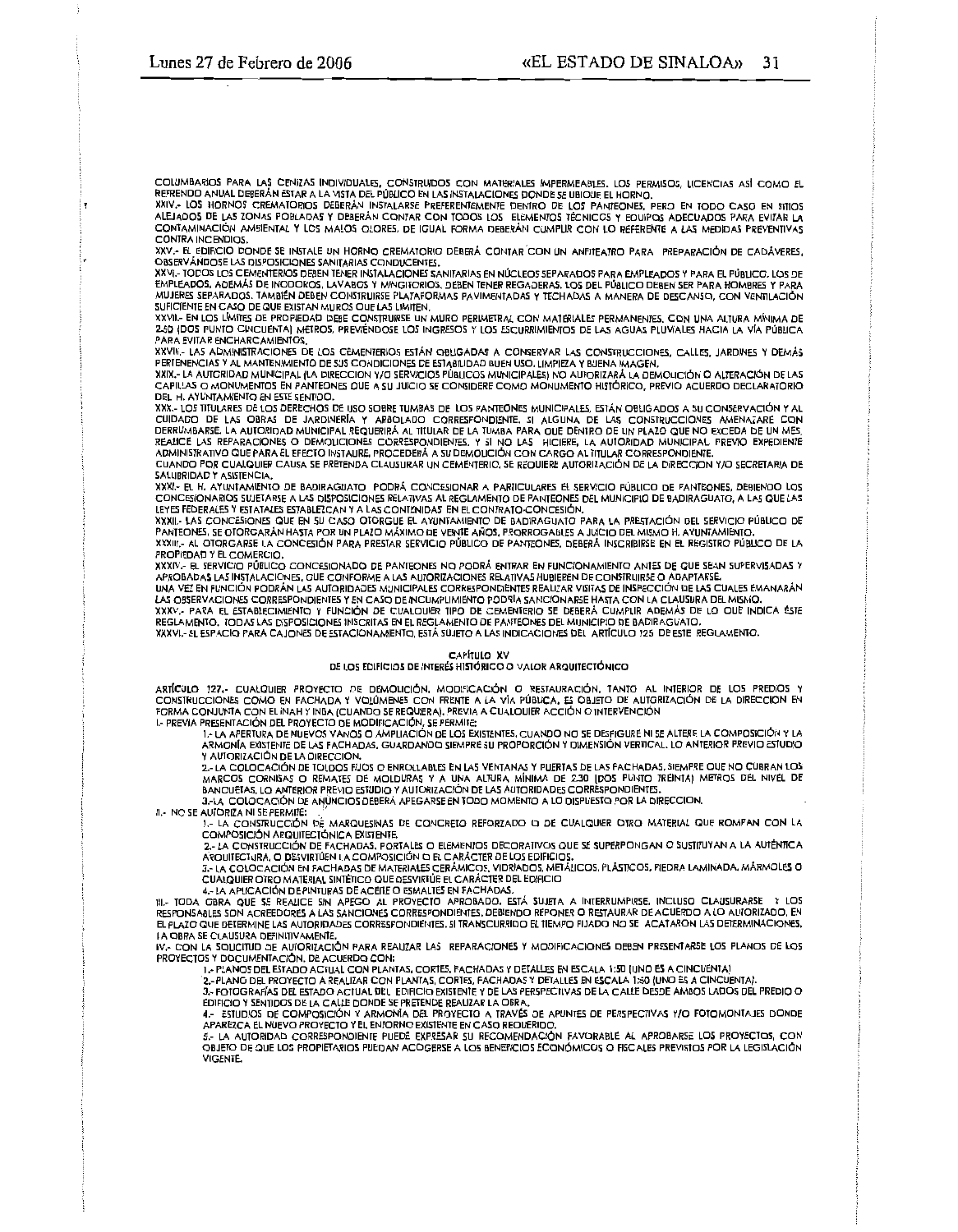IX- NO SE PERMITIRÁ OUE LAS INSTALACIONES DE GAS, AGUA Y DRENAJE CRUCEN JUNTAS CONSTRUCTIVAS DE UN EDIFICIO, SI NO SE PROVEEN DE LAS CONEXIONES ADECUADAS PARA TAL EFECTO.

#### **CAPÍTULO III** CRITERIO DE DISEÑO ESTRUCTURAL

ARTÍCULO 131.- LA ESTRUCTURA Y CADA UNA DE SUS PARTES DEBERÁN SER DISEÑADAS CONFORME A LOS REOUISITOS BÁSICOS SIGUIENTES: A).- TENER LA SEGURIDAD ADECUADA CONTRA LA APARICIÓN DE TODO ESTADO LÍMITE DE FALLA ANTE LAS COMBINACIONES DE ACCIONES DESFAVORABLES QUE PUEDAN PRESENTARSE.<br>BJ.- NO REBASAR NINGÚN ESTADO LÍMITE DE SERVICIO ANTE COMBINACIONES NORMALES DE OPERACIÓN.

I. SE CONSIDERA COMO ESTADO LÍMITE DE FALLA CUALQUIER SITUACIÓN QUE CORRESPONDA AL AGOTAMIENTO DE LA CAPACIDAD DE CARGA<br>1. SE CONSIDERA COMO ESTADO LÍMITE DE FALLA CUALQUIER SITUACIÓN QUE CORRESPONDA AL AGOTAMIENTO DE LA C DE LA ÉSTRUCTURA, O DE CUALQUIERA DE SUS COMPONENTES CONTANDO LA CIMENTACIÓN; O AL HECHO QUE DAÑEN IRREVERSIBLEMENTE LAS<br>RESISTENCIAS ANTE NUEVAS APLICACIONES DE CARGA.

II.- EN LAS CONSTRUCCIONES COMUNES, LA REVISIÓN DE LOS ESTADOS LÍMITE DE DEFORMACIONES SE CONSIDERARÁN CUMPLIDAS SI SE COMPRUEBA QUE NO EXCEDEN LOS VALORES SIGUIENTES:

1.- UNA LINEA VERTICAL, INCLUYENDO LOS EFECTOS A LARGO PLAZO, IGUAL AL CLARO ENTRE 240, MÁS D.5 CMS, PARA LOS MIEMBROS CUYAS DEFORMACIONES AFECTEN A ELEMENTOS NO ESTRUCTURALES, COMO MUROS DE MAMPOSTERÍA QUE NO SEAN CAPACES DE SOPORTAR DEFORMACIONES APRECIABLES, SE CONSIDERARÁ COMO ESTADO LÍMITE UNA FLECHA, MEDIDA DESPUÉS DE LA COLOCACIÓN ENTRE 480, MÁS D.3 CMS. PARA ELEMENTOS VOLADIZOS LOS UMITES ANTERIORES SE MULTIPLICARÁN POR DOS.

2.- UNA DEFLEXIÓN HORIZONTAL ENTRE DOS NIVELES SUCESIVOS DE LA ESTRUCTURA, IGUAL A LA ALTURA DE ENTREPISOS, ENTRE 500 PARA<br>ESTRUCTURAS QUE TENGAN LIGADOS ELEMENTOS NO ESTRUCTURALES QUE PUEDAN DAÑARSE CON PEQUEÑAS DEFORMACI A LA ALTURA DE ENTREPISO, ENTRE 250 PARA OTROS CASOS.

3. PARA EL DISEÑO SÍSMICO SE OBSERVARÁ LO DISPUESTO EN EL CAPÍTULO RESPECTIVO DE ESTE REGLAMENTO.

III. AUNADO A LO DISPUESTO EN EL ARTÍCULO ANTERIOR, SE OBSERVARÁ ADEMÁS LO QUE DISPONGAN LAS NORMAS TÉCNICAS<br>COMPLEMENTARIAS RELATIVAS A LOS DISTINTOS TIPOS DE ESTRUCIURA RESPETÁNDOSE ADEMÁS LOS ESTADOS LÍMITE DE SERVICIO CIMENTACIÓN, Y LOS RELATIVOS A DISEÑO SÍSMICO, SENALADOS EN ESTE REGLAMENTO.

IV.- EN EL DISEÑO DE TODA ESTRUCTURA DEBERÁN TOMARSE EN CUENTA LOS EFECTOS DE LAS CARGAS MUERTAS, LAS CARGAS VIVAS, SÍSMICAS Y<br>LAS OCASIONADAS POR EL VIENTO, LAS INTENSIDADES DE ESTAS ACCIONES, ASÍ COMO LOS EFECTOS PRODUCI EMPUJES DE TIERRAS Y LIQUIDOS, LOS CAMBIOS DE TEMPERATURA, LAS CONTRACCIONES DE LOS MATERIALES, LOS HUNDIMIENTOS DE LOS APOYOS Y LAS SOLICITACIONES ORIGINADAS POR EL FUNCIONAMIENTO DE MAQUINARIA Y EQUIPO QUE NO ESTÉN TOMADOS EN CUENTA EN LAS CARGAS ESPECIFICADAS Y MENCIONADAS EN ESTE TÍTULO PARA DIFERENTES DESTINOS DE LAS CONSTRUCCIONES.<br>V.- LAS INTENSIDADES DE LAS ACCIONES A QUE SE REFIERE EL ARTÍCULO ANTERIOR Y QUE DEBEN SER CONSIDERADAS PARA EL DISEÑO, LA FORMA

EN QUE DEBAN INTEGRARSE A LAS DISTINTAS COMBINACIONES DE ACCIONES Y LA MANERA DE ANALIZAR SUS EFECTOS EN LAS ESTRUCTURAS SE APEGARÁN A LOS CRITERIOS GENERALES ESTABLECIDOS EN ESTE CAPÍTULO.

VI.- SE CONSIDERAN TRES CATEGORÍAS DE ACCIONES, DE ACUERDO CON LA DURACIÓN EN QUE OBRAN SOBRE LAS ESTRUCTURAS CON SU INTENSIDAD MÁXIMA:

A). LAS ACCIONES PERMANENTES, SON LAS QUE OBRAN EN FORMA CONTINÚA SOBRE LA ESTRUCTURA Y CUYA INTENSIDAD VARÍA POCO EN EL TIEMPO. LAS PRINCIPALES ACCIONES QUE PERTENECEN A ÉSTA CATEGORÍA SON:

**L-LA CARGA MUERTA** 

2 .- EL EMPUJE ESTÁTICO DE TIERRA Y DE LÍQUIDOS

3.- LAS DEFORMACIONES Y DESPLAZAMIENTOS IMPUESTOS A LA ESTRUCTURA QUE VARÍA POCO CON EL TIEMPO, COMO LOS PRE-ESFUERZOS O MOVIMIENTOS DIFERENCIALES DE LOS APOYOS.

B) .- LAS ACCIONES VARIABLES, SON LAS QUE OBRAN SOBRE LA ESTRUCTURA CON UNA INTENSIDAD QUE VARÍA CON EL TIEMPO, COMO LA CARGA VIVA, LOS EFECTOS DE LA TEMPERATURA, LAS DEFORMACIONES IMPUESTAS Y LOS HUNDIMIENTOS DIFERENCIALES QUE TENGAN UNA INTENSIDAD VARIABLE CON EL TIEMPO; Y LAS ACCIONES DEBIDAS AL FUNCIONAMIENTO DE LOS EFECTOS DINÁMICOS QUE

- ELECTRICAL MESSING DE DE LAS VARIACIONES, IMPACTO O DRENAJE.<br>CJ.- LAS ACCIONES ACCIDENTALES, SON LAS QUE NO SE DEBEN AL FUNCIONAMIENTO DE LA CONSTRUCCIÓN Y PUEDEN ALCANZAR<br>INTENSIDADES SIGNIFICATIVAS DURANTE LAPSOS BREVE INCENDIOS Y OTROS FENÓMENOS QUE PUEDEN PRESENTARSE EN CASOS EXTRAORDINARIOS.

VII.- CUANDO EN EL DISEÑO DEBA CONSIDERARSE EL EFECTO DE ACCIONES CUYAS INTENSIDADES NO ESTÉN ESPECIFICADAS EN ESTE REGLAMENTO,<br>NI EN LAS NORMAS TÉCNICAS COMPLEMENTARIAS, ESTAS INTENSIDADES DEBEN ESTABLECERSE SIGUIENDO LOS LA DIRECCION Y CON BASE EN LOS CRITERIOS GENERALES SIGUIENTES:

...<br>A).- PARA LAS ACCIONES PERMANENTES SE TOMARÁ EN CUENTA LA VARIABIUDAD DE LAS DIMENSIONES DE LOS ELEMENTOS, DE<br>PESOS VOLUMÉTRICOS Y DE LAS OTRAS PROPIEDADES RELEVANTES DE LOS MATERIALES, PARA DETERMINAR EL VALOR MÁXIMO DE LA INTENSIDAD.

B) .- PARA LAS ACCIONES VARIABLES SE DETERMINARÁN LAS INTENSIDADES SIGUIENTES QUE CORRESPONDEN A LAS COMBINACIONES DE LAS ACCIONES QUE DEBAN REVISARSE DE LA ESTRUCTURA:<br>1.-LA INTENSIDAD MÁXIMA SE DETERMINARÁ COMO EL VALOR MÁXIMO PROBABLE DURANTE LA VIDA ESPERADA DE LA CONSTRUCCIÓN.

SE EMPLEARÁ PARA LA COMBINACIÓN CON LOS EFECTOS DE LAS ACCIONES PERMANENTES.

2-LA INTENSIDAD INSTANTÁNEA SE DETERMINARÁ COMO EL VALOR MÁXIMO PROBABLE DEL LAPSO, EN EL QUE PUEDE PRESENTARSE UNA ACCIÓN ACCIDENTAL, COMO EL SISMO Y EMPLEARA PARA COMBINACIONES QUE INCLUYAN ACCIONES ACCIDENTALES COMO ACCIÓN VARIABLE.

3-LA INTENSIDAD MEDIA SE ESTIMARÁ, COMO EL VALOR MEDIO QUE PUEDE TENER LA ACCIÓN EN UN LAPSO DE VARIOS AÑOS, Y QUE SE EMPLEARÁ PARA ESTIMAR LOS EFECTOS A LARGO PLAZO.<br>4.-LA INTENSIDAD MÍNIMA SE EMPLEARÁ CUANDO EL EFECTO DE LA ACCIÓN SEA FAVORABLE A LA ESTABILIDAD DE LA ESTRUCTURA Y SE

**IOMARÁ EN GENERAL IGUAL A CERO.** CI .- PARA LAS ACCIONES ACCIDENTALES SE CONSIDERARÁ COMO INTENSIDAD DE DISEÑO, EL VALOR QUE CORRESPONDA A UN

PERIODO DE RECURRENCIA DE 50 AÑOS.<br>LAS INTENSIDADES SUPUESTAS PARA LAS ACCIONES NO ESPECIFICADAS DEBERÁN SEÑALARSE EN LA MEMORIA DE CÁLCULO Y CONSIGNARSE EN LOS PLANOS ESTRUCTURALES.

VIII. LA SEGURIDAD DE UNA ESTRUCTURA DEBERÁ VERIFICARSE PARA EL EFECTO COMBINADO DE TODAS LAS ACCIONES SIMULTÁNEAMENTE. CONSIDERÁNDOSE DOS CATEGORÍAS DE COMBINACIONES:

A). PARA LAS COMBINACIONES QUE INCLUYAN ACCIONES PERMANENTES Y ACCIONES VARIABLES, SE CONSIDERARÁN TODAS LAS ACCIONES QUE ACTÚEN SOBRE LA ESTRUCTURA Y LAS DISTINTAS ACCIONES VARIABLES, DE LAS CUALES LAS MÁS DESFAVORABLES SE TOMARÁN CON SU INTENSIDAD INSTANTÁNEA; O BIEN TODAS ELLAS CON SU INTENSIDAD MEDIA CUANDO SE TRATE DE EVALUAR<br>EFECTOS A LARGO PLAZO.<br>BJ.- PARA LA COMBINACIÓN DE CARGA MUERTA MÁS CARGA VIVA, SE EMPLEARÁ LA INTENSIDAD MÁXIMA

ESPECIFICADA EN EL ARTÍCULO RESPECTIVO DE ESTE REGLAMENTO, CONSIDERÁNDOLA UNIFORMEMENTE REPARTIDA SOBRE EL ÁREA

C). CUANDO SE TOMEN EN CUENTA DISTRIBUCIONES DE LA CARGA VIVA MÁS DESFAVORABLE QUE LA UNIFORMEMENTE REPARTIDA, DEBERÁN TOMARSE LOS VALORES DE LA INTENSIDAD INSTANTÁNEA ESPECIFICADA EN EL ARTÍCULO SEÑALADO EN EL PÁRRAFO ANTERIOR.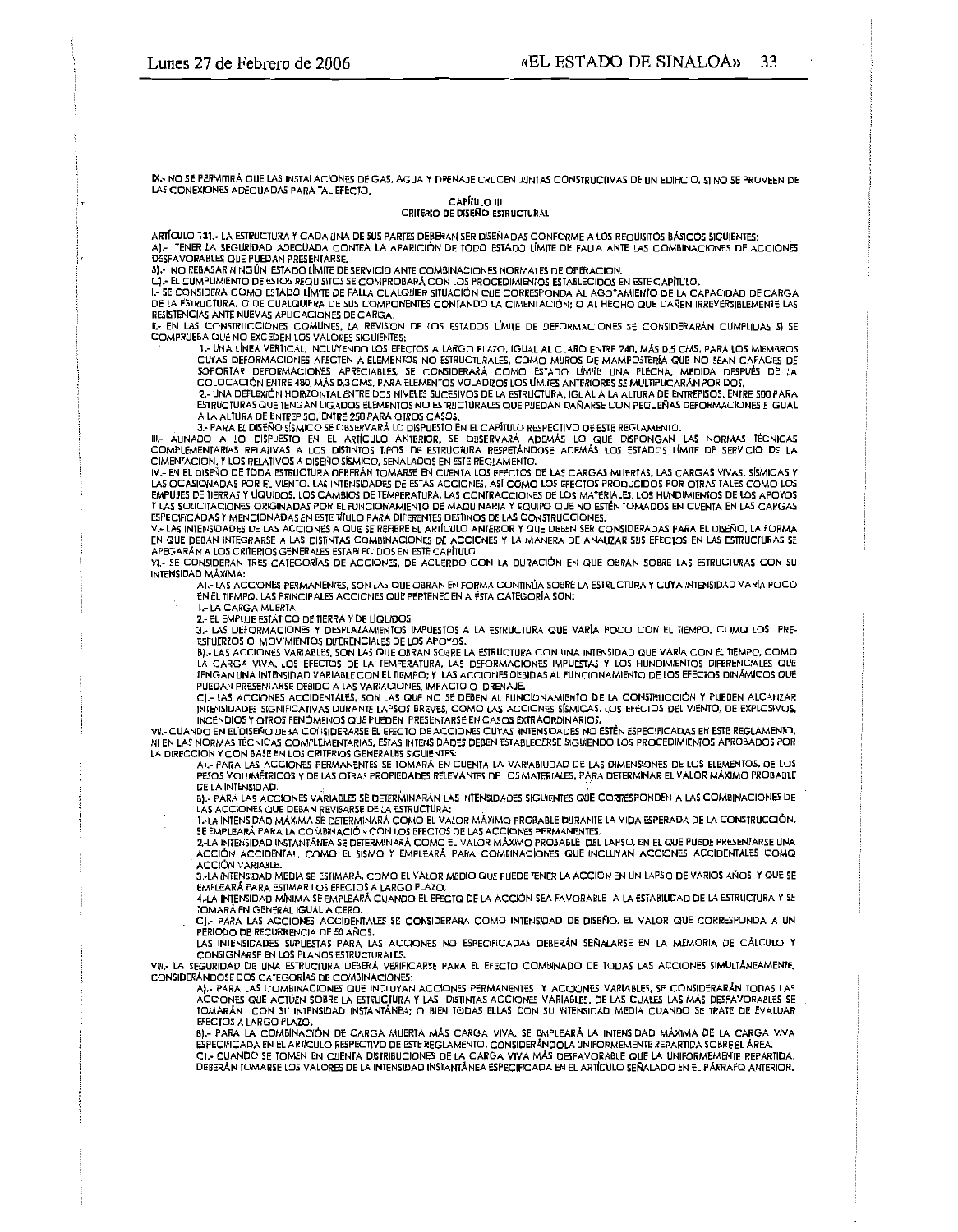$\ddot{\phantom{0}}$ 

I-LAS ESPECIFICADAS EN EL ARTÍCULO ANTERIOR, NO INCLUYEN EL PESO DE MUROS DIVISORIOS DE MAMPOSTERÍA O DE OTROS MATERIALES, NI DE MUEBLES, EQUIPOS U OBJETOS DE PESO FUERA DE LO COMÚN, COMO CAJAS FUERTES DE GRAN TAMAÑO, ARCHIVOS IMPORTANTES, LIBREROS

CUANDO SE PREVEAN TALES CARGAS DEBERÁN CUANTIFICARSE Y TOMARSE EN CUENTA EN EL DISEÑO EN FORMA INDEPENDIENTE A LA CARGA VIVA ESPECIFICADA. LOS VALORES ADOPTADOS DEBERÁN JUSTIFICARSE EN LA MEMORIA DE CALCULO E INDICARSE EN LOS PLANOS **ESTRUCTURALES** 

- II-PARA LA APUCACIÓN DE LAS CARGAS VIVAS UNITARIAS, SE DEBERÁN TOMAR EN CONSIDERACIÓN LAS SIGUIENTES DISPOSICIONES:<br>AI-PARA LA APUCACIÓN DE LAS CARGA VIVA MÁXIMA (WM) SE DEBERÁ EMPLEAR PARA EL DISEÑO ESTRUCTURAL POR FUERZA CALCULAR ASENTAMIENTOS INMEDIATOS EN SUELOS ASÍ COMO EN EL DISEÑO ESTRUCTURAL DE LOS CIMIENTOS ANTE CARGAS **GRAVITACIONALES.** 
	- BI-LA CARGA INSTANTÁNEA (WA), SE USARÁ PARA DISEÑO SÍSMICO Y POR VIENTO. Y CUANDO SE REVISEN DISTRIBUCIONES DE CARGAS<br>MÁS DESFAVORABLES QUE LAS UNIFORMEMENTE REPARTIDAS SOBRE EL ÁREA.
	- C] .- LA CARGA [W], SE EMPLEARÁ EN EL CÁLCULO DE ASENTAMIENTOS DIFERIDOS Y PARA EL CÁLCULO DE FLECHAS DIFERIDAS,
	- DI. CUANDO EL EFECTO DE LA CARGA VIVA SEA DESFAVORABILE PARA LA ESTABIUDAD DE LA ESTRUCTURA, COMO EN EL CASO DE<br>PROBLEMAS DE FLOTACIÓN, VOLTEO Y DE SUCCIÓN POR EL VIENTO SU INTENSIDAD SE CONSIDERARÁ NULA SOBRE TODA EL ÁREA

#### **TITULO QUINTO** DE LA EJECUCIÓN DE LAS OBRAS

CAPITULO I

### DE LOS DISPOSITIVOS DE PROTECCION

ARTICULO 134.- SIEMPRE QUE SE EJECUTEN OBRAS DE CUALQUIER CLASE EN LA VIA PUBLICA O CERCA DE ESTA, SE COLOCARAN DISPOSITIVOS PARA PROTEGER DE PEUGROS O PERJUICIOS A TERCEROS.

- ARTÍCULO 135 LOS DISPOSIVOS A QUE SE REFIERE EL ARTÍCULO ANTERIOR CONSISTIRAN EN:
	- 1-BARRERAS: CUANDO SE EJECUTEN OBRAS DE PINTURA, UMPIEZA O SIMILARES, SE COLOCARAN BARRERAS QUE SE PUEDAN REMOVER AL SUSPENDERSE EL TRABAJO DIARIO. ESTARAN PINTADAS DE AMARILLO Y TENDRAN LEYENDAS DE PRECAUCION.
	- 2.- MARQUESINAS: CUANDO LOS TRABAJOS SE EJECUTEN A MAS DE DIEZ METROS DE ALTURA, SE COLOCARAN MARQUESINAS QUE CUBRAN SUFICIENTEMENTE LA ZONA DE LA VIA PUBLICA INFERIOR AL LUGAR DE LAS OBRA.<br>3.- TAPIALES FIJOS: PARA OBRAS DE OTRO TIPO, SE COLOCARAN TAPIALES FIJOS QUE CUBRIRAN TODO EL FRENTE DE LA OBRA Y UNA
	- FAJA ANEXA DE CINCUENTA CENTIMETROS SOBRE LA VIA PUBLICA, PREVIA SOLICITUD PODRA CONCEDERSE MAYOR SUPERFICIE DE OCUPACION.
	- 4.- PASOS CUBIERTOS: EN OBRAS CUYA ALTURA SEA MAYOR DE DIEZ METROS O EN AQUELLAS EN QUE LA INVASION DE LA ACERA LO AMERITE LA DIRECCION PODRA EXIGIR QUE SE CONSTRUYA UN PASO CUBIERTO ADEMAS DEL TAPIAL

EN CASOS ESPECIALES LA DIRECCION PODRA DISPENSAR DEL CUMPLIMIENTO DE ALGUNO DE ESTOS REQUISITOS. ARTICULO 136,- LOS TAPIALES SERAN DE MADERA, CONCRETO, MAMPOSTERIA, U OTRO MATERIAL QUE OFREZCA LAS MISMAS GARANTIAS DE SEGURIDAD.

LOS PASO CUBIERTOS TENDRAN CUANDO MENOS UNA ALTURA DE 2.40 METROS Y UN ANCHO DE 1.20 METROS LIBRES.

LAS MARQUESINAS ESTARAN A UNA ALTURA NECESARIA PARA QUE LA CAIDA DE LOS MATERIALES DE DEMOUCION O CONSTRUCCION SOBRE FLLAS, NO EXCEDA DE DIFZ METROS.

LAS PROTECCIONES SE CONSTRUIRAN DE MANERA QUE NO OBSTRUYAN LA VISTA DE LAS PLACAS DE NOMENCLATURA, SEÑALES DE TRANSITO; Y APARATOS O ACCESORIOS DE LOS SERVICIOS PUBLICOS; EN CASO NECESARIO, SE COLOCARAN EN OTRO LUGAR ADECUADO.

ARTICULO 137.- LOS DEMOLEDORES Y CONSTRUCTORES ESTAN OBLIGADOS A CONSERVAR LOS TAPIALES EN BUENAS CONDICIONES DE ESTABLIDAD<br>Y DE ASPECTO, CON EXCEPCION DE LOS LETREROS DE LOS DIRECTORES RESPONSABLES DE OBRA. NO SE PERMITRA TAPIALES SI NO CUENTAN CON LA LICENCIA CORRESPONDIENTE.

DICIDIOS, A LA FRESION TROY EL TIEMPO ADECLANDO A SEGUN EL USO TITO DE INSINADOLO IN A COMERCIO Y OFICINAS, EDUCACION,<br>ARTICULO 13P.- EN LOS ACCESOS E INSTALACIONES PARA MINISYAUDOS EN EDIFICIOS PARA COMERCIO Y OFICINAS, E RAMPAS EN LAS ESOUINAS DE LOS CRUCEROS MAS TRANSITADOS, LAS PUERTAS DE ACCESO Y SAUDA DE EMERGENCIAS DEBERAN SER DEL ANCHO SUFICIENTE PARA QUE PUEDA TRANSITAR UNA SILLA DE RUEDAS.

#### **CAPITULO II** DE LAS EXCAVACIONES

ARTICULO 140.- AL EFECTUAR EXCAVACIONES EN LAS COLINDANCIAS DE UN PREDIO, SE DEBERAN TOMAR LAS PRECAUCIONES NECESARIAS PARA EVITAR EL VOLTEO DE LOS CIMIENTOS ADYACENTES, ASI COMO PARA NO MODIFICAR EL COMPORTAMIENTO DE LAS CONSTRUCCIONES COLINDANTES.

CUANDO LA EXCAVACION SEA EN UNA ZONA DE ALTA COMPRESIBILIDAD Y DE PROFUNDIDAD SUPERIOR A LA DEL DESPLANTE DE CIMIENTOS VECINOS, DEVERA EXCAVARSE EN LAS COLINDANCIAS POR ZONAS PEQUEÑAS Y ADEMARLAS.

SOLO SE PROFUNDIZARA EN LA ZONA QUE FUEDA SER INMEDIATAMENTE ADEMADA, Y EN TODO CASO EN ETAPAS NO MAYORES DE UN METRO UNEAL DE PROFUNDIDAD Y EL ADEME SE COPLOCARA A PRESION.<br>ARTICULO 141.- PARA LAS EXCAVACIONES EN ZONAS DE BAJA COMPRESIBILIDAD, SE QUITARA LA CAPA DE TIERRA CONTAMINADA CON

VEGETALES Y TODO RELLENO ARTIFICIAL EN ESTADO SUELTO O HETEROGENEO, QUE GARANTICE UN COMPORTAMIENTO SATISFACTORIO DE LA CONSTRUCCION DESDE EL PUNTO DE VISTA DE LA NATURALEZA Y CONDICION DEL TERRENO SE ADOPTARAN LAS MEDIDAS DE PROTECCION NECESARIA, TALES COMO ADEMES O TALUDES.

ARTICULO 142 - CUANDO DEBAN EMPLEARSE ADEMES, SE COLOCARAN TROQUELADO A PRESION CONTRA LOS PARAMENTOS DEL TERRENO, ACUÑANDOSE PERIODICAMENTE PARA EVITAR EL AGRIETAMIENTO DE ESTE.

EL ADEME SERA CERRADO Y CUBIERTA LA TOTALIDAD DE LA SUPERFICIE POR ADEMAR.

ARTICULO 143.- EN CASO DE SUSPENSION DE UNA OBRA, HABIENDOSE EJECUTADO UNA EXCAVACION DEBERAN TOMARSE LAS MEDIDAS DE SEGURIDAD NECESARIAS PARA LOGRAR QUE LA EXCAVACION EFECTUADA NO PRODUZCA PERTURBACIONES EN LOS PREDIOS VECINOS O EN LA **VIA PUBLICA.** 

ARTICULO 144.- SI EN EL PROCESO UNA EXCAVACION SE ENCUENTRAN RESTOS FOSILES O ARQUEOLOGICOS, SE DEBERAN SUSPENDER DE INMEDIATO LA EXCAVACIÓN EN ESTE LUGAR Y NOTIFICAR EL HALLAZGO A LA DIRECCIÓN, QUIEN TOMARA LAS MEDIDAS PROCEDENTES Y DARA AVISO A LAS AUTORIDADES COMPETENTES.